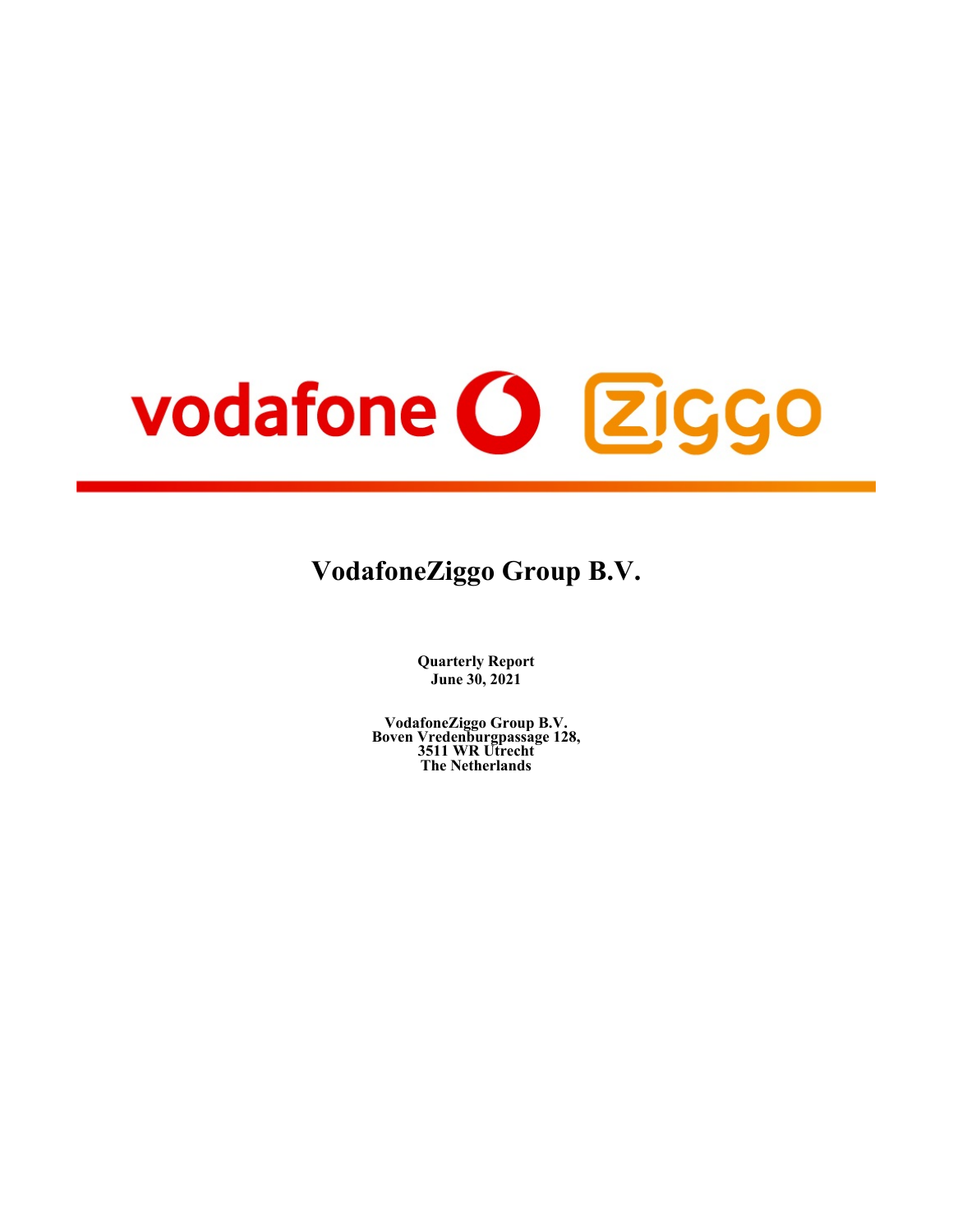# **VODAFONEZIGGO GROUP B.V. TABLE OF CONTENTS**

**Page Number**

# **CONDENSED CONSOLIDATED FINANCIAL STATEMENTS**

| Condensed Consolidated Balance Sheets as of June 30, 2021 and December 31, 2020 (unaudited).                              |   |  |
|---------------------------------------------------------------------------------------------------------------------------|---|--|
|                                                                                                                           |   |  |
| Condensed Consolidated Statements of Operations for the Three and Six Months Ended June 30, 2021 and<br>2020 (unaudited). |   |  |
|                                                                                                                           |   |  |
| Condensed Consolidated Statement of Owner's Equity for the Six Months Ended June 30, 2021 (unaudited)                     |   |  |
|                                                                                                                           |   |  |
| Condensed Consolidated Statements of Cash Flows for the Six Months Ended June 30, 2021 and 2020<br>(unaudited)            |   |  |
|                                                                                                                           |   |  |
| Notes to Condensed Consolidated Financial Statements (unaudited)                                                          | 8 |  |
|                                                                                                                           |   |  |
| MANAGEMENT'S DISCUSSION AND ANALYSIS OF FINANCIAL CONDITION AND RESULTS OF<br><b>OPERATIONS</b>                           |   |  |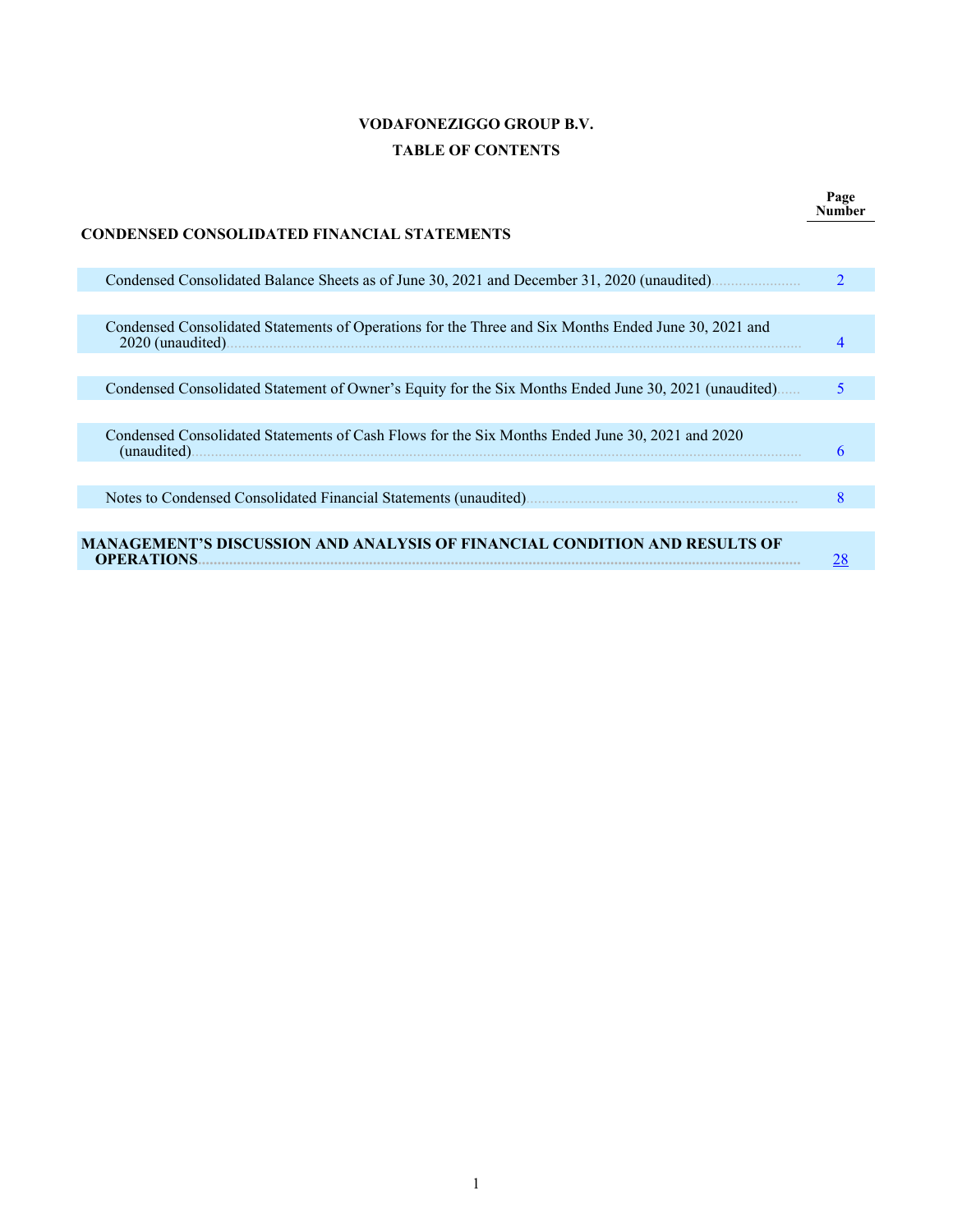# **CONDENSED CONSOLIDATED BALANCE SHEETS**

# **(unaudited)**

<span id="page-2-0"></span>

|                 | <b>June 30,</b> |   | December 31, |  |  |
|-----------------|-----------------|---|--------------|--|--|
|                 | 2021            |   | 2020         |  |  |
|                 | in millions     |   |              |  |  |
| <b>ASSETS</b>   |                 |   |              |  |  |
| Current assets: |                 |   |              |  |  |
|                 | 178.0 $\in$     |   | 300.9        |  |  |
|                 | 174.5           |   | 167.2        |  |  |
|                 | 43.6            |   | 33.6         |  |  |
|                 | 30.7            |   | 41.2         |  |  |
|                 | 50.6            |   | 51.1         |  |  |
|                 | 154.7           |   | 154.0        |  |  |
|                 | 110.7           |   | 124.9        |  |  |
|                 | 742.8           |   | 872.9        |  |  |
|                 | 4,833.9         |   | 4,877.3      |  |  |
|                 | 7,375.5         |   | 7,375.5      |  |  |
|                 | 5,439.4         |   | 5,586.4      |  |  |
|                 | 62.4            |   | 60.0         |  |  |
|                 | 492.1           |   | 556.2        |  |  |
|                 | 18,946.1        | € | 19,328.3     |  |  |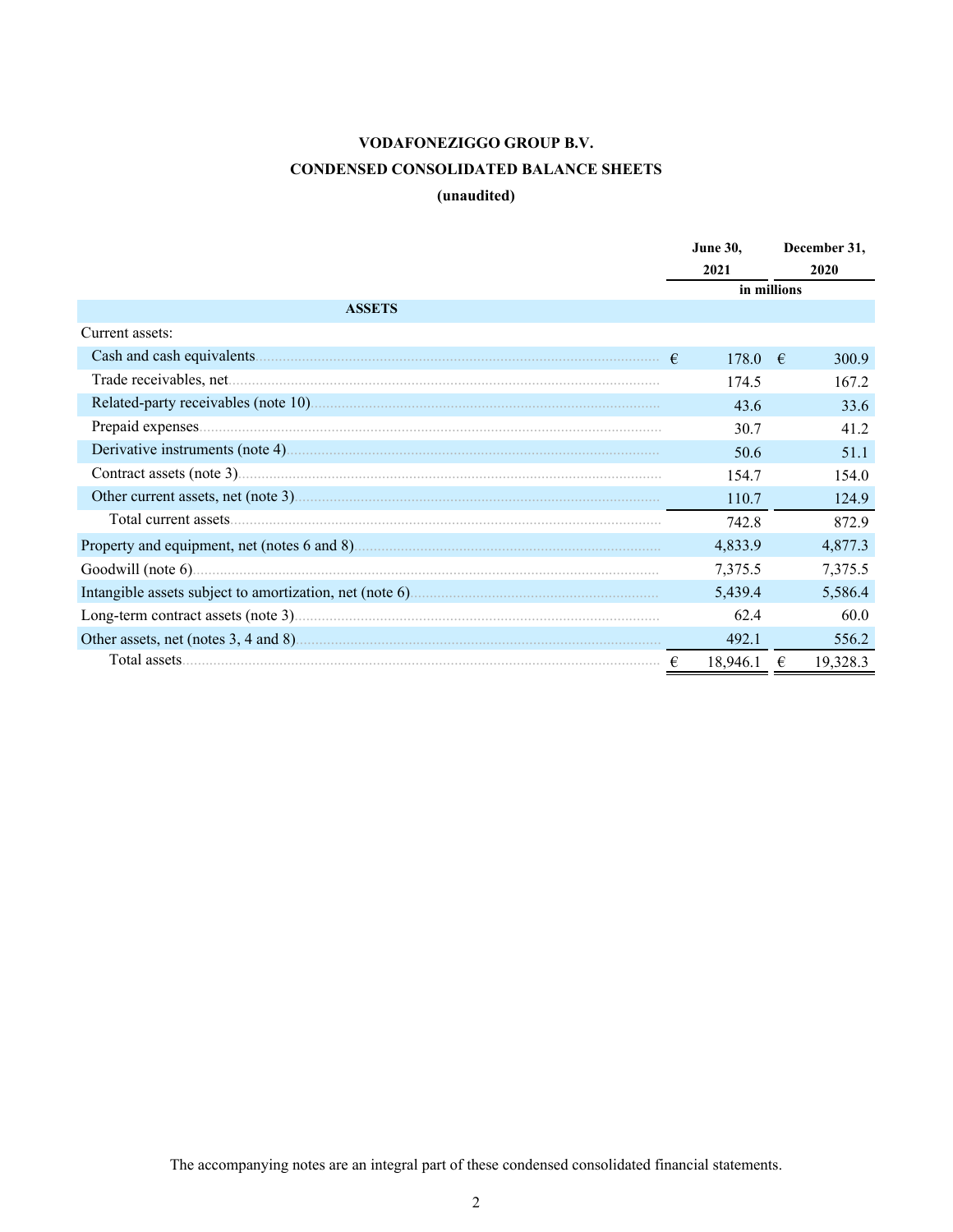# **CONDENSED CONSOLIDATED BALANCE SHEETS — (Continued)**

# **(unaudited)**

|                                                                                    | <b>June 30.</b><br>2021 |  | December 31,<br>2020 |
|------------------------------------------------------------------------------------|-------------------------|--|----------------------|
|                                                                                    | in millions             |  |                      |
| <b>LIABILITIES AND OWNER'S EQUITY</b>                                              |                         |  |                      |
| Current liabilities:                                                               |                         |  |                      |
|                                                                                    | $255.4$ €               |  | 312.5                |
| Accrued and other current liabilities (notes 6, 8 and 10)                          | 632.3                   |  | 389.8                |
|                                                                                    | 211.6                   |  | 208.0                |
|                                                                                    | 141.5                   |  | 140.9                |
|                                                                                    | 80.7                    |  | 82.6                 |
|                                                                                    | 137.4                   |  | 136.8                |
| Current portion of third-party debt and finance lease obligations (notes 7 and 8). | 1,027.1                 |  | 1,156.8              |
|                                                                                    | 2,486.0                 |  | 2,427.4              |
| Long-term debt and finance lease obligations (notes 7 and 8):                      |                         |  |                      |
|                                                                                    | 9,676.1                 |  | 9,508.5              |
|                                                                                    | 1,607.9                 |  | 1,607.9              |
|                                                                                    | 1,150.2                 |  | 1,173.9              |
|                                                                                    | 836.5                   |  | 1,165.3              |
|                                                                                    | 15,756.7                |  | 15,883.0             |
|                                                                                    |                         |  |                      |
| Commitments and contingencies (notes 4, 10 and 11)                                 |                         |  |                      |
|                                                                                    |                         |  |                      |
|                                                                                    | 3,189.4                 |  | 3,445.3              |
|                                                                                    | $18,946.1$ €            |  | 19,328.3             |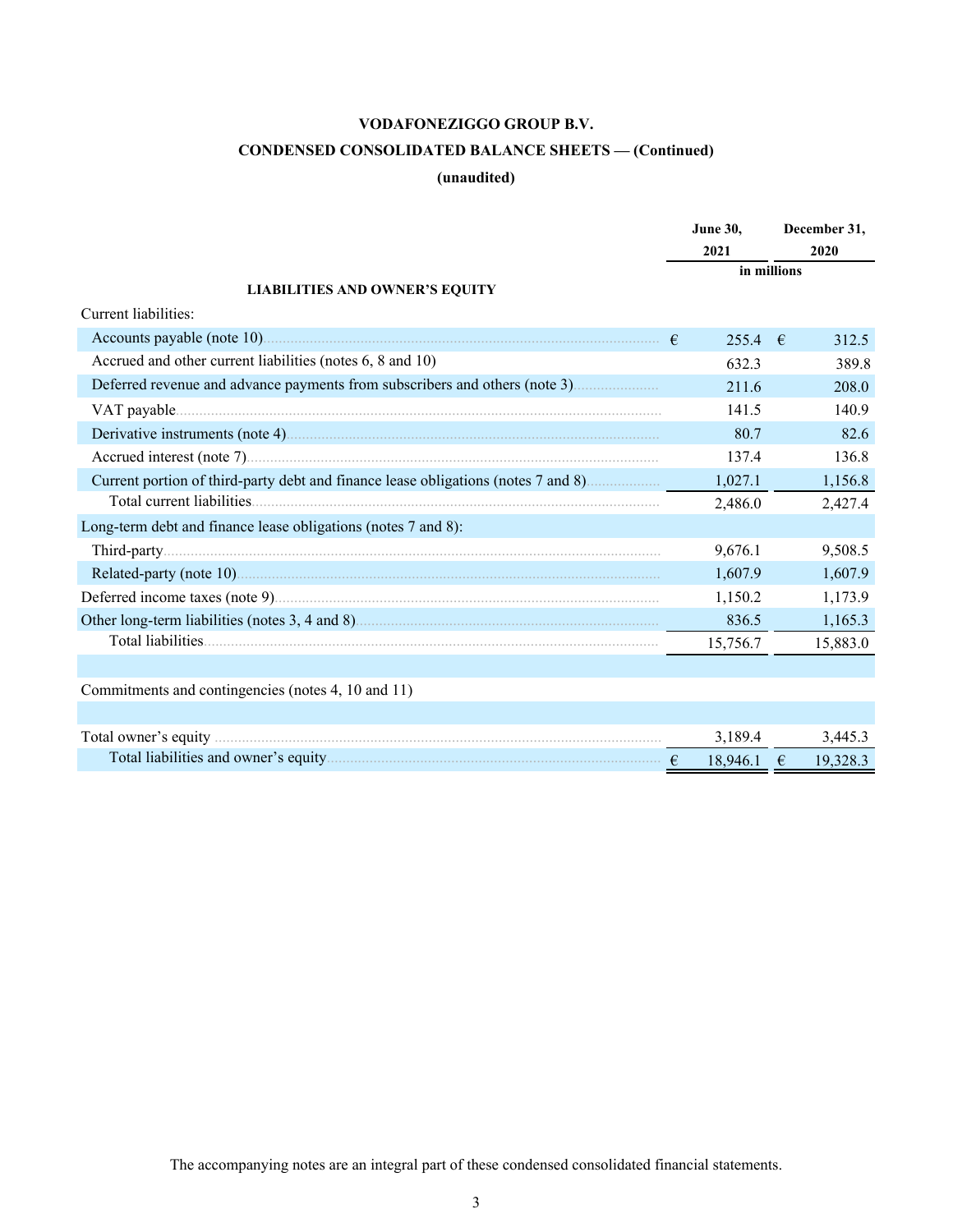# **CONDENSED CONSOLIDATED STATEMENTS OF OPERATIONS**

# **(unaudited)**

<span id="page-4-0"></span>

|                                                                                                       |            | Three months ended |                 |                  |  | <b>Six months ended</b> |   |         |
|-------------------------------------------------------------------------------------------------------|------------|--------------------|-----------------|------------------|--|-------------------------|---|---------|
|                                                                                                       |            |                    | <b>June 30,</b> |                  |  | June 30,                |   |         |
|                                                                                                       |            | 2021               |                 | 2020             |  | 2021                    |   | 2020    |
|                                                                                                       |            |                    |                 | in millions      |  |                         |   |         |
|                                                                                                       | $\epsilon$ | 1,008.2            | $\epsilon$      | 979.1 $\epsilon$ |  | 2,017.7                 | € | 1,971.0 |
| Operating costs and expenses (exclusive of depreciation and<br>amortization, shown separately below): |            |                    |                 |                  |  |                         |   |         |
| Programming and other direct costs of services (notes 3 and                                           |            | 210.3              |                 | 181.0            |  | 422.9                   |   | 390.2   |
|                                                                                                       |            | 119.0              |                 | 115.6            |  | 240.7                   |   | 238.7   |
| Selling, general and administrative (SG&A) (note 10)                                                  |            | 154.1              |                 | 145.6            |  | 300.1                   |   | 289.6   |
| Charges for JV Services (note 10).                                                                    |            | 52.4               |                 | 54.2             |  | 112.7                   |   | 113.8   |
|                                                                                                       |            | 391.1              |                 | 418.0            |  | 771.1                   |   | 798.0   |
| Impairment, restructuring and other operating items, net                                              |            | 13.0               |                 | 1.1              |  | 15.3                    |   | 3.3     |
|                                                                                                       |            | 939.9              |                 | 915.5            |  | 1,862.8                 |   | 1,833.6 |
|                                                                                                       |            | 68.3               |                 | 63.6             |  | 154.9                   |   | 137.4   |
| Non-operating income (expense):                                                                       |            |                    |                 |                  |  |                         |   |         |
| Interest expense:                                                                                     |            |                    |                 |                  |  |                         |   |         |
|                                                                                                       |            | (104.0)            |                 | (110.3)          |  | (207.9)                 |   | (228.5) |
|                                                                                                       |            | (22.6)             |                 | (19.7)           |  | (44.9)                  |   | (39.3)  |
| Realized and unrealized gains (losses) on derivative                                                  |            | (2.3)              |                 | (208.0)          |  | 235.3                   |   | 125.0   |
|                                                                                                       |            | 44.2               |                 | 137.0            |  | (163.8)                 |   | 10.8    |
|                                                                                                       |            |                    |                 |                  |  | (7.6)                   |   | (29.6)  |
|                                                                                                       |            |                    |                 | (0.1)            |  |                         |   | (0.1)   |
|                                                                                                       |            | (84.7)             |                 | (201.1)          |  | (188.9)                 |   | (161.7) |
|                                                                                                       |            | (16.4)             |                 | (137.5)          |  | (34.0)                  |   | (24.3)  |
|                                                                                                       |            | 3.4                |                 | (30.5)           |  | 7.8                     |   | (53.4)  |
|                                                                                                       | €          | $(13.0) \in$       |                 | $(168.0) \in$    |  | $(26.2) \in$            |   | (77.7)  |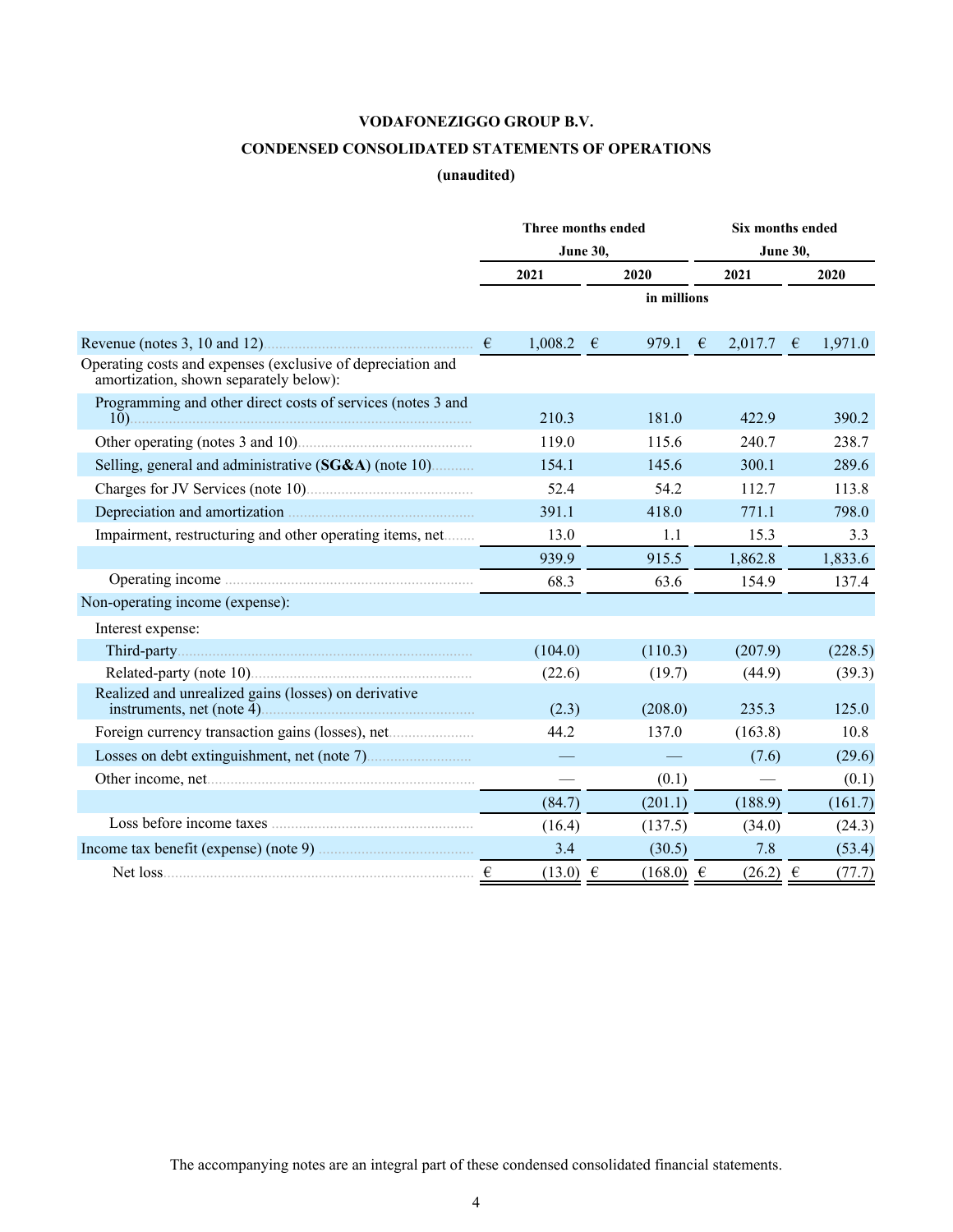# **CONDENSED CONSOLIDATED STATEMENT OF OWNER'S EQUITY**

# **(unaudited)**

<span id="page-5-0"></span>

|                                        |   | in millions |
|----------------------------------------|---|-------------|
|                                        | € | 3.445.3     |
|                                        |   |             |
|                                        |   | 230.0)      |
|                                        |   |             |
| Other                                  |   |             |
| Total owner's equity at June 30, 2021. |   |             |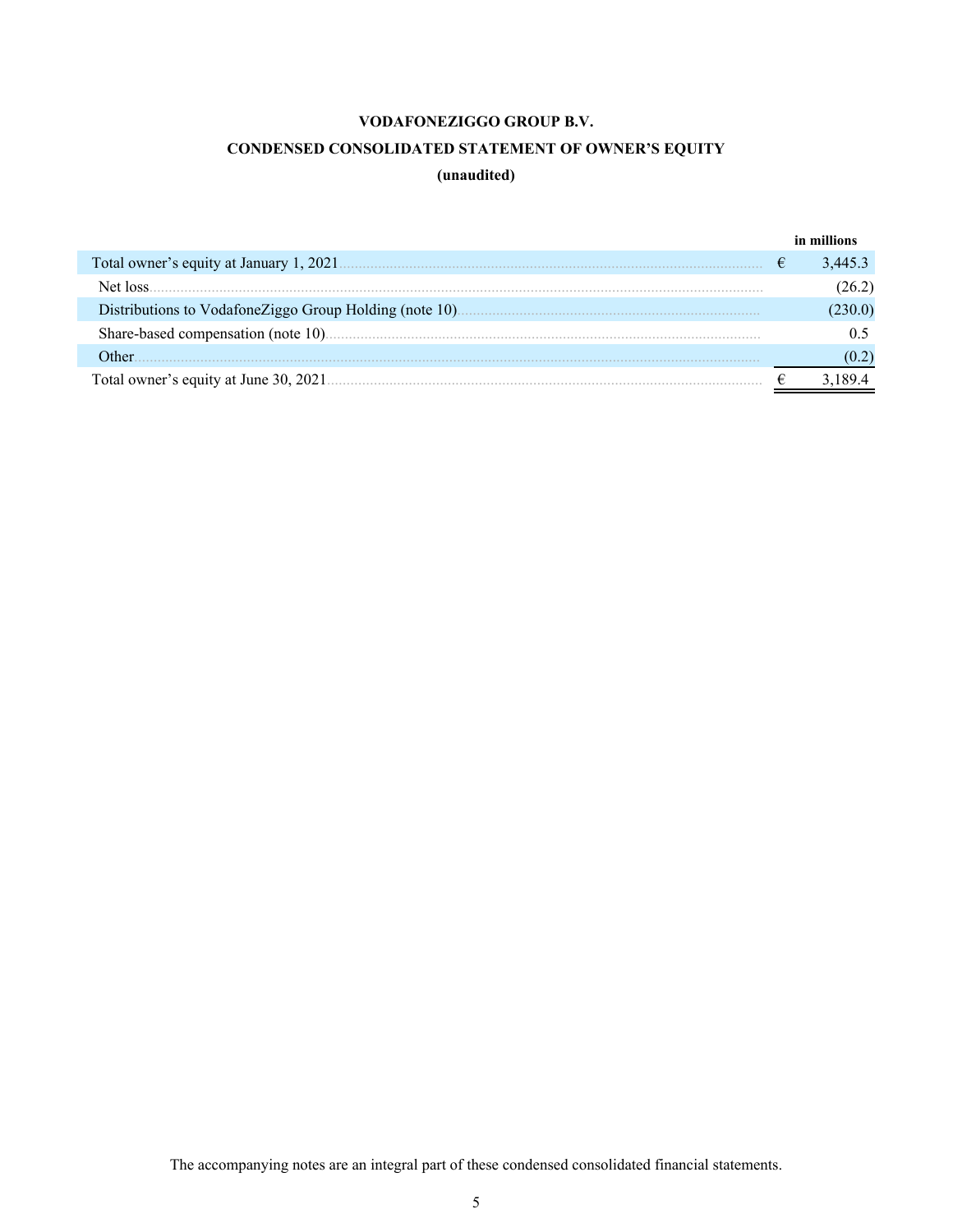# **CONDENSED CONSOLIDATED STATEMENTS OF CASH FLOWS**

# **(unaudited)**

<span id="page-6-0"></span>

| <b>June 30,</b><br>2021<br>2020<br>in millions                                       | (77.7)  |
|--------------------------------------------------------------------------------------|---------|
|                                                                                      |         |
|                                                                                      |         |
|                                                                                      |         |
| Cash flows from operating activities:                                                |         |
| Net loss.<br>€<br>$(26.2) \in$                                                       |         |
| Adjustments to reconcile net loss to net cash provided by operating activities:      |         |
| 0.5                                                                                  | 0.3     |
| 771.1                                                                                | 798.0   |
| 15.3                                                                                 | 3.3     |
| Amortization of debt premiums, deferred financing costs and non-cash interest<br>4.1 | 4.4     |
| (235.3)                                                                              | (125.0) |
| 163.8                                                                                | (10.8)  |
| 7.6                                                                                  | 29.6    |
| (23.8)                                                                               | 53.4    |
| (1.3)                                                                                | (33.1)  |
| 675.8                                                                                | 642.4   |
|                                                                                      |         |
| Cash flows from investing activities:                                                |         |
| (157.8)                                                                              | (198.1) |
| 0.2                                                                                  | 1.6     |
| $(157.6) \in$<br>$\epsilon$                                                          | (196.5) |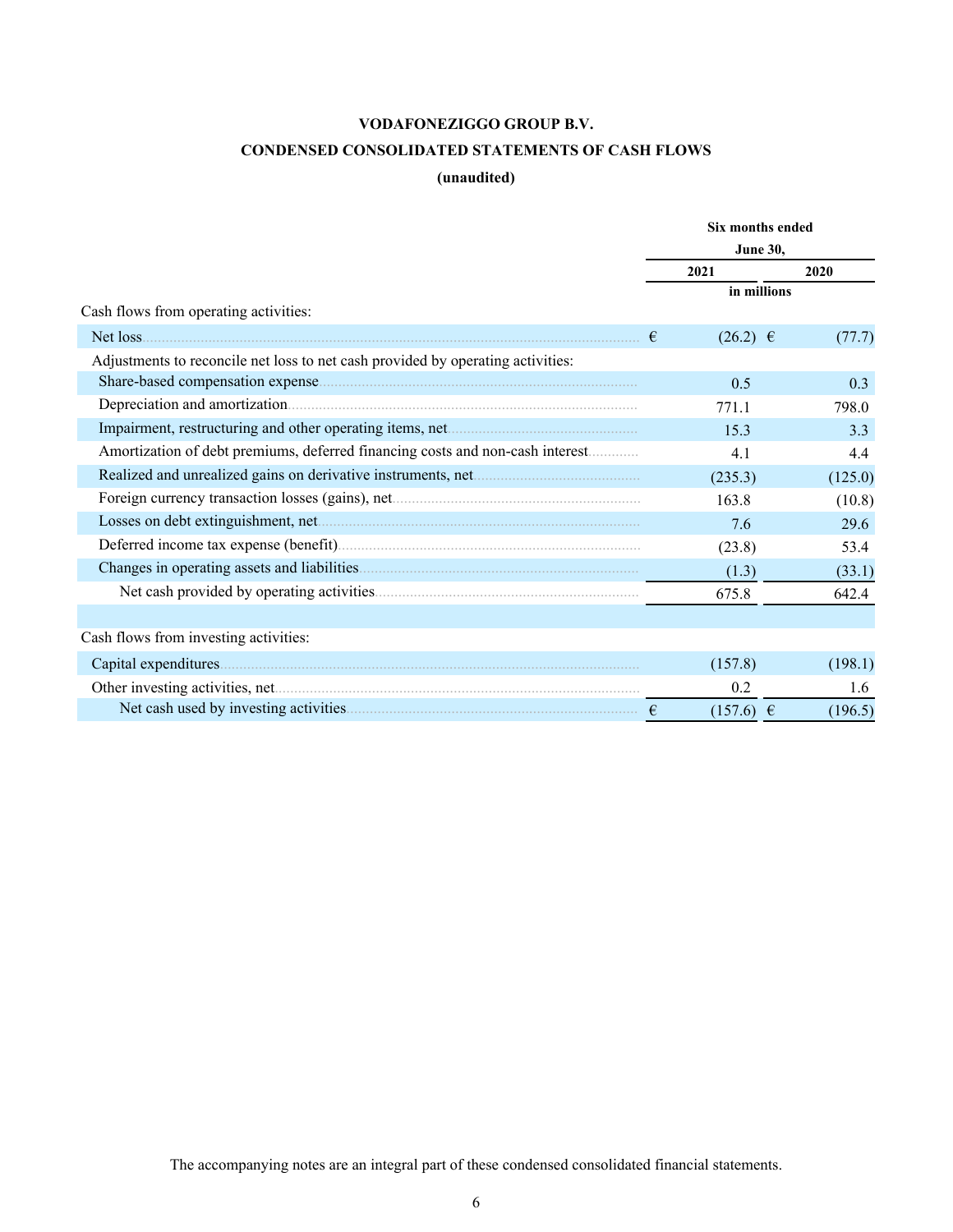# **CONDENSED CONSOLIDATED STATEMENTS OF CASH FLOWS — (Continued)**

# **(unaudited)**

|                                                                         |                         | Six months ended |            |           |
|-------------------------------------------------------------------------|-------------------------|------------------|------------|-----------|
|                                                                         |                         |                  |            |           |
|                                                                         |                         | 2021             |            | 2020      |
|                                                                         |                         | in millions      |            |           |
| Cash flows from financing activities:                                   |                         |                  |            |           |
| Repayments of third-party debt and finance lease obligations.           |                         | $(796.4) \in$    |            | (2,548.3) |
|                                                                         |                         | 385.5            |            | 2,190.5   |
|                                                                         |                         | (230.0)          |            |           |
|                                                                         |                         | 0.7              |            | (51.4)    |
|                                                                         |                         | (0.4)            |            | (1.0)     |
|                                                                         |                         | (640.6)          |            | (410.2)   |
|                                                                         |                         |                  |            |           |
|                                                                         |                         | 0.1              |            | 2.6       |
|                                                                         |                         |                  |            |           |
|                                                                         |                         | (122.3)          |            | 38.3      |
|                                                                         |                         |                  |            |           |
| Cash and cash equivalents and restricted cash:                          |                         |                  |            |           |
|                                                                         |                         | 302.1            |            | 207.1     |
| End of period                                                           | $\boldsymbol{\epsilon}$ | 179.8            | $\epsilon$ | 245.4     |
|                                                                         |                         |                  |            |           |
|                                                                         | €                       | 205.2            | €          | 224.6     |
|                                                                         | €                       | 45.0             | €          | 39.3      |
|                                                                         |                         |                  |            |           |
| Details of end of period cash and cash equivalents and restricted cash: |                         |                  |            |           |
|                                                                         |                         | 178.0            | €          | 241.2     |
|                                                                         |                         | 1.8              |            | 4.2       |
|                                                                         |                         | 179.8            | €          | 245.4     |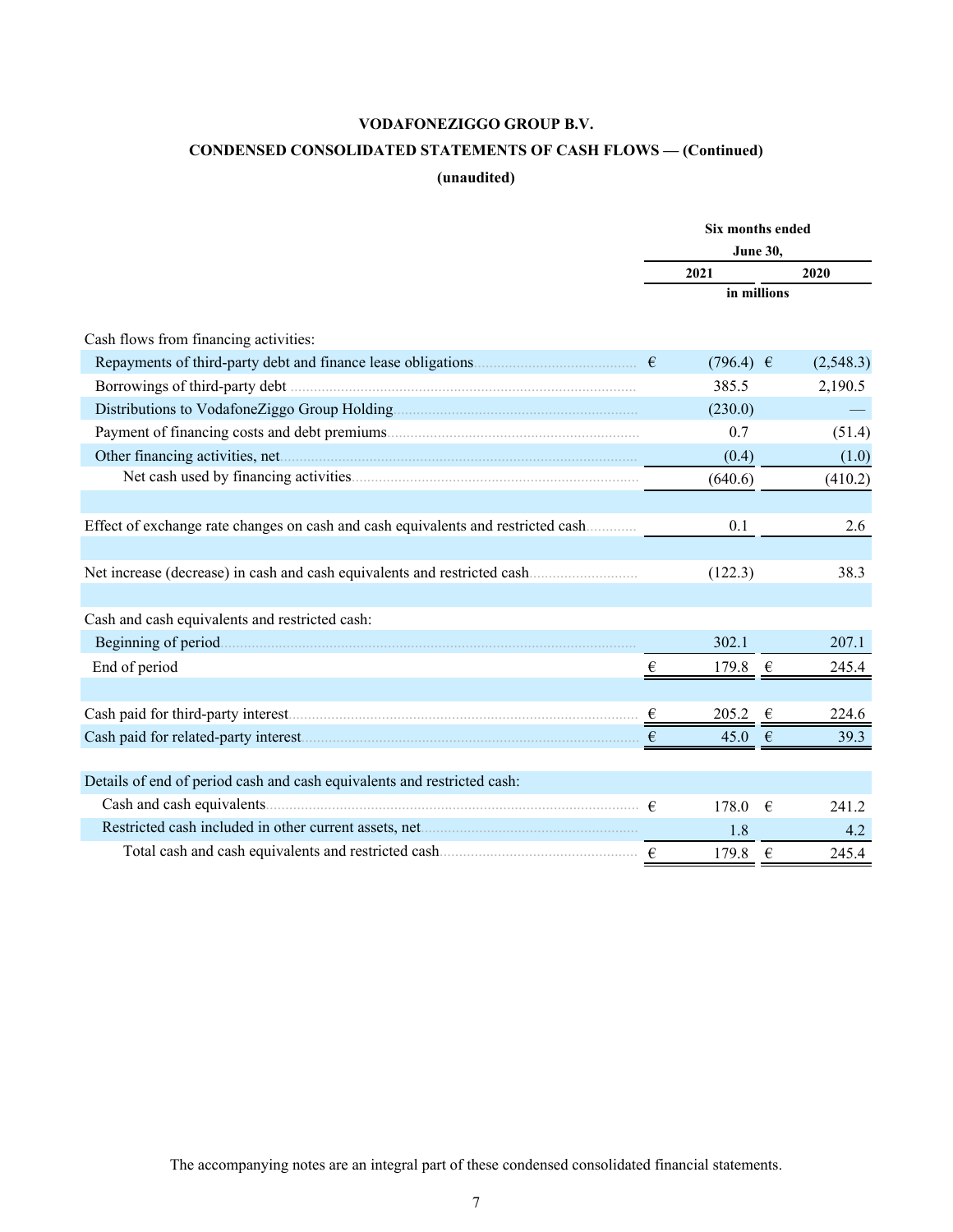# <span id="page-8-0"></span>**(1) Basis of Presentation**

VodafoneZiggo Group B.V. (**VodafoneZiggo**) provides video, broadband internet, fixed-line telephony and mobile services to residential and business-to-business (**B2B**) customers in the Netherlands. In these notes, the terms "we," "our," "our company" and "us" may refer, as the context requires, to VodafoneZiggo or collectively to VodafoneZiggo and its subsidiaries.

VodafoneZiggo is a wholly-owned subsidiary of VodafoneZiggo Group Holding B.V. (**VodafoneZiggo Group Holding**). VodafoneZiggo Group Holding is a 50:50 joint venture (the **VodafoneZiggo JV**) between Vodafone Group Plc (**Vodafone**) and Liberty Global plc (**Liberty Global**) (each a "**Shareholder**").

Our unaudited condensed consolidated financial statements have been prepared in accordance with accounting principles generally accepted in the United States (**GAAP**) and do not include all of the information required by GAAP for complete financial statements. In the opinion of management, these financial statements reflect all adjustments (consisting of normal recurring adjustments) necessary for a fair presentation of the results of operations for the interim periods presented. The results of operations for any interim period are not necessarily indicative of results for the full year. These unaudited condensed consolidated financial statements should be read in conjunction with our GAAP 2020 consolidated financial statements and notes thereto included in our 2020 annual report.

The preparation of financial statements in conformity with GAAP requires management to make estimates and assumptions that affect the reported amounts of assets and liabilities at the date of the financial statements and the reported amounts of revenue and expenses during the reporting period. Estimates and assumptions are used in accounting for, among other things, the valuation of acquisition-related assets and liabilities, allowances for uncollectible accounts, certain components of revenue, programming and copyright costs, deferred income taxes and related valuation allowances, loss contingencies, fair value measurements, impairment assessments, capitalization of internal costs associated with construction and installation activities, lease terms and useful lives of long-lived assets. Actual results could differ from those estimates.

Our functional currency is the euro (**€**). Unless otherwise indicated, convenience translations into euros are calculated as of June 30, 2021.

Certain prior period amounts have been reclassified to conform to the current period presentation.

These unaudited condensed consolidated financial statements reflect our consideration of the accounting and disclosure implications of subsequent events through August 26, 2021, the date of issuance.

### **(2) Accounting Changes and Recent Accounting Pronouncements**

### *Accounting Changes*

## *ASU 2019-12*

In December 2019, the Financial Accounting Standards Board (**FASB**) issued Accounting Standards Update (ASU) No. 2019-12, *Simplifying the Accounting for Income Taxes*, which is intended to improve consistency and simplify several areas of existing guidance. ASU 2019-12 removes certain exceptions to the general principles related to the approach for intraperiod tax allocation, the methodology for calculating income taxes in an interim period and the recognition of deferred tax liabilities for outside basis differences. The new guidance also clarifies the accounting for transactions that result in a step-up in the tax basis of goodwill. We adopted ASU 2019-12 on January 1, 2021, and such adoption did not have a significant impact on our condensed consolidated financial statements.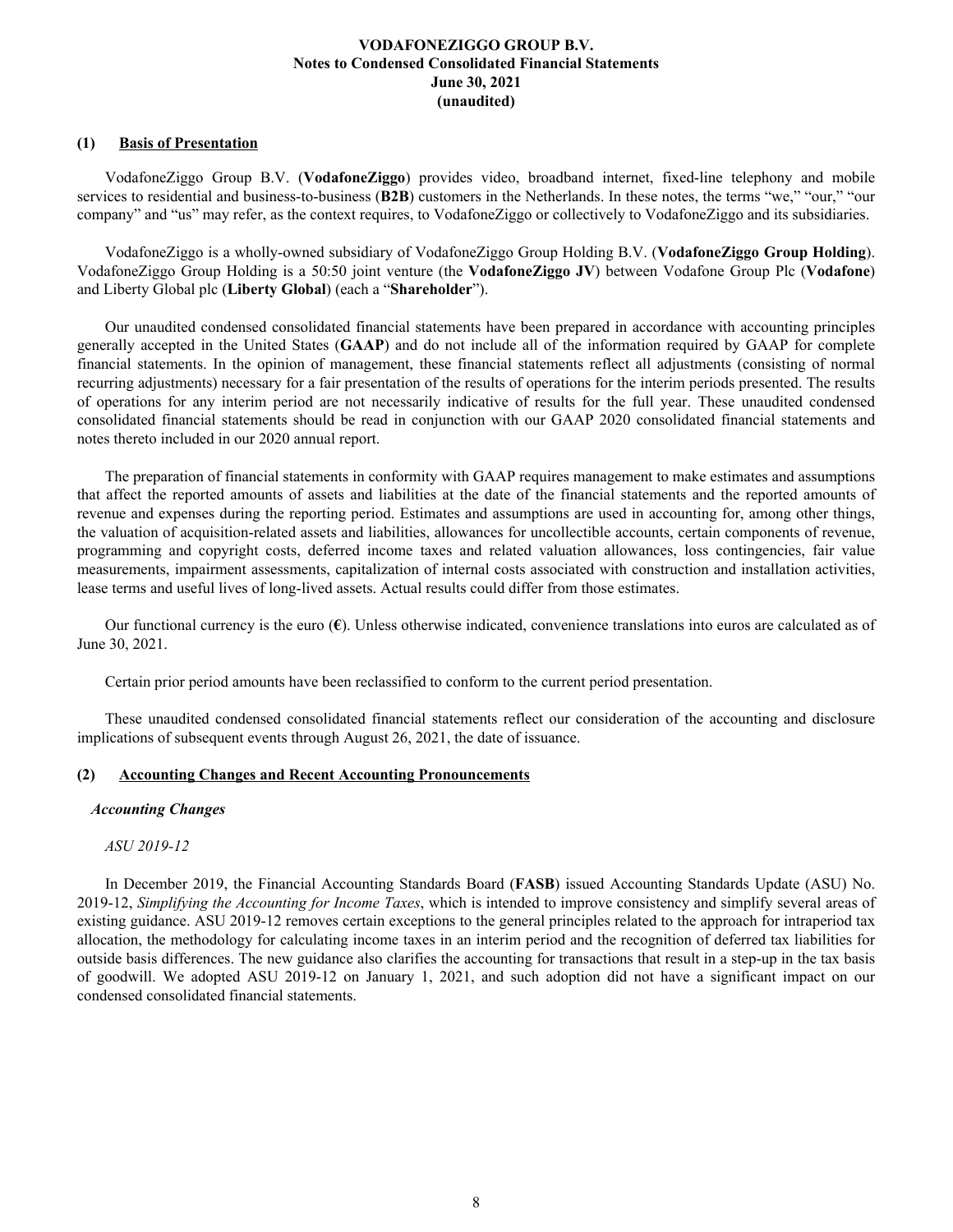# **(3) Revenue Recognition and Related Costs**

#### *Contract Balances*

The timing of revenue recognition may differ from the timing of invoicing to our customers. We record a trade receivable when we have transferred goods or services to a customer but have not yet received payment. Our trade receivables are reported net of an allowance for doubtful accounts. Such allowance aggregated  $\epsilon$ 28.2 million and  $\epsilon$ 31.5 million at June 30, 2021, and December 31, 2020, respectively.

If we transfer goods or services to a customer but do not have an unconditional right to payment, we record a contract asset. Contract assets typically arise from the uniform recognition of introductory promotional discounts or the delivery of a handset that is paid for over the duration of the contract period. Our contract assets were  $\epsilon$ 217.1 million and  $\epsilon$ 214.0 million as of June 30, 2021, and December 31, 2020, respectively. Our contract assets are reported net of an allowance for doubtful accounts. Such allowance aggregated  $\epsilon$ 4.7 million and  $\epsilon$ 5.5 million at June 30, 2021, and December 31, 2020, respectively.

We record deferred revenue when we receive payment prior to transferring goods or services to a customer. We primarily defer revenue for (i) installation and other upfront services and (ii) other services that are invoiced prior to when services are provided. Our deferred revenue balances were €205.4 million and €199.0 million as of June 30, 2021, and December 31, 2020, respectively. The current and long-term portions of our deferred revenue balance are included within deferred revenue and advance payment from subscribers and others and other long-term liabilities, respectively, in our condensed consolidated balance sheets.

# *Contract Costs*

Our aggregate assets associated with incremental costs to obtain and fulfill our contracts were  $\epsilon$ 74.8 million and  $\epsilon$ 84.4 million at June 30, 2021, and December 31, 2020, respectively. The current and long-term portions of our assets related to contract costs are included within other current assets, net and other assets, net, respectively, in our condensed consolidated balance sheets. We recorded amortization of  $\epsilon$ 22.8 million and  $\epsilon$ 46.3 million during the three and six months ended June 30, 2021, respectively, and  $\epsilon$ 25.3 million and  $\epsilon$ 50.8 million during the three and six months ended June 30, 2020, respectively, related to these assets, included in programming and other direct costs of service expenses and other operating expenses.

### *Unsatisfied Performance Obligations*

A large portion of our revenue is derived from customers who are not subject to contracts. Revenue from customers who are subject to contracts will be recognized over the term of such contracts, which is generally 12 or 24 months for our residential and mobile service contracts and one to five years for our B2B service contracts.

### **(4) Derivative Instruments**

In general, we enter into derivative instruments to protect against (i) increases in the interest rates on our variable-rate debt and (ii) foreign currency movements with respect to borrowings that are denominated in a currency other than our functional currency. In this regard, we have entered into various derivative instruments to manage interest rate exposure and foreign currency exposure with respect to the United States dollar (\$).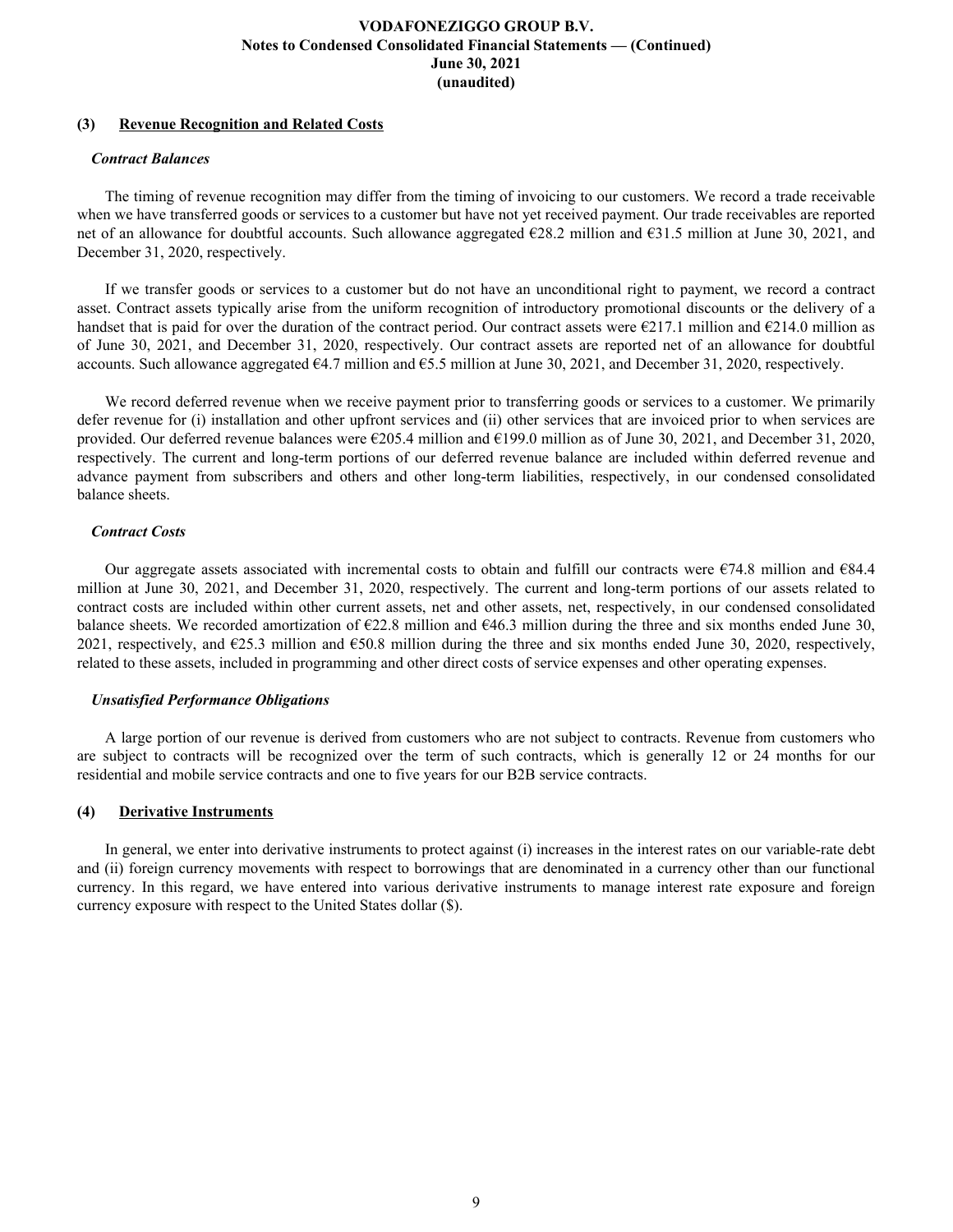|                                                                                      | June 30, 2021 |                 |   |                 |   | <b>December 31, 2020</b> |   |            |            |                 |            |              |
|--------------------------------------------------------------------------------------|---------------|-----------------|---|-----------------|---|--------------------------|---|------------|------------|-----------------|------------|--------------|
|                                                                                      |               | Current         |   | Long-term $(a)$ |   | <b>Total</b>             |   | Current    |            | Long-term $(a)$ |            | <b>Total</b> |
|                                                                                      |               |                 |   |                 |   | in millions              |   |            |            |                 |            |              |
| Assets:                                                                              |               |                 |   |                 |   |                          |   |            |            |                 |            |              |
| Cross-currency and interest rate<br>derivative contracts (b).<br>$\ldots \ldots \in$ |               | 50.5 $\epsilon$ |   | 54.8 $\in$      |   | 105.3 $\in$              |   | 51.1 $\in$ |            | 95.0            | $\epsilon$ | 146.1        |
| Foreign currency forward<br>contracts.                                               |               | 0.1             |   | 0.1             |   | 0.2                      |   |            |            |                 |            |              |
| Total                                                                                | €             | 50.6            | € | 54.9            | € | 105.5                    | € | 51.1       | $\epsilon$ | 95.0            | €          | 146.1        |
| Liabilities:                                                                         |               |                 |   |                 |   |                          |   |            |            |                 |            |              |
| Cross-currency and interest rate<br>$\cdots$ $\in$<br>derivative contracts (b)       |               | 80.6 $\epsilon$ |   | 442.2 $\in$     |   | 522.8 $\in$              |   | 81.8 $\in$ |            | 726.9           | $\epsilon$ | 808.7        |
| Foreign currency forward<br>contracts.                                               |               | 0.1             |   |                 |   | 0.1                      |   | 0.8        |            |                 |            | 0.8          |
| Total                                                                                | €             | 80.7            | € | 442.2           | € | 522.9                    | € | 82.6       | $\epsilon$ | 726.9           | €          | 809.5        |

The following table provides details of the fair values of our derivative instrument assets and liabilities:

(a) Our long-term derivative assets and liabilities are included in other assets, net, and other long-term liabilities, respectively, in our condensed consolidated balance sheets.

(b) We consider credit risk relating to our and our counterparties' nonperformance in the fair value assessment of our derivative instruments. In all cases, the adjustments take into account offsetting liability or asset positions. The changes in the credit risk valuation adjustments associated with our cross-currency and interest rate derivative contracts resulted in net losses of €10.2 million and €16.3 million during the three months ended June 30, 2021 and 2020, respectively, and a net gain (loss) of ( $\epsilon$ 30.2 million) and  $\epsilon$ 22.2 million during the six months ended June 30, 2021 and 2020, respectively. These amounts are included in realized and unrealized gains on derivative instruments, net, in our condensed consolidated statements of operations. For further information regarding our fair value measurements, see note 5.

The details of our realized and unrealized gains (losses) on derivative instruments, net, are as follows:

|                                                                                      | Three months ended |             |  | Six months ended |  |                 |      |       |  |      |
|--------------------------------------------------------------------------------------|--------------------|-------------|--|------------------|--|-----------------|------|-------|--|------|
|                                                                                      | <b>June 30,</b>    |             |  |                  |  | <b>June 30,</b> |      |       |  |      |
|                                                                                      |                    | 2021        |  | 2020             |  |                 | 2021 |       |  | 2020 |
|                                                                                      |                    |             |  | in millions      |  |                 |      |       |  |      |
|                                                                                      |                    |             |  |                  |  |                 |      |       |  |      |
| Cross-currency and interest rate derivative contracts $\dots \dots \in \mathfrak{E}$ |                    | $(2.3) \in$ |  | $(207.5)$ $\in$  |  | 235.1 €         |      | 125.1 |  |      |
| Foreign currency forward contracts                                                   |                    |             |  | (0.5)            |  | 0.2             |      | (0.1) |  |      |
| <b>Total</b>                                                                         |                    | (2.3) ∈     |  | $(208.0) \in$    |  | 2353            | −€   | 125.0 |  |      |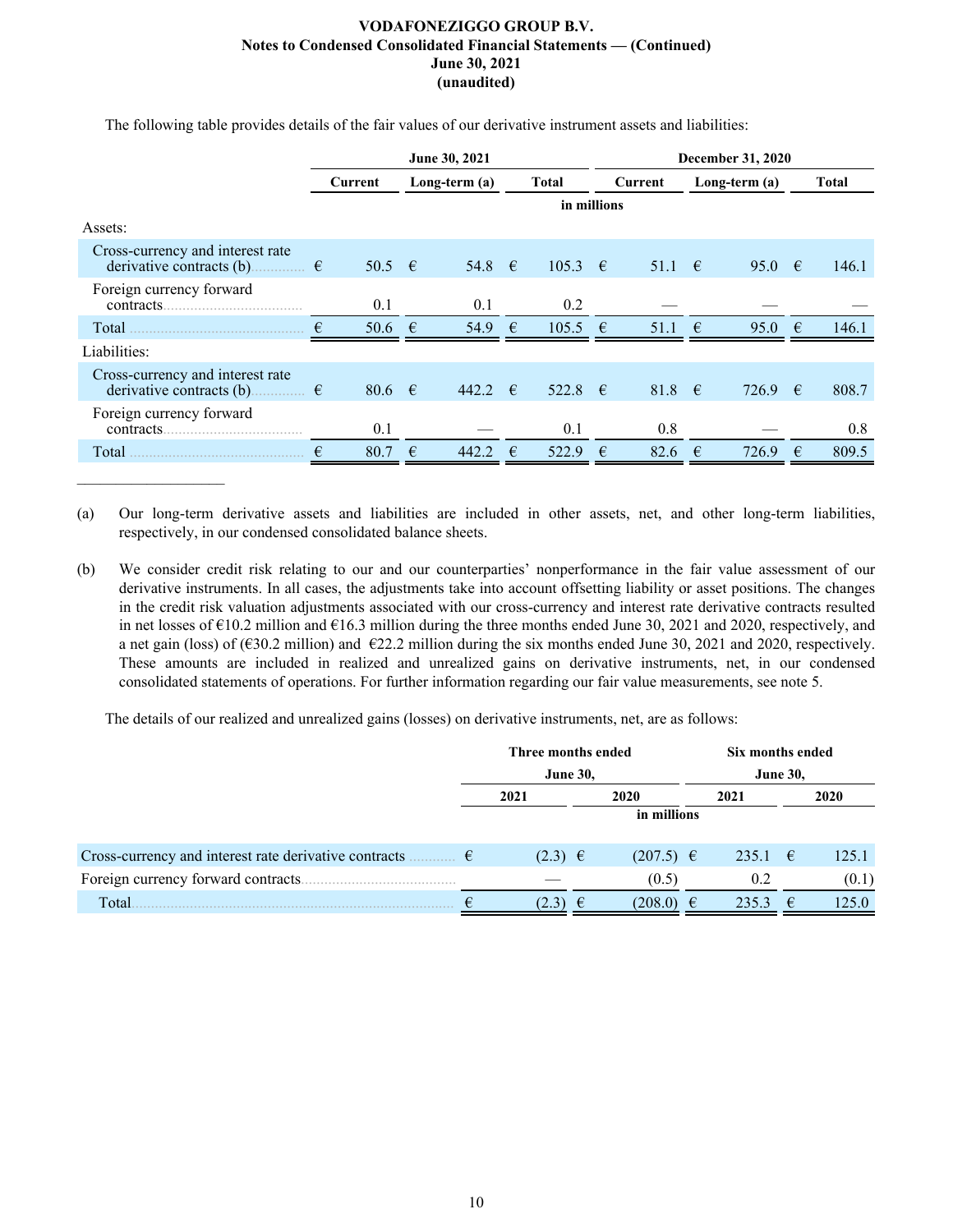The net cash received or paid related to our derivative instruments is classified as an operating, investing or financing activity in our condensed consolidated statements of cash flows based on the objective of the derivative instrument and the classification of the applicable underlying cash flows. For derivative contracts that are terminated prior to maturity, the cash paid or received upon termination that relates to future periods is classified as a financing activity. The classification of these net cash inflows (outflows) is as follows:

|                       | Six months ended |       |  |  |  |  |
|-----------------------|------------------|-------|--|--|--|--|
|                       | <b>June 30,</b>  |       |  |  |  |  |
|                       | 2021             | 2020  |  |  |  |  |
|                       | in millions      |       |  |  |  |  |
| Operating activities. | $(10.7) \in$     | 10.6  |  |  |  |  |
| Financing activities. | (0.1)            | (0.6) |  |  |  |  |
| Total                 | 10.8             | 10.0  |  |  |  |  |

### *Counterparty Credit Risk*

We are exposed to the risk that the counterparties to our derivative instruments will default on their obligations to us. We manage these credit risks through the evaluation and monitoring of the creditworthiness of and concentration of risk with the respective counterparties. In this regard, credit risk associated with our derivative instruments is spread across a relatively broad counterparty base of banks and financial institutions. Collateral is generally not posted by either party under our derivative instruments. At June 30, 2021, our exposure to counterparty credit risk included derivative assets with an aggregate fair value of  $€0.1$  million.

#### **Details of our Derivative Instruments**

#### *Cross-currency Swaps*

 $\mathcal{L}_\text{max}$  , where  $\mathcal{L}_\text{max}$  and  $\mathcal{L}_\text{max}$ 

We generally match the denomination of our borrowings with the functional currency of the supporting operations or, when it is more cost effective, we provide for an economic hedge against foreign currency exchange rate movements by using derivative instruments to synthetically convert unmatched debt into the applicable underlying currency. At June 30, 2021, substantially all of our debt was either directly or synthetically matched to our functional currency. The following table sets forth the total notional amounts and the related weighted average remaining contractual life of our cross-currency swap contracts at June 30, 2021:

| Notional amount due from counterparty (in millions) (a) | 8.433.5   |
|---------------------------------------------------------|-----------|
| Notional amount due to counterparty (in millions).      | 7,241.2   |
| Weighted average remaining life.                        | 5.1 years |

(a) Includes certain derivative instruments that do not involve the exchange of notional amounts at the inception and maturity of the instruments. Accordingly, the only cash flows associated with these derivative instruments are interestrelated payments and receipts. At June 30, 2021, the total euro equivalent of the notional amounts of these derivative instruments was €1,576.1 million.

#### *Interest Rate Derivative Contracts*

As noted above, we enter into interest rate swaps to protect against increases in the interest rates on our variable-rate debt. Pursuant to these derivative instruments, we typically pay fixed interest rates and receive variable interest rates on specified notional amounts. At June 30, 2021, the notional amounts due from counterparties was  $\epsilon$ 3,142.4 million and the related weighted average remaining contractual life of our interest rate swap contracts was 7.3 years.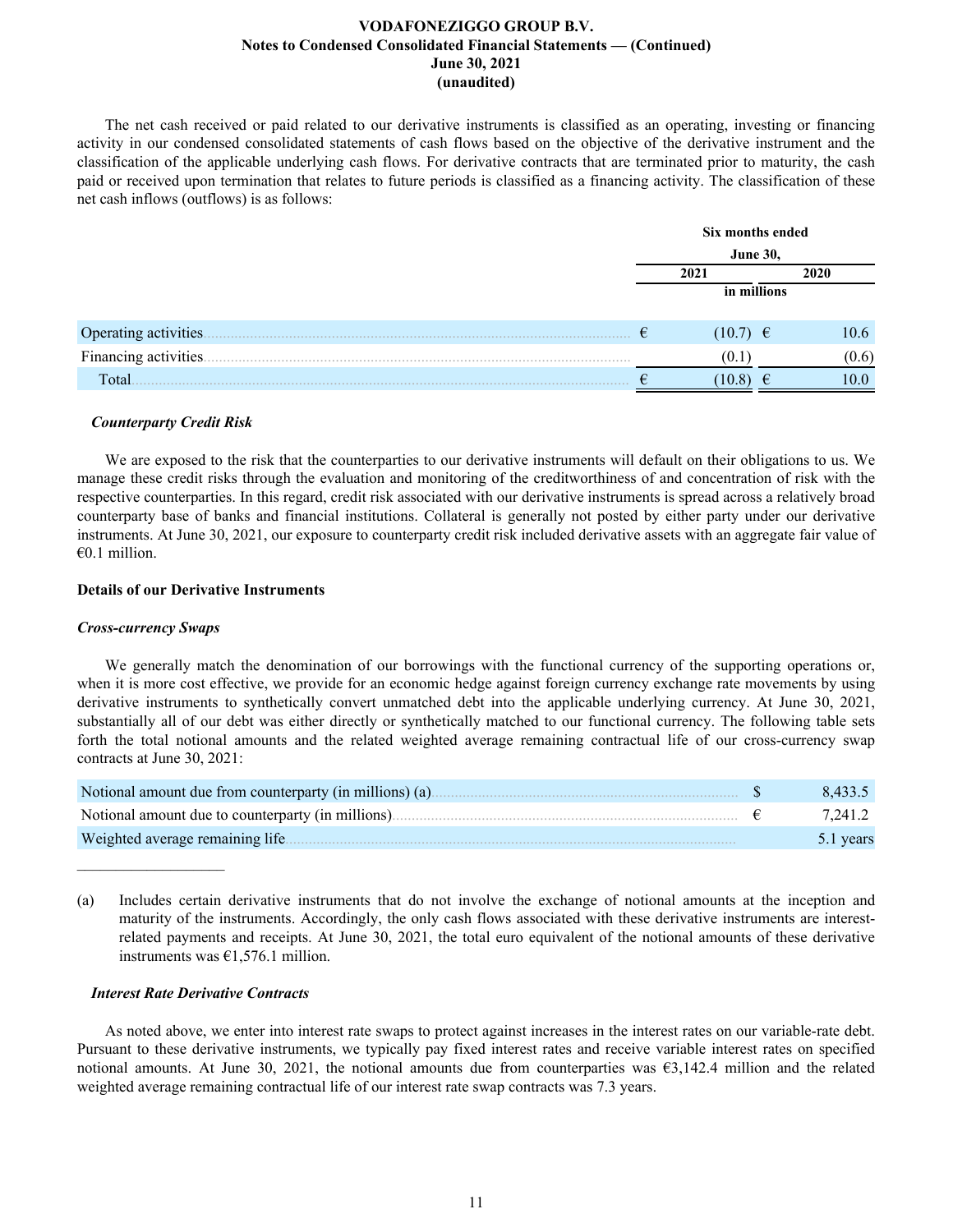### *Interest Rate Caps, Floors and Collars*

From time to time, we enter into interest rate cap, floor and collar agreements that lock in a maximum interest rate if variable rates rise, but also allow our company to benefit, to a limited extent in the case of collars, from declines in market rates. Purchased interest rate floors protect us from interest rates falling below a certain level, generally to match a floating rate floor on a debt instrument. At June 30, 2021, we had no interest rate collar agreements, and the total euro equivalent of notional amounts of our interest rate caps and floors were  $\epsilon$ 205.0 million and  $\epsilon$ 4,381.1 million, respectively.

### *Basis swaps*

Our basis swaps involve the exchange of attributes used to calculate our floating interest rates, including (i) the benchmark rate, (ii) the underlying currency and/or (iii) the borrowing period. We typically enter into these swaps to optimize our interest rate profile based on our current evaluations of yield curves, our risk management policies and other factors. At June 30, 2021, the euro equivalent of the notional amount due from the counterparty was  $\epsilon_{2,131.1}$  million and the related weighted average remaining contractual life of our interest basis swap contracts was 0.3 years.

# *Foreign Currency Forwards*

We enter into foreign currency forward contracts with respect to non-functional currency exposure. At June 30, 2021, the euro equivalent of the notional amount of our foreign currency forward contracts was €6.7 million.

# *Impact of Derivative Instruments on Borrowing Costs*

The impact of the derivative instruments that mitigate our foreign currency and interest rate risk, as described above, was an increase of 32 basis points to our borrowing costs as of June 30, 2021.

### **(5) Fair Value Measurements**

We use the fair value method to account for our derivative instruments. The reported fair values of these derivative instruments as of June 30, 2021, are unlikely to represent the value that will be paid or received upon the ultimate settlement or disposition of these assets and liabilities.

GAAP provides for a fair value hierarchy that prioritizes the inputs to valuation techniques used to measure fair value into three broad levels. Level 1 inputs are quoted market prices in active markets for identical assets or liabilities that the reporting entity has the ability to access at the measurement date. Level 2 inputs are inputs other than quoted market prices included within Level 1 that are observable for the asset or liability, either directly or indirectly. Level 3 inputs are unobservable inputs for the asset or liability. We record transfers of assets or liabilities into or out of Levels 1, 2 or 3 at the beginning of the quarter during which the transfer occurred. During the six months ended June 30, 2021, no such transfers were made.

All of our Level 2 inputs (interest rate futures and swap rates) and certain of our Level 3 inputs (credit spreads) are obtained from pricing services. These inputs, or interpolations or extrapolations thereof, are used in our internal models to calculate, among other items, yield curves and forward interest and currency rates. In the normal course of business, we receive market value assessments from the counterparties to our derivative contracts. Although we compare these assessments to our internal valuations and investigate unexpected differences, we do not otherwise rely on counterparty quotes to determine the fair values of our derivative instruments. The midpoints of applicable bid and ask ranges generally are used as inputs for our internal valuations.

In order to manage our interest rate and foreign currency exchange risk, we have entered into various derivative instruments as further described in note 4. The recurring fair value measurements of these instruments are determined using discounted cash flow models. Most of the inputs to these discounted cash flow models consist of, or are derived from, observable Level 2 data for substantially the full term of these instruments. This observable data mostly includes interest rate futures and swap rates, which are retrieved or derived from available market data. Although we may extrapolate or interpolate this data, we do not otherwise alter this data in performing our valuations. We use a Monte Carlo based approach to incorporate a credit risk valuation adjustment in our fair value measurements to estimate the impact of both our own nonperformance risk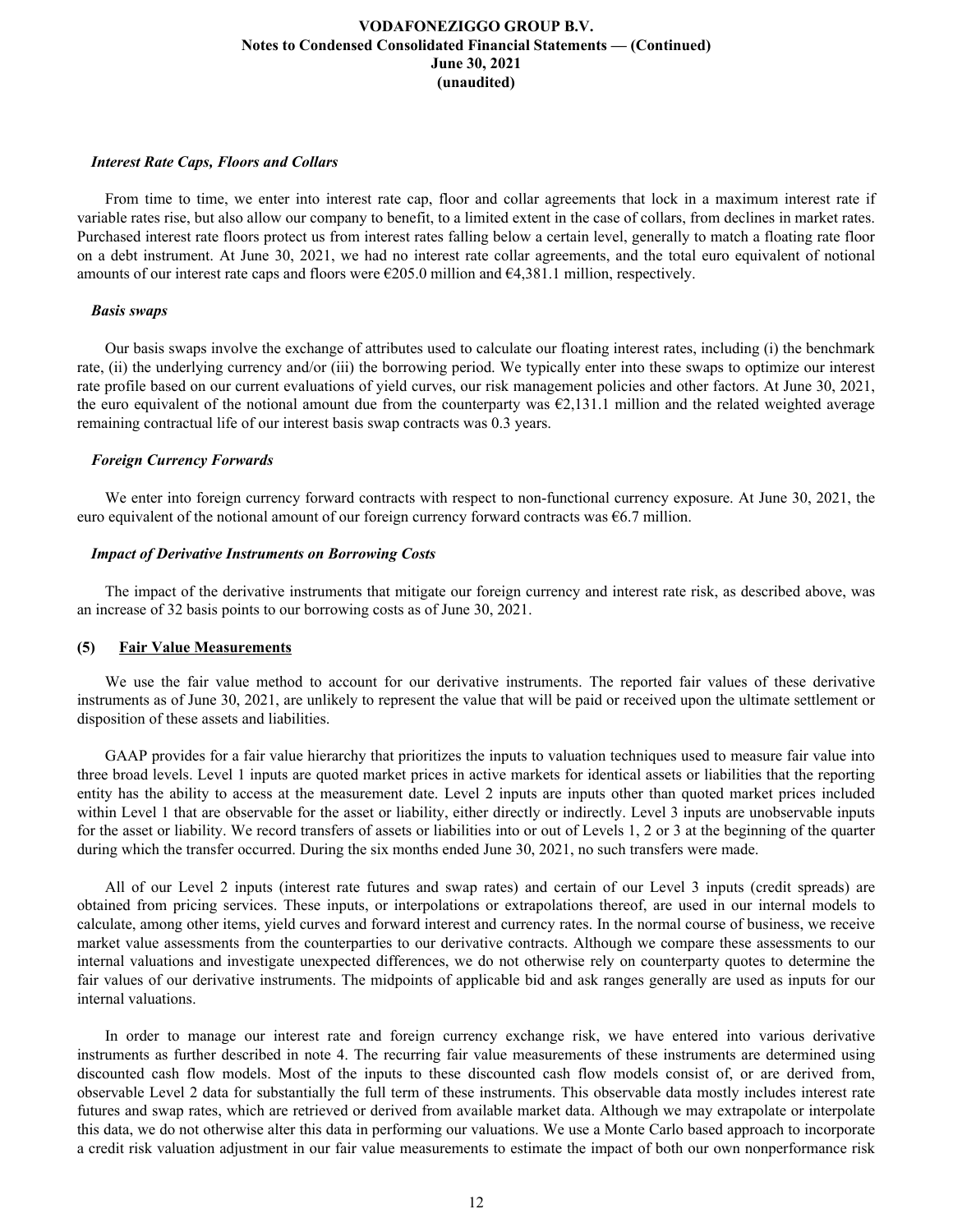and the nonperformance risk of our counterparties. Certain inputs used for our credit risk valuations, such as market correlations, represent our most significant Level 3 inputs, and these inputs are used to derive the credit risk valuation adjustments with respect to these instruments. As we would not expect changes in these elements to have a significant impact on the valuations of these instruments, we have determined that these valuations fall under Level 2 of the fair value hierarchy. Our credit risk valuation adjustments with respect to our cross-currency and interest rate swaps are quantified and further explained in note 4.

Fair value measurements are also used in connection with nonrecurring valuations performed in connection with impairment assessments and acquisition accounting. We did not perform significant nonrecurring fair value measurements during the six months ended June 30, 2021.

A summary of our assets and liabilities that are measured at fair value on a recurring basis is as follows:

|                                                        |   | <b>June 30,</b><br>2021(a) |   | December 31,<br>2020(a) |
|--------------------------------------------------------|---|----------------------------|---|-------------------------|
|                                                        |   | in millions                |   |                         |
| Assets:                                                |   |                            |   |                         |
| Cross-currency and interest rate derivative contracts. | € | $105.3 \in$                |   | 146.1                   |
|                                                        |   | 0.2                        |   |                         |
| Total                                                  |   | $105.5 \text{ } \in$       |   | 1461                    |
| Liabilities:                                           |   |                            |   |                         |
|                                                        | € | 522.8 €                    |   | 808.7                   |
|                                                        |   | 0.1                        |   | 0.8                     |
| Total                                                  |   | 522.9                      | € | 809.5                   |

(a) At June 30, 2021 and December 31, 2020, we used significant other observable inputs (Level 2) to measure all of our fair value assets and liabilities.

# **(6) Long-lived Assets**

 $\mathcal{L}_\text{max}$  , where  $\mathcal{L}_\text{max}$  and  $\mathcal{L}_\text{max}$ 

### *Property and Equipment, Net*

The details of our property and equipment and the related accumulated depreciation are set forth below:

|                                        | <b>June 30,</b> |             | December 31, |
|----------------------------------------|-----------------|-------------|--------------|
|                                        | 2021            |             | 2020         |
|                                        |                 | in millions |              |
| Distribution systems.                  | $6,049.4$ €     |             | 5,836.6      |
| Support equipment, buildings and land. | 1,439.0         |             | 1,342.9      |
| Customer premises equipment.           | 980.3           |             | 966.7        |
|                                        | 8,468.7         |             | 8,146.2      |
| Accumulated depreciation.              | (3,634.8)       |             | (3,268.9)    |
| Total property and equipment, net.     | 4,833.9         | €           | 4.877.3      |

During the six months ended June 30, 2021 and 2020, we recorded non-cash increases to our property and equipment related to vendor financing arrangements of €252.0 million and €230.8 million, respectively, which exclude related value added taxes (VAT) of  $\epsilon$ 21.1 million and  $\epsilon$ 20.4 million, respectively, that were also financed by our vendors under these arrangements.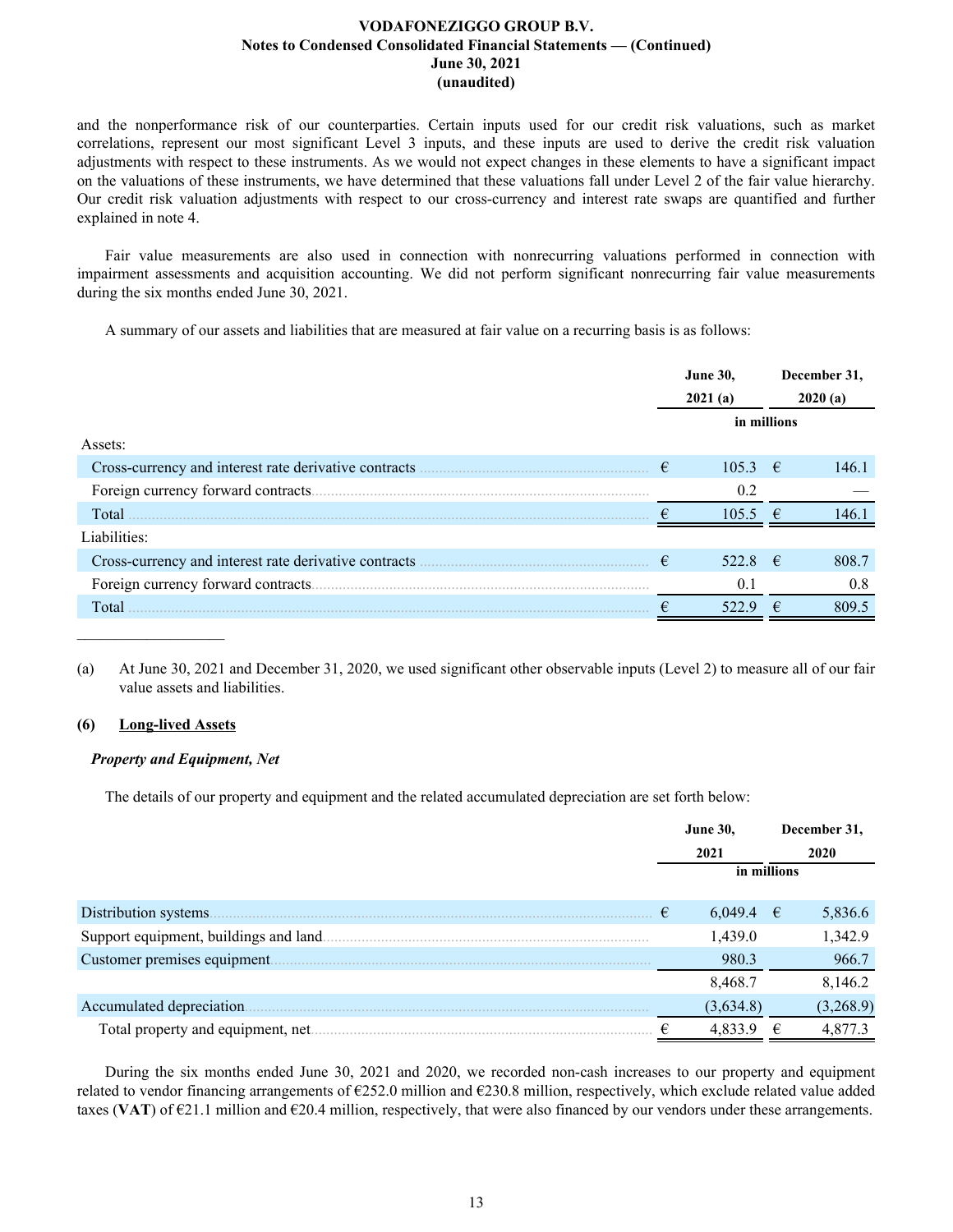# *Goodwill*

There were no changes in the carrying amount of our goodwill during the six months ended June 30, 2021.

If, among other factors, the adverse impact of economic competitive, regulatory or other factors were to cause our operations or cash flows to be worse than anticipated, we could conclude in future periods that impairment charges are required in order to reduce the carrying values of our goodwill, and, to a lesser extent, other long-lived assets. Any such impairment charges could be significant.

# *Intangible Assets Subject to Amortization, Net*

The details of our intangible assets subject to amortization are set forth below:

|                         |                             | June 30, 2021                                                   |                                     |                             | <b>December 31, 2020</b>    |                                  |
|-------------------------|-----------------------------|-----------------------------------------------------------------|-------------------------------------|-----------------------------|-----------------------------|----------------------------------|
|                         | Gross<br>carrying<br>amount | <b>Net</b><br>Accumulated<br>carrying<br>amortization<br>amount |                                     | Gross<br>carrying<br>amount | Accumulated<br>amortization | <b>Net</b><br>carrying<br>amount |
|                         |                             |                                                                 |                                     | in millions                 |                             |                                  |
| Customer relationships. | 6,420.0                     | €                                                               | $(2,294.4) \in 4,125.6 \in 6,420.0$ |                             | (2,039.6)<br>€              | 4,380.4<br>€                     |
| Licenses (a).           | 1,470.9                     | (378.5)                                                         | 1,092.4                             | 1,331.2                     | (352.0)                     | 979.2                            |
| Trade name              | 270.0                       | (48.6)                                                          | 221.4                               | 270.0                       | (43.2)                      | 226.8                            |
| Total                   | 8,160.9<br>€                | (2,721.5)<br>€                                                  | € 5,439.4                           | $\epsilon$ 8.021.2          | (2,434.8)<br>€              | 5,586.4<br>€                     |

(a) During the first quarter of 2021, we recorded spectrum license additions of  $\epsilon$ 163.3 million associated with the renewal of our existing license in the 2100 MHz band. As of June 30, 2021, the full amount was unpaid and included within accrued and other current liabilities on our condensed consolidated balance sheet. For the details of the spectrum license payment subsequent to June 30, 2021, see note 13.

# **(7) Debt**

 $\mathcal{L}_\text{max}$  , where  $\mathcal{L}_\text{max}$  and  $\mathcal{L}_\text{max}$ 

The euro equivalents of the components of our third-party debt are as follows:

|                                                                                                            | June 30, 2021                               |                                     | <b>Principal amount</b> |   |                             |
|------------------------------------------------------------------------------------------------------------|---------------------------------------------|-------------------------------------|-------------------------|---|-----------------------------|
|                                                                                                            | Weighted<br>average<br>interest rate<br>(a) | Unused<br>borrowing<br>capacity (b) | June 30, 2021           |   | December 31,<br><b>2020</b> |
|                                                                                                            |                                             |                                     | in millions             |   |                             |
| Senior and Senior Secured Notes                                                                            | 4.64 % €                                    | $ \epsilon$                         | 5,158.8 €               |   | 5,062.0                     |
| Credit Facilities (c) (d)                                                                                  | 2.80%                                       | 800.0                               | 4,403.8                 |   | 4,466.8                     |
| Vendor financing (e).                                                                                      | $1.85\%$                                    |                                     | 999.0                   |   | 999.4                       |
| Other debt.                                                                                                | $0.28 \%$                                   |                                     | 168.9                   |   | 173.4                       |
| Total principal amount of third-party debt before<br>premiums, discounts and deferred financing costs (f). | 3.56 % €                                    | 800.0                               | 10,730.5<br>€           | € | 10,701.6                    |

<sup>(</sup>a) Represents the weighted average interest rate in effect at June 30, 2021 for all borrowings outstanding pursuant to each debt instrument, including any applicable margin. The interest rates presented represent stated rates and do not include the impact of derivative instruments, deferred financing costs, original issue premiums or discounts and commitment fees, all of which affect our overall cost of borrowing. Including the effects of derivative instruments, original issue premiums or discounts and commitment fees, but excluding the impact of deferred financing costs, the weighted average interest rate on our aggregate third-party variable- and fixed-rate indebtedness was 4.0% at June 30, 2021. For information regarding our derivative instruments, see note 4.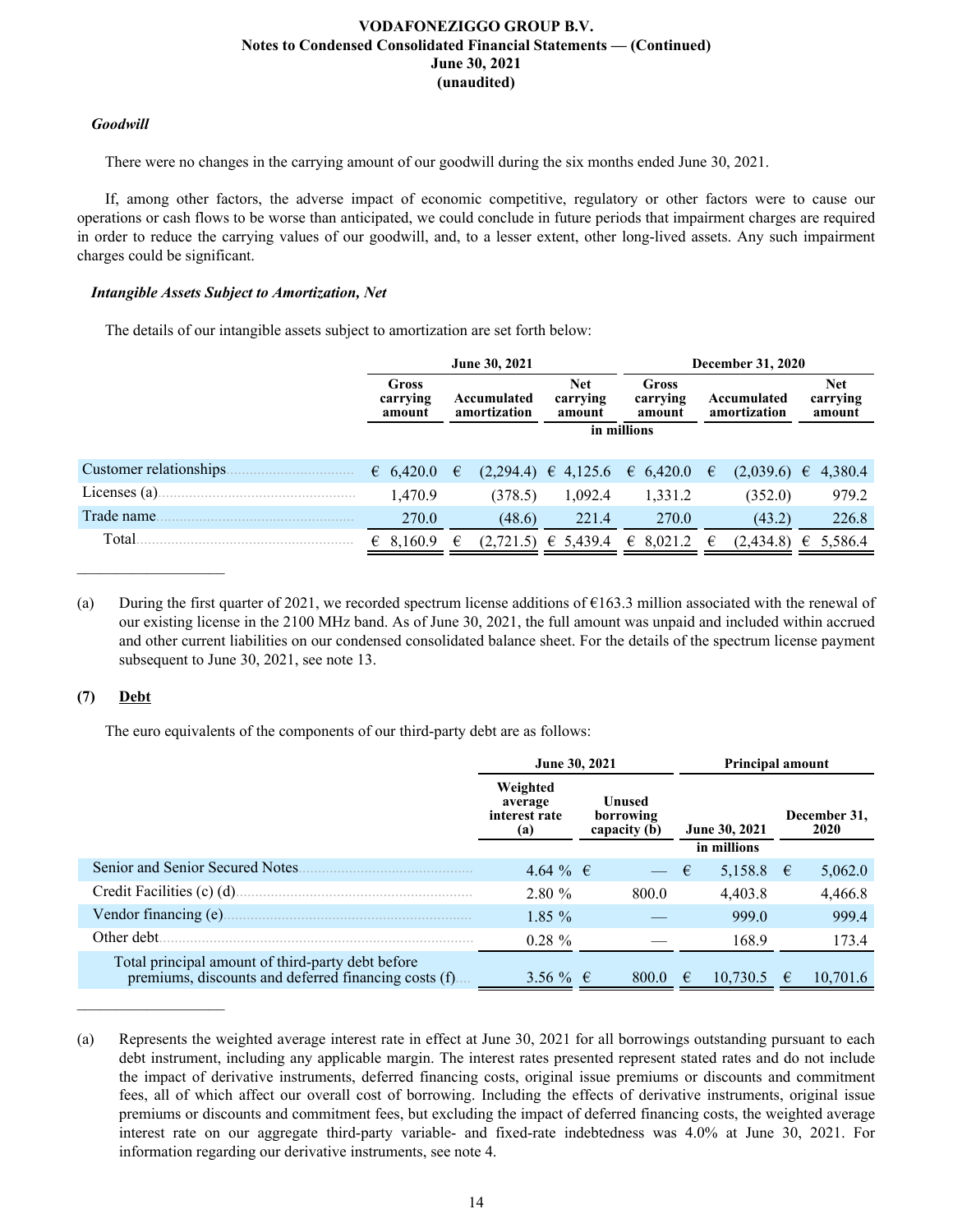- (b) The Credit Facilities include a revolving facility with a maximum borrowing capacity of €800.0 million, which was undrawn at June 30, 2021. Unused borrowing capacity represents the maximum availability under the Credit Facilities at June 30, 2021 without regard to covenant compliance calculations or other conditions precedent to borrowing. At June 30, 2021, based on the most restrictive applicable leverage covenants and leverage-based restricted payment tests, the full €800.0 million of unused borrowing capacity was available to be borrowed and there were no additional restrictions on our ability to make loans or distributions from this availability. Upon completion of the relevant June 30, 2021 compliance reporting requirements and based on the most restrictive applicable leverage covenants and leveragebased restricted payment tests, we expect that the full amount of unused borrowing capacity will continue to be available to be borrowed and that there will be no additional restrictions with respect to loans or distributions from this availability. Our above expectations do not consider any actual or potential changes in our borrowing levels or any amounts loaned or distributed subsequent to June 30, 2021, or the impact of additional amounts that may be available to borrow, loan or distribute under certain defined baskets under the Credit Facilities.
- (c) Principal amounts include  $\epsilon$ 22.7 million and  $\epsilon$ 151.4 million at June 30, 2021 and December 31, 2020, respectively, of borrowings pursuant to an excess cash facility under the Credit Facilities. These borrowings are owed to a nonconsolidated special purpose financing entity that has issued notes to finance the purchase of receivables due from our company to certain other third parties for amounts that we and our subsidiaries have vendor financed. To the extent that the proceeds from these notes exceed the amount of vendor financed receivables available to be purchased, the excess proceeds are used to fund this excess cash facility.
- (d) The Revolving Facility bears interest at a rate of EURIBOR plus 2.75% (subject to a margin ratchet) and has a fee on unused commitments of 40% of such margin per year.
- (e) Represents amounts owed to various creditors pursuant to interest-bearing vendor financing arrangements that are used to finance certain of our property and equipment additions and operating expenses. These arrangements extend our repayment terms beyond a vendor's original due dates (e.g. extension beyond a vendor's customary payment terms, which are generally 90 days or less) and as such are classified outside of accounts payable on our condensed consolidated balance sheet. These obligations are generally due within one year and include VAT that was also financed under these arrangements. Repayments of vendor financing obligations are included in repayments of third-party debt and finance lease obligations in our condensed consolidated statements of cash flows.
- (f) At June 30, 2021 and December 31, 2020, our third party debt had an estimated fair value of  $\epsilon$ 10.8 billion and  $\epsilon$ 10.9 billion, respectively. The estimated fair values of our debt instruments are generally determined using the average of applicable bid and ask prices (mostly Level 1 of the fair value hierarchy) or, when quoted market prices are unavailable or not considered indicative of fair value, discounted cash flow models (mostly Level 2 of the fair value hierarchy). The discount rates used in the cash flow models are based on the market interest rates and estimated credit spreads, to the extent available, and other relevant factors. For additional information regarding fair value hierarchies, see note 5.

### *Financing Transactions*

Below we provide summary descriptions of certain financing transactions completed during the first six months of 2021. A portion of our financing transactions may include non-cash borrowings and repayments. During the six months ended June 30, 2021 and 2020, non-cash borrowings and repayments aggregated  $E173.0$  million and  $E2,324.9$  million, respectively. Unless otherwise noted, the terms and conditions of any new notes and/or credit facilities are largely consistent with those of existing notes and credit facilities with regard to covenants, events of default and change of control provisions, among other items. For information regarding the general terms and conditions of our debt and capitalized terms not defined herein, see note 8 to the consolidated financial statements included in our 2020 annual report.

*2021 Financing Transactions.* In March 2021, pursuant to a private placement, we issued \$200.0 million (€170.2 million) principal amount of 2030 Dollar Senior Secured Notes at an issue price of 104.25% of par. The net proceeds from the issuance of these notes were used to redeem 10% of the original aggregate principal amount of our 2027 Dollar Senior Secured Notes at a premium of 3%.

In connection with this transaction, we recognized a net loss on debt extinguishment of  $\epsilon$ 7.6 million related to (i) the payment of  $\epsilon$ 5.0 million of redemption premiums and (ii) the write-off of  $\epsilon$ 2.6 million of fair value adjustments and unamortized deferred financing costs.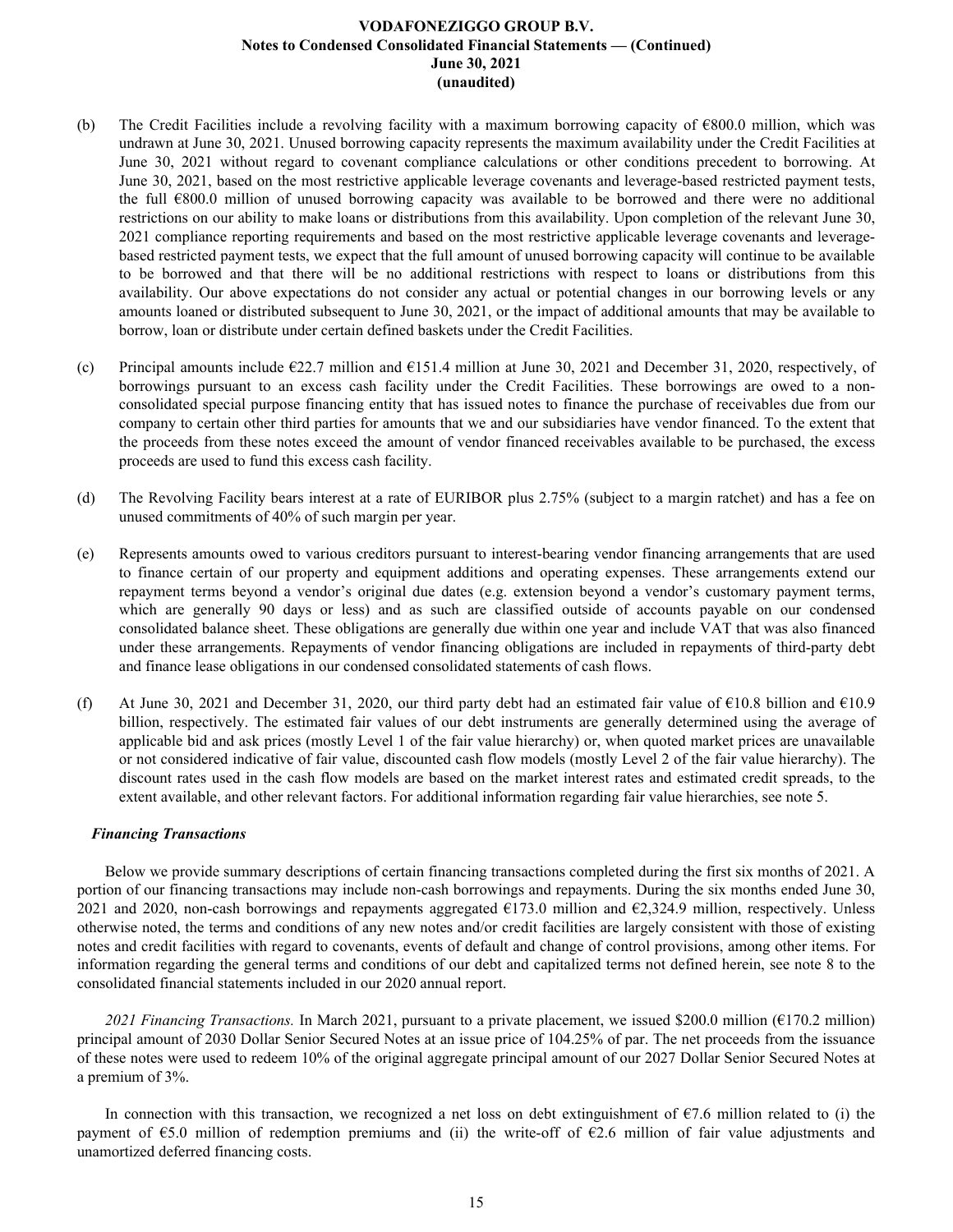The following table provides a reconciliation of total third-party debt before premiums, discounts and deferred financing costs to total debt and finance lease obligations:

|                                                                                                        |   | <b>June 30.</b><br>2021 |  | December 31,<br>2020 |
|--------------------------------------------------------------------------------------------------------|---|-------------------------|--|----------------------|
|                                                                                                        |   | in millions             |  |                      |
| Total principal amount of third-party debt before deferred financing costs, discounts and<br>premiums. | € | $10,730.5$ €            |  | 10,701.6             |
|                                                                                                        |   | (48.0)                  |  | (58.5)               |
|                                                                                                        |   | 10,682.5                |  | 10,643.1             |
|                                                                                                        |   | 20.7                    |  | 22.2                 |
| Total third-party debt and finance lease obligations.                                                  |   | 10,703.2                |  | 10,665.3             |
|                                                                                                        |   | 1,607.9                 |  | 1,607.9              |
| Total debt and finance lease obligations.                                                              |   | 12,311.1                |  | 12,273.2             |
| Current maturities of debt and finance lease obligations.                                              |   | (1,027.1)               |  | (1,156.8)            |
| Long-term debt and finance lease obligations.                                                          |   | 11.284.0                |  | 11,116.4             |

# *Maturities of Debt*

 $\mathcal{L}_\text{max}$  , where  $\mathcal{L}_\text{max}$  and  $\mathcal{L}_\text{max}$ 

The euro equivalents of the maturities of our debt as of June 30, 2021 are presented below:

|                                                       |   | <b>Third-party</b><br>(a) |   | Related-<br>party |   | <b>Total</b> |
|-------------------------------------------------------|---|---------------------------|---|-------------------|---|--------------|
|                                                       |   |                           |   | in millions       |   |              |
| Year ending December 31:                              |   |                           |   |                   |   |              |
| 2021 (remainder of year) (a).                         | € | 629.1                     | € |                   | € | 629.1        |
| $2022$ (a) (b).                                       |   | 559.2                     |   |                   |   | 559.2        |
| 2023                                                  |   |                           |   |                   |   |              |
| 2024.                                                 |   |                           |   |                   |   |              |
| 2025                                                  |   |                           |   |                   |   |              |
| 2026.                                                 |   |                           |   |                   |   |              |
| Thereafter.                                           |   | 9,542.2                   |   | 1,607.9           |   | 11,150.1     |
| Total debt maturities.                                |   | 10,730.5                  |   | 1,607.9           |   | 12,338.4     |
| Deferred financing costs, discounts and premiums, net |   | (48.0)                    |   |                   |   | (48.0)       |
| Total debt.                                           | € | 10,682.5                  | € | 1,607.9           | € | 12,290.4     |
| Current portion.                                      | € | 1,019.4                   | € |                   | € | 1,019.4      |
| Noncurrent portion.                                   | € | 9,663.1                   | € | 1,607.9           | € | 11,271.0     |

(a)Third-party amounts include vendor financing obligations of €999.0 million, as set forth below (in millions):

| Year ending December 31: |       |
|--------------------------|-------|
|                          | 608.7 |
| 2022                     | ∂90   |
|                          |       |
|                          |       |
| Noncurrent portion.      |       |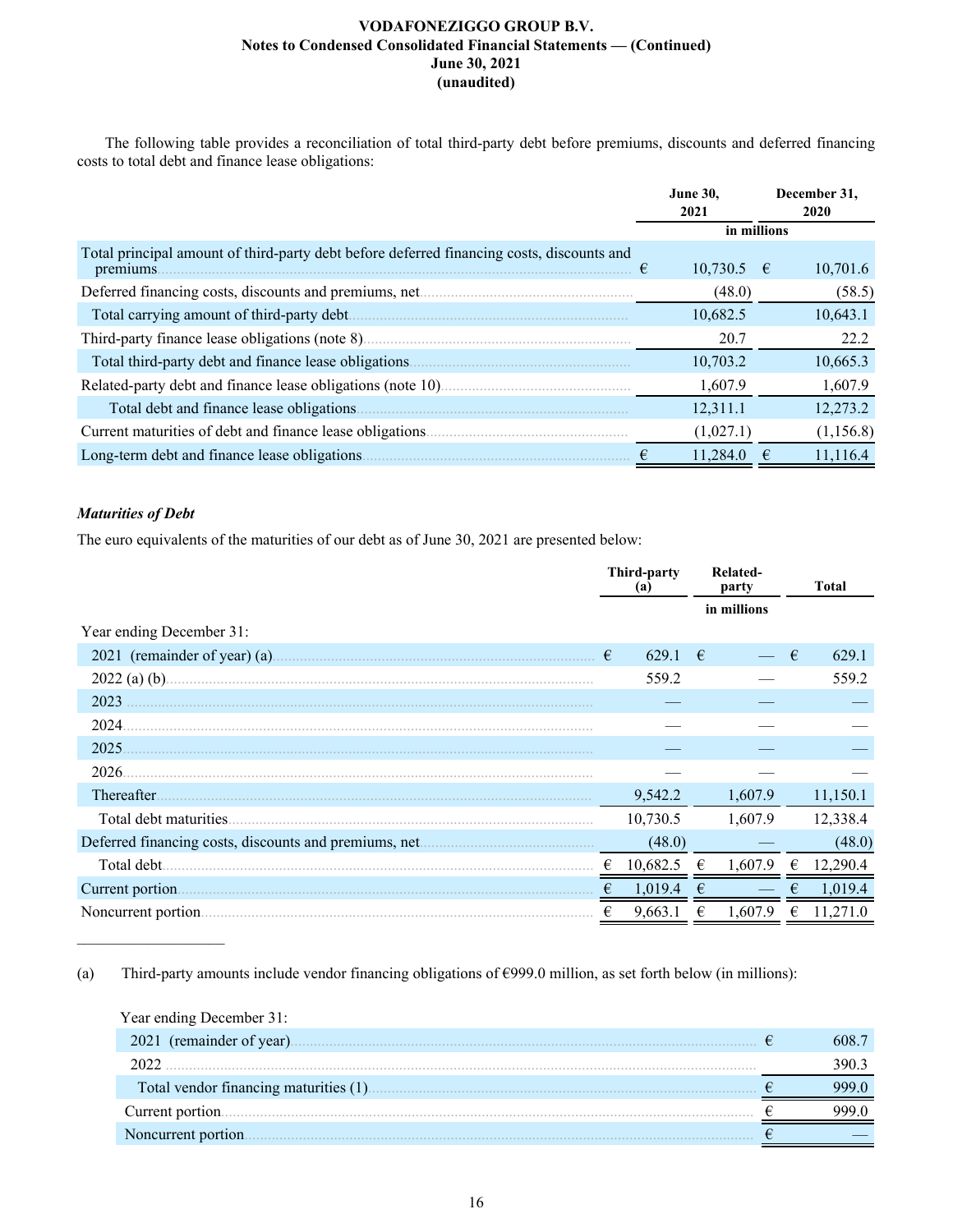- (1) VZ Vendor Financing II B.V. (**VZ Vendor Financing II**), a third-party special purpose financing entity that is not consolidated by VodafoneZiggo, has issued an aggregate  $\epsilon$ 700.0 million in notes maturing in January 2029 (the **Vendor Financing II Notes**). The net proceeds from the Vendor Financing II Notes are used by VZ Vendor Financing II to purchase from various third parties certain vendor-financed receivables owed by our company. To the extent that the proceeds from the Vendor Financing II Notes exceed the amount of vendor-financed receivables available to be purchased, the excess proceeds are used to fund the Financing Facility. As additional vendor-financed receivables become available for purchase, VZ Vendor Financing II can request that we repay any amounts made available under the Financing Facility.
- (b) Includes the handset facility obligations of  $\epsilon$ 168.9 million. Amortizing repayments of the facility will start in 2022 and the facility is due to be repaid in full in 2024.

# **(8) Leases**

 $\frac{1}{2}$  ,  $\frac{1}{2}$  ,  $\frac{1}{2}$  ,  $\frac{1}{2}$  ,  $\frac{1}{2}$  ,  $\frac{1}{2}$  ,  $\frac{1}{2}$  ,  $\frac{1}{2}$  ,  $\frac{1}{2}$  ,  $\frac{1}{2}$  ,  $\frac{1}{2}$ 

# *General*

We enter into operating and finance leases for network equipment, real estate, mobile site sharing and vehicles. We provide residual value guarantees on certain of our vehicle leases.

# *Lease Balances*

 $\mathcal{L}_\text{max}$  , where  $\mathcal{L}_\text{max}$  and  $\mathcal{L}_\text{max}$ 

A summary of our right-of-use (**ROU**) assets and lease liabilities is set forth below:

|                          |             | June 30, 2021 |            | December 31, 2020 |  |  |
|--------------------------|-------------|---------------|------------|-------------------|--|--|
|                          | in millions |               |            |                   |  |  |
| ROU assets:              |             |               |            |                   |  |  |
|                          | $\epsilon$  | 375.9 $\in$   |            | 412.8             |  |  |
| Finance leases (b)       |             | 20.3          |            | 21.9              |  |  |
| Total ROU assets         |             | 396.2         | $\epsilon$ | 434.7             |  |  |
|                          |             |               |            |                   |  |  |
| Lease liabilities:       |             |               |            |                   |  |  |
|                          | $\epsilon$  | 378.2 $\in$   |            | 4198              |  |  |
| Finance leases (d)       |             | 20.7          |            | 22.2              |  |  |
| Total lease liabilities. |             | 398.9         | €          | 442.0             |  |  |

<sup>(</sup>a) Our operating lease ROU assets are included in other assets, net, on our condensed consolidated balance sheets. At June 30, 2021, the weighted average remaining lease term for operating leases was 7.2 years and the weighted average discount rate was 3.3%. During the six months ended June 30, 2021 and 2020, we recorded additions to our operating lease ROU assets of €5.7 million and €15.6 million, respectively.

<sup>(</sup>b) Our finance lease ROU assets are included in property and equipment, net, on our condensed consolidated balance sheets. At June 30, 2021, the weighted average remaining lease term for finance leases was 2.9 years and the weighted average discount rate was 3.7%. During the six months ended June 30, 2021 and 2020, we recorded additions to our finance lease ROU assets of  $\epsilon$ 2.6 million and  $\epsilon$ 10.3 million, respectively.

<sup>(</sup>c) The current and long-term portions of our operating lease liabilities are included within other accrued and current liabilities and other long-term liabilities, respectively, on our condensed consolidated balance sheets.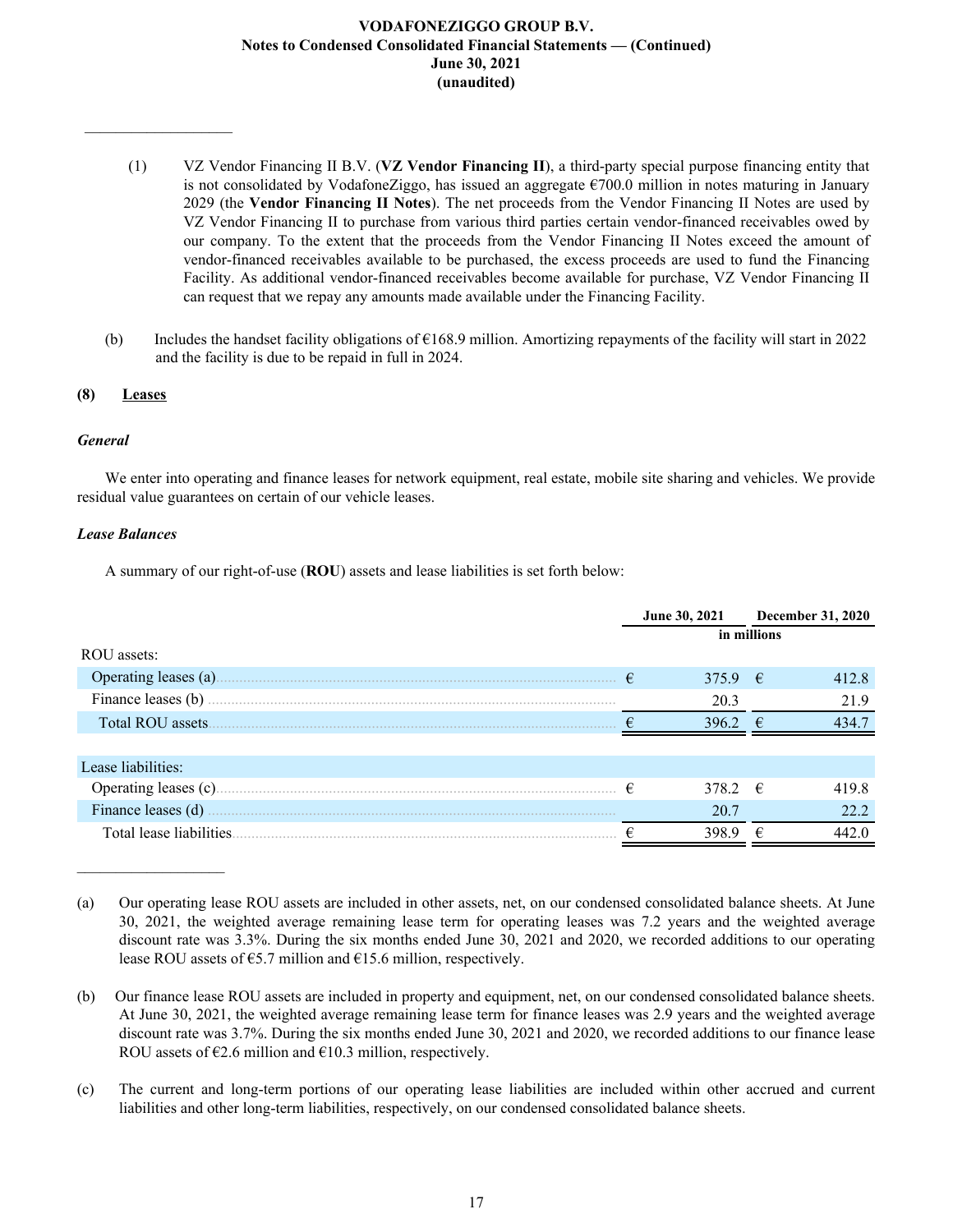(d) The current and long-term portions of our finance lease obligations are included within current portion of debt and finance lease obligations and long-term debt and finance lease obligations, respectively, on our condensed consolidated balance sheets.

A summary of our aggregate lease expense is set forth below:

 $\mathcal{L}_\text{max}$  , where  $\mathcal{L}_\text{max}$  and  $\mathcal{L}_\text{max}$ 

|                              | Three months ended |                |   |                |  | Six months ended |                 |       |  |
|------------------------------|--------------------|----------------|---|----------------|--|------------------|-----------------|-------|--|
|                              | <b>June 30,</b>    |                |   |                |  |                  | <b>June 30,</b> |       |  |
|                              |                    | 2021           |   | 2020           |  | 2021             |                 | 2020  |  |
|                              |                    |                |   | in millions    |  |                  |                 |       |  |
| Finance lease expense:       |                    |                |   |                |  |                  |                 |       |  |
|                              |                    | 2.3 $\epsilon$ |   | 2.8 $\epsilon$ |  | 4.6 $\epsilon$   |                 | 5.2   |  |
|                              |                    | 0.2            |   | 0.4            |  | 0.3              |                 | 0.5   |  |
| Total finance lease expense. |                    | 2.5            |   | 3.2            |  | 4.9              |                 | 5.7   |  |
|                              |                    | 19.3           |   | 20.8           |  | 39.1             |                 | 41.9  |  |
|                              |                    | (0.3)          |   | (0.3)          |  | (0.5)            |                 | (0.5) |  |
| Total lease expense.         |                    | 21.5           | € | 23.7           |  | 43.5             |                 | 47.1  |  |

(a) Our operating lease expense is included in other operating expenses and SG&A expenses in our condensed consolidated statements of operations.

(b) Variable lease expense represents payments made to a lessor during the lease term that vary because of a change in circumstance that occurred after the lease commencement date. Variable lease payments are expensed as incurred and are included in other operating expenses in our condensed consolidated statements of operations.

A summary of our cash outflows from operating and finance leases is set forth below:

|                                                                         | Six months ended June 30, |             |      |  |  |
|-------------------------------------------------------------------------|---------------------------|-------------|------|--|--|
|                                                                         | 2021                      | 2020        |      |  |  |
|                                                                         |                           | in millions |      |  |  |
| Cash paid for amounts included in the measurement of lease liabilities: |                           |             |      |  |  |
|                                                                         | $47.5 \t∈$                |             | 51.5 |  |  |
| Operating cash outflows from finance leases                             | 0.3                       |             | 0.5  |  |  |
| Financing cash outflows from finance leases                             | 4 <sup>1</sup>            |             | 5.5  |  |  |
| Total cash outflows from operating and finance leases                   | 519                       | €           | 57.5 |  |  |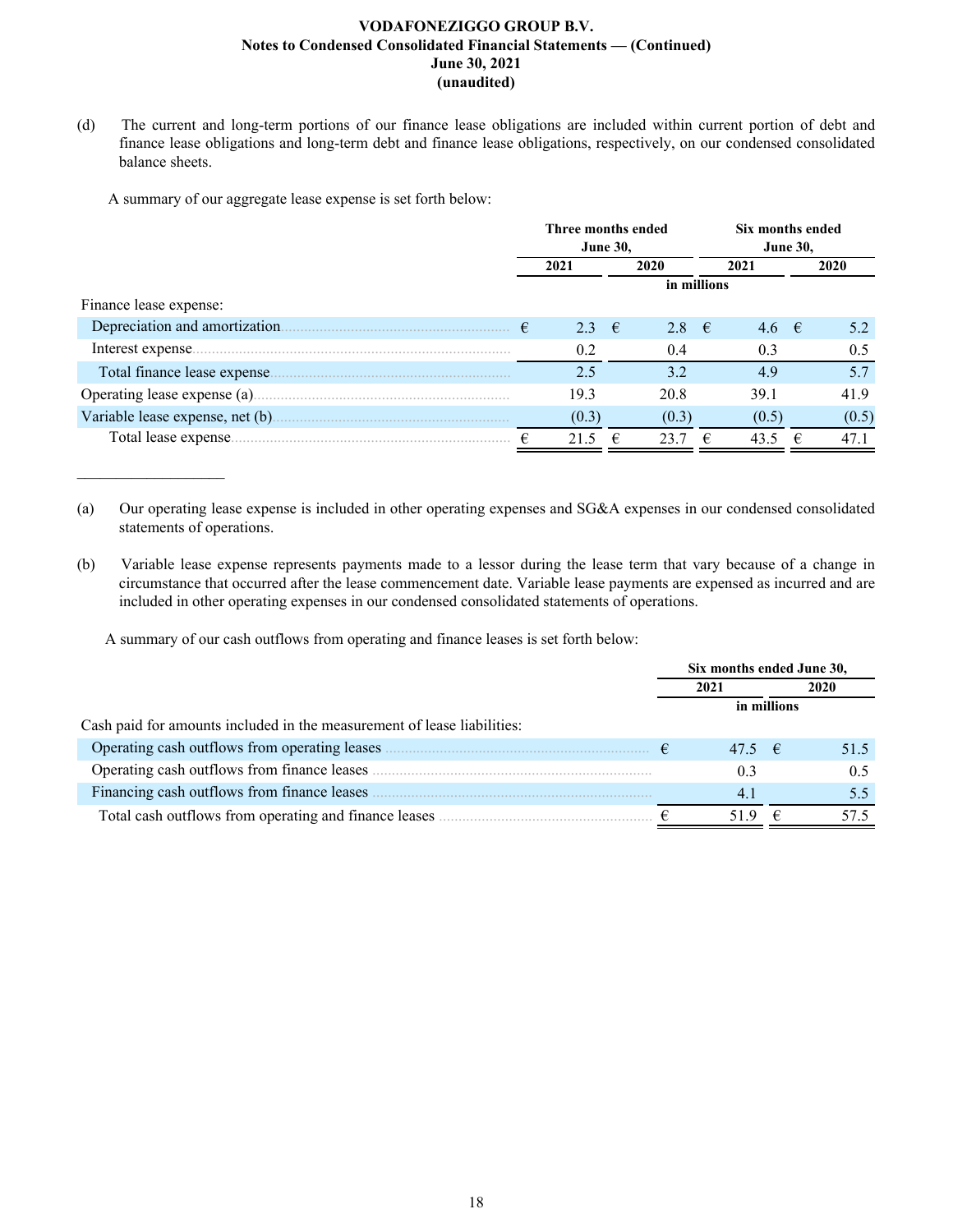The euro equivalents of the maturities of our operating and finance lease obligations as of June 30, 2021 are presented below:

|                              |   | Operating<br>leases |   | Finance<br>leases |
|------------------------------|---|---------------------|---|-------------------|
|                              |   | in millions         |   |                   |
| Year ending December 31:     |   |                     |   |                   |
| 2021 (remainder of year).    | € | 30.4 $\in$          |   | 4.3               |
| 2022                         |   | 76.6                |   | 7.6               |
| 2023                         |   | 72.1                |   | 5.2               |
| 2024.                        |   | 69.5                |   | 3.2               |
| 2025                         |   | 41.2                |   | 1.0               |
| 2026.                        |   | 34.2                |   |                   |
| Thereafter.                  |   | 111.5               |   |                   |
|                              |   | 435.5               |   | 21.3              |
| Less: present value discount |   | (57.3)              |   | (0.6)             |
|                              | € | 378.2               | € | 20.7              |
| Current portion.             |   | 64.8                |   | 7.7               |
| Noncurrent portion.          |   | 313.4               |   | 13.0              |

# **(9) Income Taxes**

Our condensed consolidated financial statements include the income taxes of VodafoneZiggo and its subsidiaries.

The VodafoneZiggo Fiscal Unity, established on the level of VodafoneZiggo Group Holding, is one taxpayer for the period of time subsequent to the closing of the JV Transaction. The income taxes of VodafoneZiggo are recorded in our condensed consolidated financial statements on a separate return basis. Current income taxes payable or receivable, if any, are presented as current positions with the tax authorities. VodafoneZiggo Group Holding did not implement a tax-sharing agreements and no cash payments will be made between VodafoneZiggo entities and VodafoneZiggo Group Holding related to the Dutch tax attributes. Accordingly, related-party tax allocations, if any, are reflected as adjustments in our consolidated statement of owner's equity.

On December 23, 2020 the Dutch Government enacted legislation regarding the yearly changes to the tax legislation (i.e., "Belastingplan 2021"). One of the most important changes within these legislative plans of the government has been an adjustment of the corporate income tax rate change enacted in 2020. The highest tax rate in the Netherlands will remain at 25% as opposed to the previously enacted rate of 21.7%. As a result of the enactment of these plans VodafoneZiggo recalculated the deferred tax balances and recorded a corporate income tax rate change expense as a result of the increase of the net deferred tax liability in the fourth quarter of 2020. During six months ended June 30, 2021, there were no adjustments to the rate used to calculate the deferred tax balances of VodafoneZiggo.

Income tax benefit (expense) attributable to our loss before income taxes differs from the amounts computed using the Dutch income tax rate of 25.0% as a result of the following: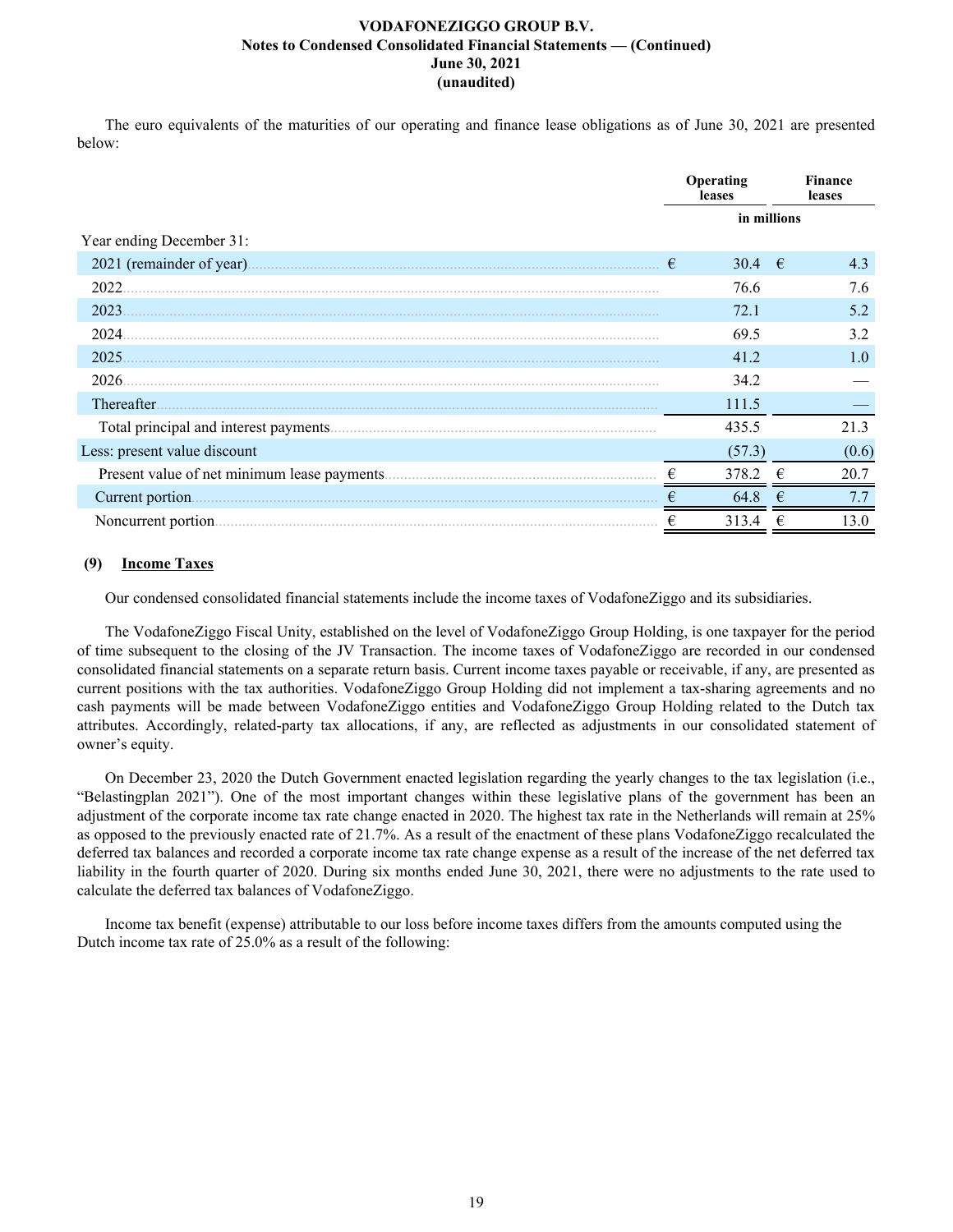|                                     | Three months ended |                 |  |                 |             | Six months ended |   |        |  |
|-------------------------------------|--------------------|-----------------|--|-----------------|-------------|------------------|---|--------|--|
|                                     |                    | <b>June 30,</b> |  |                 |             | <b>June 30,</b>  |   |        |  |
|                                     |                    | 2021            |  | 2020            |             | 2021             |   | 2020   |  |
|                                     |                    |                 |  |                 | in millions |                  |   |        |  |
| Computed "expected" tax benefit     | €                  | 4.1 $\epsilon$  |  | 34.3 $\epsilon$ |             | $8.5 \quad \in$  |   | 6.0    |  |
| Enacted tax law and rate changes    |                    |                 |  | 4.1             |             |                  |   |        |  |
|                                     |                    | (0.7)           |  | (68.5)          |             | (0.7)            |   | (68.8) |  |
| Other, net                          |                    |                 |  | (0.4)           |             |                  |   | 2.3    |  |
| Total income tax benefit (expense). |                    | 3.4 $\epsilon$  |  | $(30.5) \in$    |             | 7.8              | € | (53.4) |  |

(a) Amounts for the 2020 periods consist mainly of a change in estimate relating to the deductibility of depreciation of certain intangible assets.

# **(10) Related-party Transactions**

 $\mathcal{L}_\text{max}$  , where  $\mathcal{L}_\text{max}$ 

 $\mathcal{L}_\text{max}$  , where  $\mathcal{L}_\text{max}$  and  $\mathcal{L}_\text{max}$ 

Our related-party transactions are set forth below:

|                                                                                                                                          | Three months ended |                 |            |             | Six months ended |                 |   |         |  |  |
|------------------------------------------------------------------------------------------------------------------------------------------|--------------------|-----------------|------------|-------------|------------------|-----------------|---|---------|--|--|
|                                                                                                                                          |                    | <b>June 30,</b> |            |             |                  | <b>June 30,</b> |   |         |  |  |
|                                                                                                                                          |                    | 2021            |            | 2020        |                  | 2021            |   | 2020    |  |  |
|                                                                                                                                          |                    |                 |            | in millions |                  |                 |   |         |  |  |
| Revenue                                                                                                                                  | €                  | 3.7             | €          | 2.9         | €                | 7.0             | € | 6.6     |  |  |
|                                                                                                                                          |                    | (8.4)           |            | (4.0)       |                  | (14.2)          |   | (10.9)  |  |  |
|                                                                                                                                          |                    | 4.0             |            | 3.2         |                  | 8.1             |   | 6.5     |  |  |
|                                                                                                                                          |                    | (0.5)           |            | (0.1)       |                  | (0.5)           |   | (0.3)   |  |  |
| Charges for JV Services:                                                                                                                 |                    |                 |            |             |                  |                 |   |         |  |  |
| Charges from Liberty Global:                                                                                                             |                    |                 |            |             |                  |                 |   |         |  |  |
|                                                                                                                                          |                    | (25.0)          |            | (19.0)      |                  | (45.2)          |   | (36.9)  |  |  |
|                                                                                                                                          |                    | (1.3)           |            | (7.3)       |                  | (8.2)           |   | (14.6)  |  |  |
|                                                                                                                                          |                    | (26.3)          |            | (26.3)      |                  | (53.4)          |   | (51.5)  |  |  |
| Charges from Vodafone:                                                                                                                   |                    |                 |            |             |                  |                 |   |         |  |  |
|                                                                                                                                          |                    | (18.6)          |            | (20.4)      |                  | (44.3)          |   | (47.3)  |  |  |
|                                                                                                                                          |                    | (7.5)           |            | (7.5)       |                  | (15.0)          |   | (15.0)  |  |  |
|                                                                                                                                          |                    | (26.1)          |            | (27.9)      |                  | (59.3)          |   | (62.3)  |  |  |
|                                                                                                                                          |                    | (52.4)          |            | (54.2)      |                  | (112.7)         |   | (113.8) |  |  |
| Included in operating income                                                                                                             |                    | (53.6)          |            | (52.1)      |                  | (112.3)         |   | (111.8) |  |  |
| Interest expense <b>Example 20</b> interest expense <b>Example 20</b> interest expense <b>Example 20</b> interest expense <b>EXAMPLE</b> |                    | (22.6)          |            | (19.7)      |                  | (44.9)          |   | (39.3)  |  |  |
|                                                                                                                                          |                    | (76.5)          | $\epsilon$ | (71.8)      | €                | (157.5)         | € | (151.1) |  |  |
|                                                                                                                                          |                    | 61.8            | €          | 35.0        | €                | 99.1            | € | 89.7    |  |  |

<sup>(</sup>a) Represents amounts charged for technology and other services, which are included in the calculation of the "EBITDA" metric specified by our debt agreements (**Covenant EBITDA**).

<sup>(</sup>b) Represents amounts charged for capital expenditures made by Liberty Global related to assets that we use or will otherwise benefit our company. These charges are not included in the calculation of Covenant EBITDA.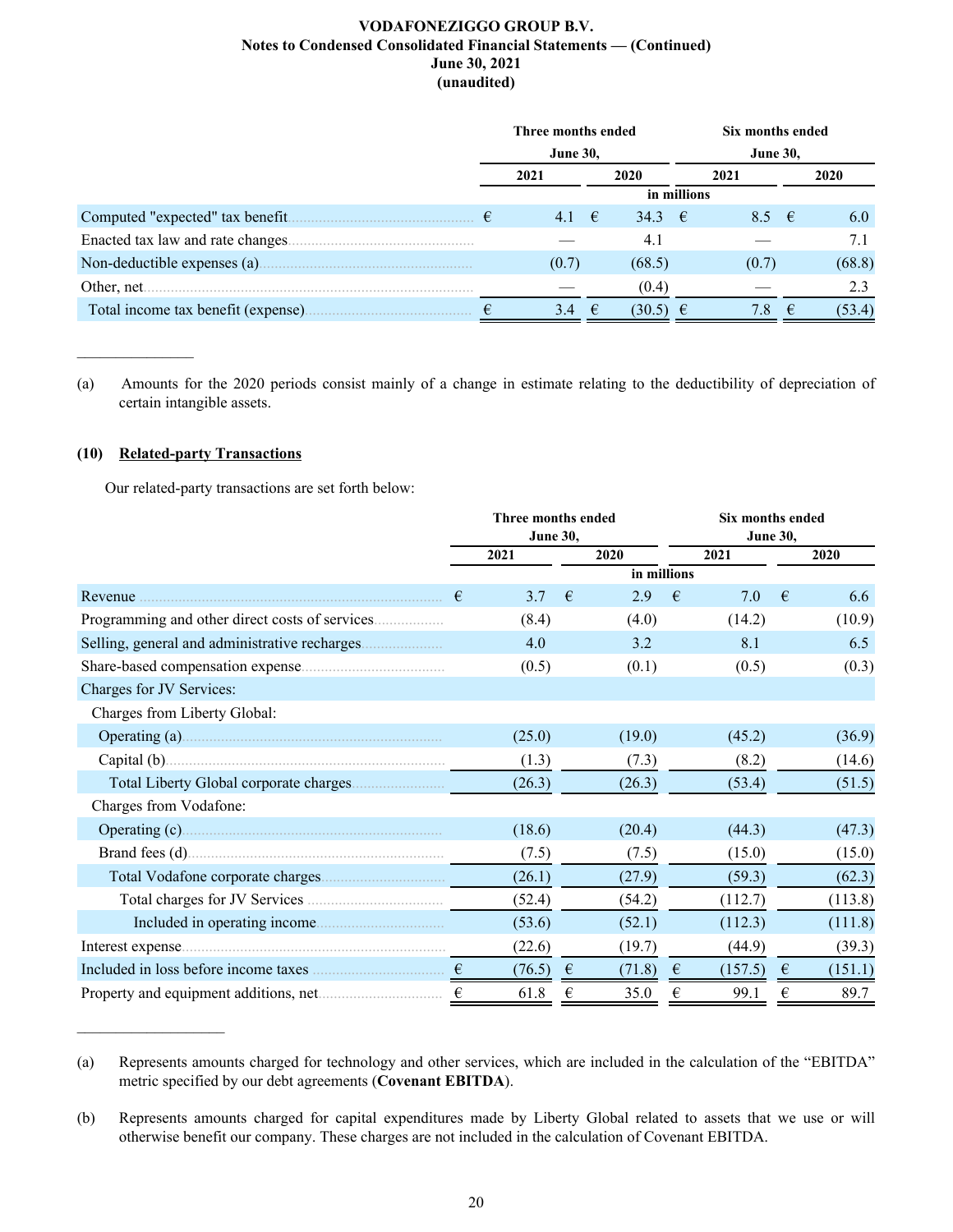- (c) Represents amounts charged by Vodafone for technology and other services, a portion of which are included in the calculation of Covenant EBITDA.
- (d) Represents amounts charged for our use of the Vodafone brand name. These charges are not included in the calculation of Covenant EBITDA.

*Revenue.* Amount represents interconnect fees charged by us to certain subsidiaries of Vodafone.

*Programming and other direct costs of services.* Amount represents interconnect fees charged to us by certain subsidiaries of Vodafone*.*

*Selling, general and administrative recharges.* Amount represents recharges for certain personnel services provided to Vodafone and Liberty Global.

*Share-based compensation expense.* Amounts relate to charges to our company by Liberty Global and Vodafone for sharebased incentive awards held by certain employees of our subsidiaries associated with ordinary shares of Liberty Global and Vodafone. Share-based compensation expense is included within SG&A in our condensed consolidated statements of operations.

### *Charges for JV Services - Framework and Trade Mark Agreements*

Pursuant to a framework and a trade name agreement (collectively, the **JV Service Agreements**) entered into in connection with the formation of the VodafoneZiggo JV, Liberty Global and Vodafone charge us fees for certain services provided to us by the respective subsidiaries of the Shareholders (collectively, the **JV Services)**. The JV Services are provided to us on a transitional or ongoing basis. Pursuant to the terms of the JV Service Agreements, the ongoing services will be provided for a period of four to six years depending on the type of service, while transitional services will be provided for a period of not less than 12 months after which the Shareholders or VodafoneZiggo will be entitled to terminate based on specified notice periods. The JV Services provided by the respective subsidiaries of the Shareholders consist primarily of (i) technology and other services, (ii) capital-related expenditures for assets that we use or otherwise benefit us and (iii) brand name and procurement fees. The fees that Liberty Global and Vodafone charge us for the JV Services, as set forth in the table above, include both fixed and usage-based fees.

*Interest expense*. Amount relates to the Liberty Global Notes and the Vodafone Notes, as defined and described below.

*Property and equipment additions, net.* These amounts, which are cash settled, represent customer premises and networkrelated equipment acquired from certain Liberty Global and Vodafone subsidiaries, which subsidiaries centrally procure equipment on behalf of our company.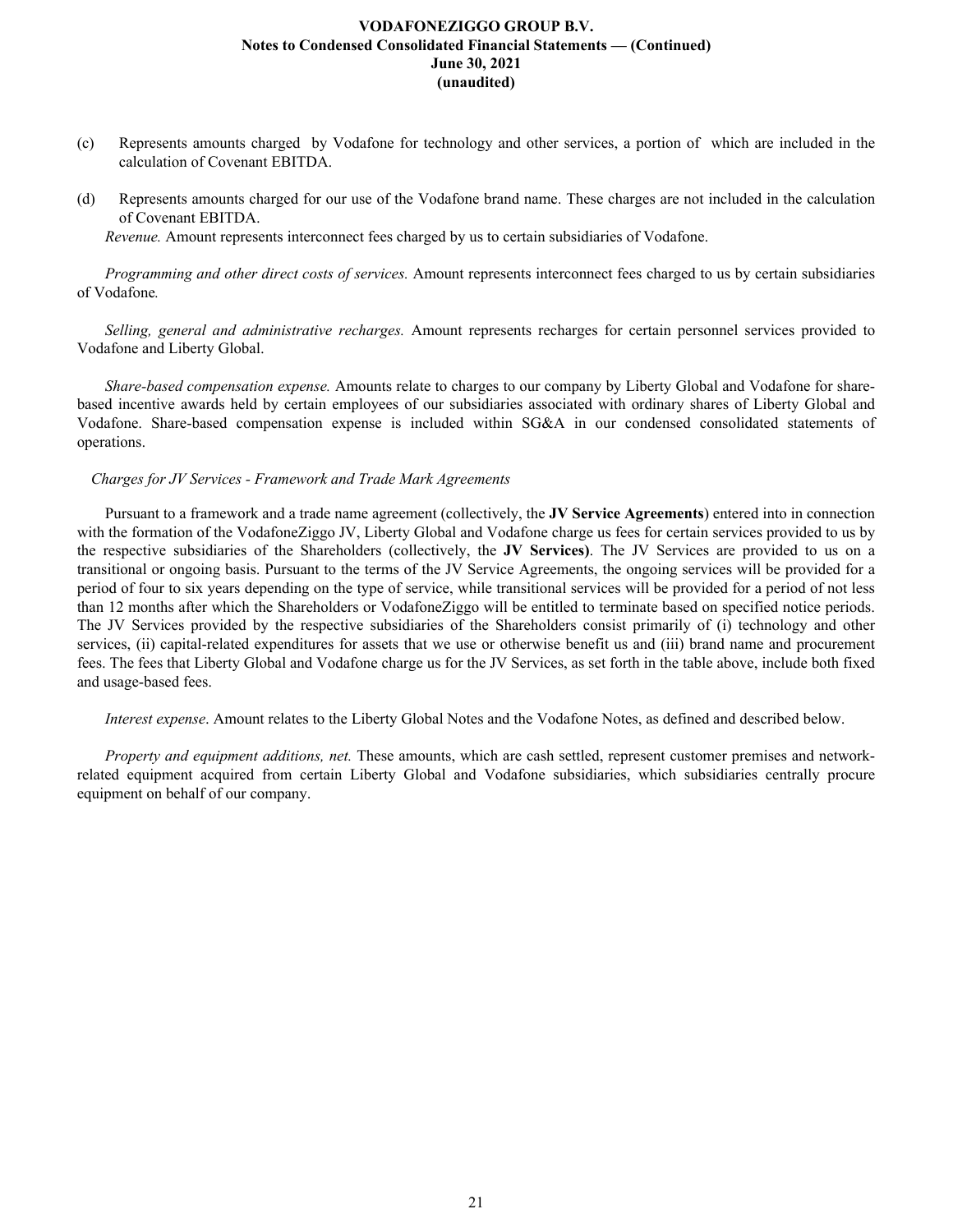The following table provides details of our related-party balances:

|                               |   | <b>June 30,</b> |      | December 31, |
|-------------------------------|---|-----------------|------|--------------|
|                               |   | 2021            | 2020 |              |
|                               |   | in millions     |      |              |
| Assets:                       |   |                 |      |              |
| Related-party receivables (a) | € | 43.6 $\epsilon$ |      | 33.6         |
|                               |   |                 |      |              |
| Liabilities:                  |   |                 |      |              |
| Accounts payable (b)          | € | $63.6$ €        |      | 103.9        |
|                               |   | 73.1            |      | 17.7         |
| Debt $(c)$ :                  |   |                 |      |              |
| Liberty Global Note.          |   | 803.9           |      | 803.9        |
| Vodafone Note                 |   | 803.9           |      | 803.9        |
|                               |   | 2.4             |      | 2.5          |
| Total liabilities.            |   | 1.746.9         | €    | 1.731.9      |

(a) Represents non-interest bearing receivables from certain Liberty Global and Vodafone subsidiaries.

(b) Represents non-interest bearing payables, accrued capital expenditures and other accrued liabilities related to transactions with certain Liberty Global and Vodafone subsidiaries that are cash settled.

- (c) Represents debt obligations, as further described below.
- (d) Represents operating lease liabilities related to Vodafone.

# *Related-party Debt*

### *Liberty Global Notes*

 The Liberty Global Notes comprise (i) a euro-denominated note payable to a subsidiary of Liberty Global with a principal amount of €700.0 million at June 30, 2021 (the **Liberty Global Note Payable I**) and (ii) a euro-denominated note payable to a subsidiary of Liberty Global entered into during the third quarter of 2020 with a principal amount of  $\epsilon$ 103.9 million at June 30, 2021 (the **Liberty Global Note Payable II**, and, together with the Liberty Global Note Payable I, the **Liberty Global Notes Payable**). The Liberty Global Note Payable I, as amended in June 2020, and the Liberty Global Note Payable II each bear interest at a fixed rate of 5.55% and have a final maturity date of December 31, 2030. During the six months ended June 30, 2021, interest accrued on the Liberty Global Notes Payable was €22.4 million, all of which has been cash settled. For details of a subsequent event regarding the Liberty Global Notes, see note 13.

### *Vodafone Notes*

The Vodafone Notes comprise (i) a euro-denominated note payable to a subsidiary of Vodafone with a principal amount of €700.0 million at June 30, 2021 (the **Vodafone Note Payable I**) and (ii) a euro-denominated note payable to a subsidiary of Vodafone entered into during the third quarter of 2020 with a principal amount of  $\epsilon$ 103.9 million at June 30, 2021 (the **Vodafone Note Payable II**, and, together with the Vodafone Note Payable I, the **Vodafone Notes Payable**). The Vodafone Note Payable I, as amended in July 2020, and the Vodafone Note Payable II each bear interest at a fixed rate of 5.55% and have a final maturity date of December 31, 2030. During the six months ended June 30, 2021, interest accrued on the Vodafone Notes Payable was  $E22.4$  million, all of which has been cash settled. For details of a subsequent event regarding the Vodafone Notes, see note 13.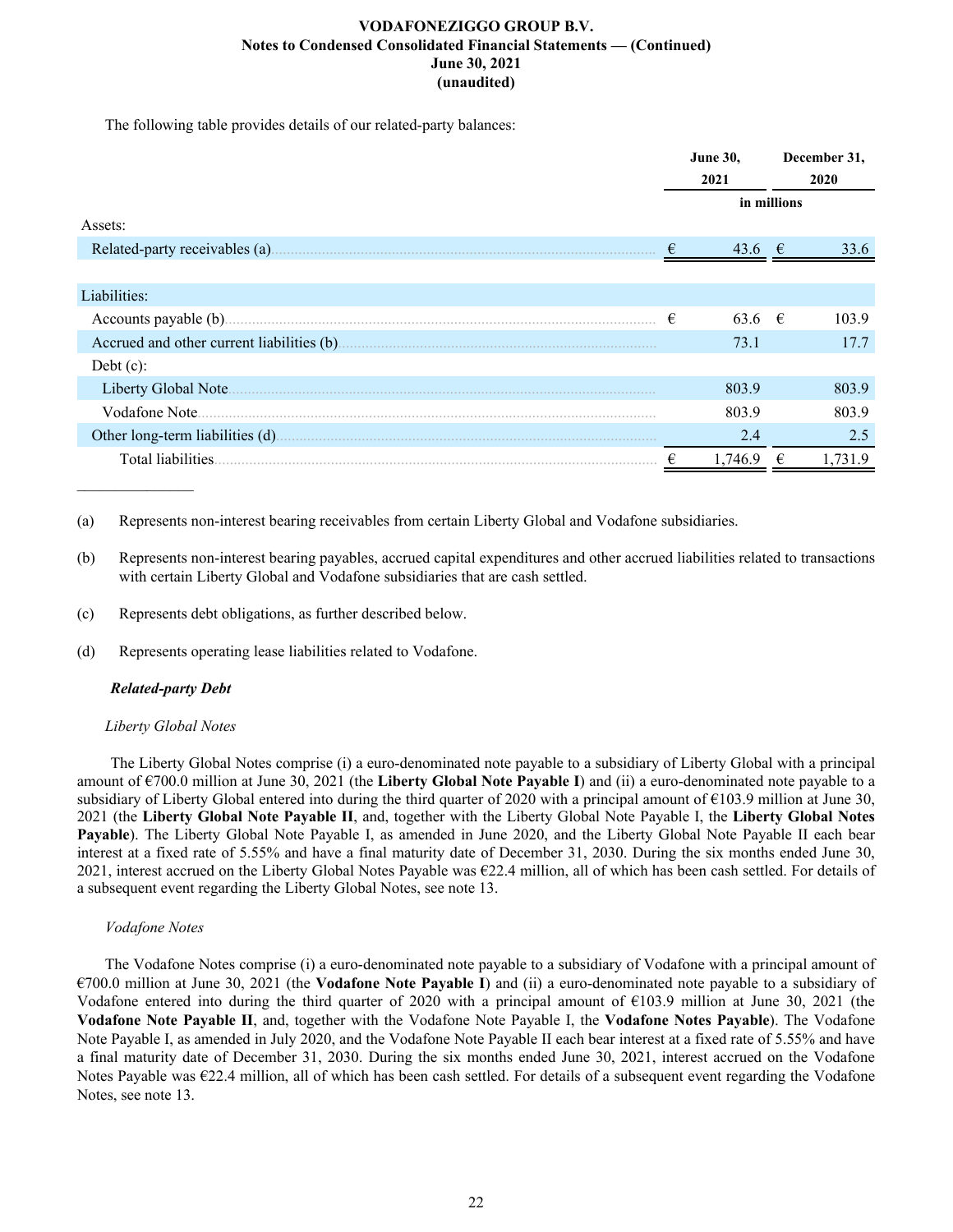#### *Other*

 In June 2021, in accordance with the dividend policy prescribed in the joint venture agreement governing our company (the **Shareholders Agreement**), VodafoneZiggo made a distribution in the amount of €230.0 million to VodafoneZiggo Group Holding who ultimately distributed 50% to each of Liberty Global and Vodafone. The distribution is reflected as a decrease to owner's equity in our condensed consolidated statement of owner's equity.

### **(11) Commitments and Contingencies**

#### *Commitments*

 $\mathcal{L}_\text{max}$  , where  $\mathcal{L}_\text{max}$  and  $\mathcal{L}_\text{max}$ 

As further described in note 10, we have commitments related to the JV Service Agreements. Additionally, in the normal course of business, we have entered into agreements that commit our company to make cash payments in future periods with respect to programming contracts, purchases of customer premises and other equipment and services and other items. The following table sets forth these commitments as of June 30, 2021:

|                                      | Payments due during: |             |        |                        |        |             |                   |                  |  |  |  |
|--------------------------------------|----------------------|-------------|--------|------------------------|--------|-------------|-------------------|------------------|--|--|--|
|                                      | Remainder<br>of 2021 | 2022        | 2023   | 2024                   | 2025   | 2026        | <b>Thereafter</b> | Total            |  |  |  |
|                                      |                      | in millions |        |                        |        |             |                   |                  |  |  |  |
|                                      |                      |             |        |                        |        |             |                   |                  |  |  |  |
| Programming commitments.             | €<br>83.0            | €121.7      |        | €112.5 € 82.7 € 43.5 € |        | $-\epsilon$ |                   | $\epsilon$ 443.4 |  |  |  |
| Purchase commitments.                | 208.0                | 83.1        | 8.1    | 4.6                    | 3.9    | 0.8         |                   | 308.5            |  |  |  |
| JV Service Agreements (a)            | 77.3                 | 132.3       | 32.8   | 30.6                   | 30.4   |             |                   | 303.4            |  |  |  |
| Network and connectivity commitments | 8.3                  | 8.5         | 0.2    |                        |        |             |                   | 17.0             |  |  |  |
| Other commitments                    | 10.1                 | 16.4        | 8.9    | 1.8                    | 1.8    | 1.6         | 1.8               | 42.4             |  |  |  |
| Total (b)                            | 386.7<br>€           | €362.0      | €162.5 | €119.7                 | € 79.6 | €<br>2.4    | €<br>1.8          | €1,114.7         |  |  |  |

<sup>(</sup>a) Amounts represent fixed minimum charges from Liberty Global and Vodafone pursuant to the JV Service Agreements. In addition to the fixed minimum charges, the JV Service Agreements provide for certain JV Services to be charged to us based upon usage of the services received. The fixed minimum charges set forth in the table above exclude fees for the usage-based services as these fees will vary from period to period. Accordingly, we expect to incur charges in addition to those set forth in the table above for usage-based services. For additional information regarding fees related to the JV Service Agreements, see note 10.

(b) The commitments included in this table do not reflect any liabilities that are included in our June 30, 2021, condensed consolidated balance sheet.

Programming commitments consist of obligations associated with certain of our programming contracts that are enforceable and legally binding on us as we have agreed to pay minimum fees without regard to (i) the actual number of subscribers to the programming services or (ii) whether we terminate service to a portion of our subscribers or dispose of a portion of our distribution systems. In addition, programming commitments do not include increases in future periods associated with contractual inflation or other price adjustments that are not fixed. Accordingly, the amounts reflected in the above table with respect to these contracts are significantly less than the amounts we expect to pay in these periods under these contracts. Historically, payments to programming vendors have represented a significant portion of our operating costs, and we expect that this will continue to be the case in future periods. In this regard, during the six months ended June 30, 2021, and 2020, the programming and copyright costs incurred by our operations aggregated  $\epsilon$ 159.8 million and  $\epsilon$ 146.8 million, respectively.

Purchase commitments include unconditional and legally binding obligations related to the purchase of customer premises equipment, other equipment and mobile handsets.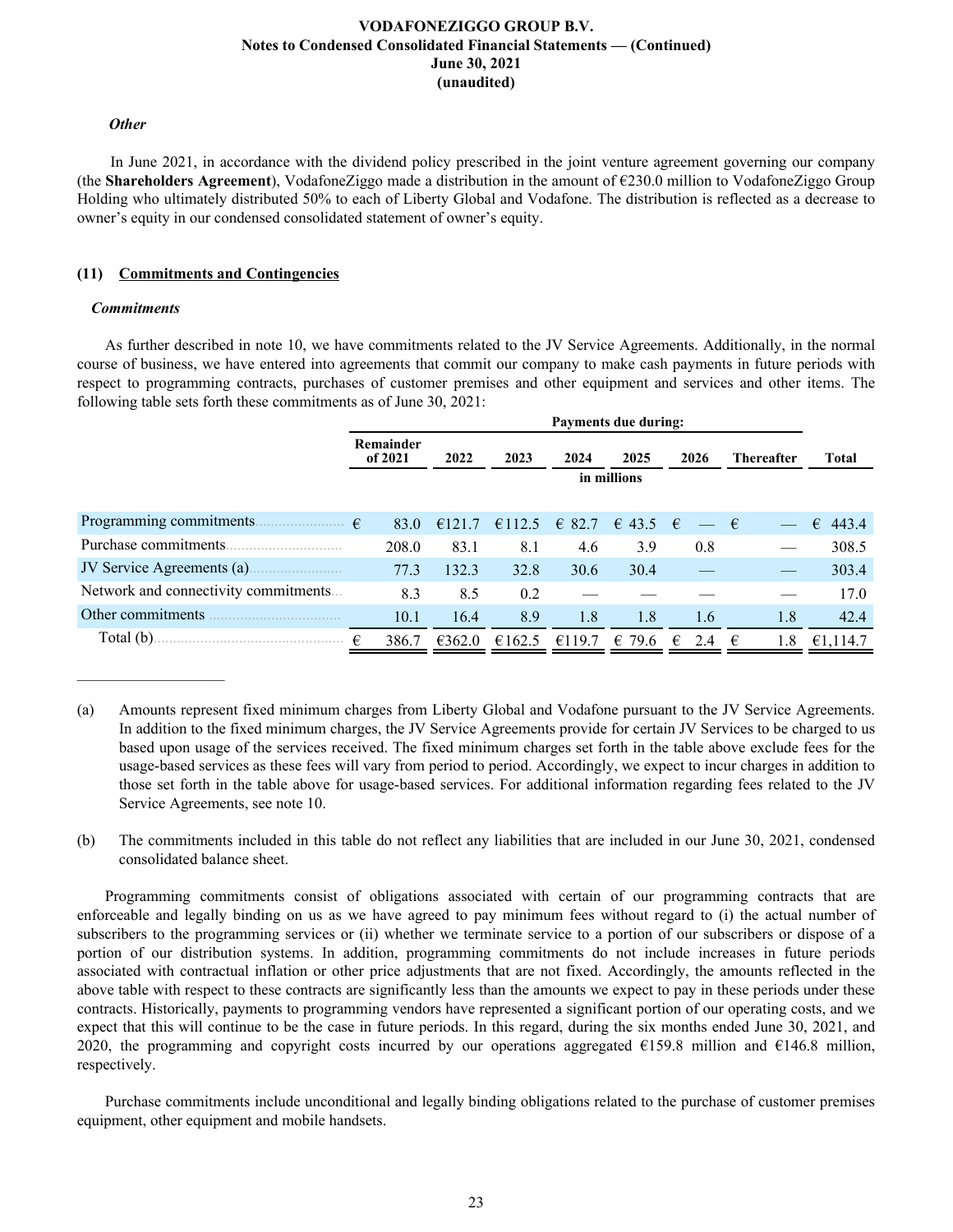Network and connectivity commitments include commitments associated with certain operating costs associated with our leased networks.

Other commitments primarily include sponsorships and certain fixed minimum contractual commitments.

In addition to the commitments set forth in the table above, we have commitments under (i) derivative instruments and (ii) multiemployer defined benefit plans, pursuant to which we expect to make payments in future periods. For information regarding our derivative instruments, including the net cash paid or received in connection with these instruments during 2021, see note 4.

#### *Guarantees and Other Credit Enhancements*

In the ordinary course of business, we may provide (i) indemnifications to our lenders, our vendors and certain other parties and (ii) performance and/or financial guarantees to local municipalities, our customers and vendors. Historically, these arrangements have not resulted in our company making any material payments and we do not believe that they will result in material payments in the future.

#### *Regulations and Contingencies*

*ACM Local Loop Unbundling Decision.* On February 27, 2018, the ACM published a draft decision in its Local Loop Unbundling market analysis, now referred to as Wholesale Fixed Access (**WFA**) in which it aims to regulate VodafoneZiggo by imposing an obligation to offer wholesale cable access in addition to continuing existing regulation on KPN. Following a market consultation, the ACM notified the draft decision to the EC. On August 31, 2018, the EC responded, making a number of critical comments, but not rejecting the ACM's proposals (no serious doubts). The ACM then published a final decision on September 28, 2018, which entered into force October 1, 2018. We appealed ACM's decision and complied with the first obligation on VodafoneZiggo, namely to publish a reference offer before January 1, 2019. Our appeal of ACM's decision turned out successful and on March 17, 2020, the Court annulled ACM's decision. The Court's verdict is final. As a result, VodafoneZiggo is not obligated to offer cable access. Also, KPN is no longer obligated to offer regulated access. KPN has announced it will continue offering access under commercial conditions. During the third quarter of 2020, ACM announced to start a new market analysis of the fixed consumer market. On July 9, 2021, ACM announced to publish a draft decision in the fall of 2021. Before a final decision will be published, there will be a market consultation and notification to the EC. Around the same time, we expect clarity on the possible application of symmetric access regulation. This is a new tool, introduced via the European Electronic Communications Code **(**EECC) and available to the ACM since December 21, 2020, based on which ACM could, under certain conditions, impose access obligations.

*Data Protection*. On May 25, 2018, the E.U. General Data Protection Regulation (**GDPR**), that replaces the European Data Protection Directive, came into force. The GDPR has direct effect in the Netherlands with additional data protection obligations relevant to our operations that include: (i) clear explanation and transparency of personal data usage to customers and employees, and maintaining an internal data processing register, (ii) affirmative consent from users for profiling by automated means, (iii) stronger privacy rights for users and (iv) application of privacy by design/default to data processes.

In June 2018, the European Parliament and the Council reached an overall political agreement on the EECC and BEREC Regulation, with formal adoption finalized in December 2018. This means that member states must have completed transposition into national law by the end of 2020. This deadline has not been met in the Netherlands, except for three topics that have gone through the parliamentary process already. These are switching, symmetrical access and geographical mapping. The transposition of the rest of the EECC is expected by the end of 2021.

On January 10, 2017, a draft ePrivacy Regulation (**ePR**) was proposed by the EC to replace the ePrivacy Directive. The EU member states, after four years, reached an agreement, on February 10, 2021, on a common position regarding the ePR. The trilogue between EC, EP and member states has begun in the second quarter of 2021.

*Digital Services Act, Digital Markets Act*. Amending the current eCommerce Directive, the EC published its proposal on the Digital Services Act (DSA) on December 15, 2020. The DSA aims to set obligations and accountability rules for providers of network infrastructure (such as Internet access providers like VodafoneZiggo), hosting service providers, and online platforms for the content provided by their users. Specific obligations would apply to very large online platforms which have at least 45 million monthly active users in the EU. Rules would also apply to non-EU established providers that provide services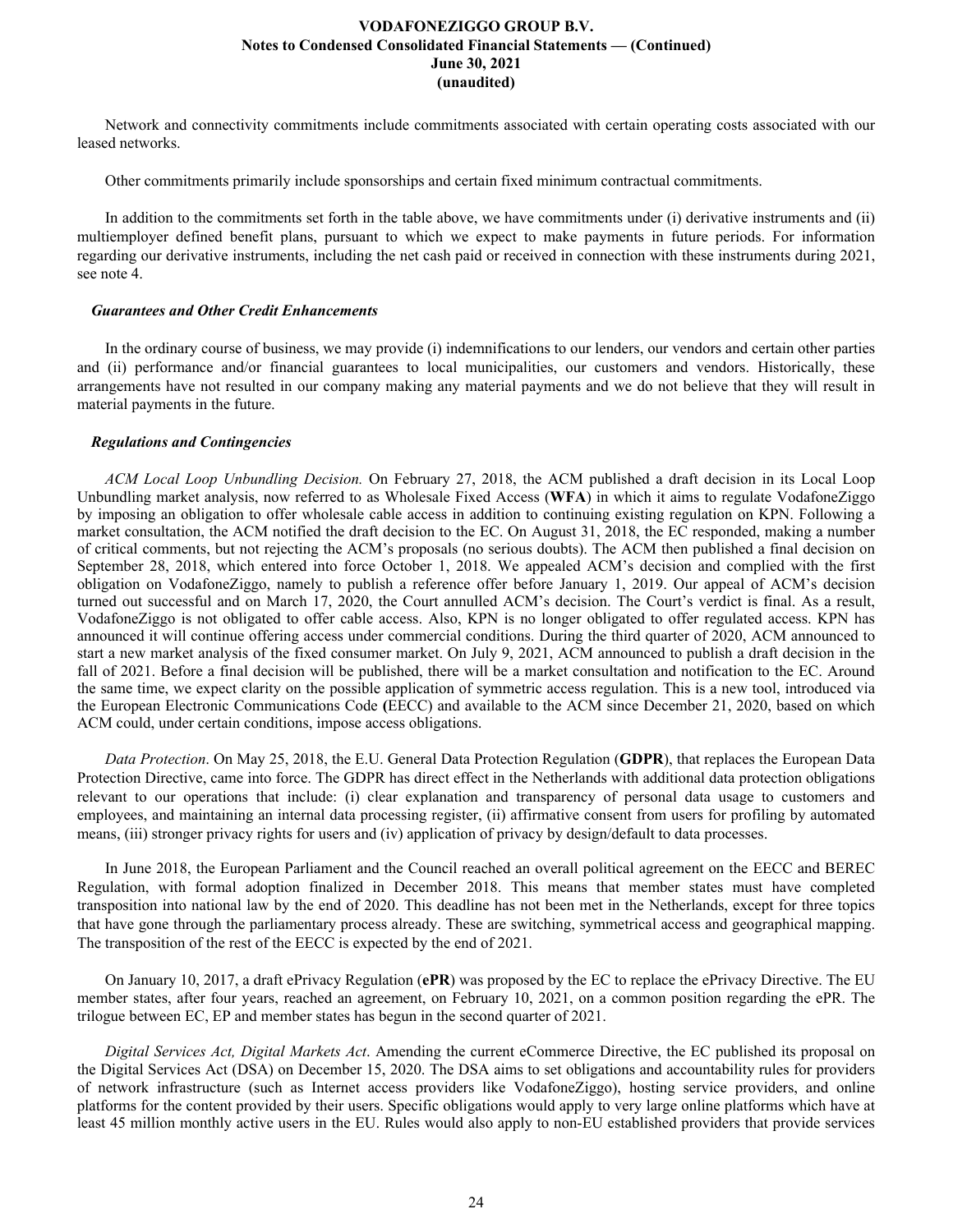to EU citizens. The proposal contains full-fledged oversight and enforcement rules with the ability to set fines of up to 6% of the global annual turnover of platforms.

 Also on December 15, 2020, the EC published a proposal on the Digital Markets Act (DMA). This act would establish an ex ante framework for digital platforms designated as gatekeepers. These platforms, with "considerable market power", exert substantial control over access to digital markets. The DMA's overall objective is to address market failures and unfair conduct by gatekeeper platforms to promote a fair and contestable online platform environment. Both the DSA and the DMA would complement each other and (both have status of regulation) will be directly applicable in the member states' legal order without the need for transposition.

*Other Regulatory Issues.* Video distribution, broadband internet, fixed-line telephony, mobile and content businesses are subject to significant regulation and supervision by various regulatory bodies in the Netherlands, including Dutch and EU authorities. Adverse regulatory developments could subject our businesses to a number of risks. Regulation, including conditions imposed on us by competition or other authorities as a requirement to close acquisitions or dispositions, could limit growth, revenue and the number and types of services offered and could lead to increased operating costs and property and equipment additions. In addition, regulation may restrict our operations and subject them to further competitive pressure, including pricing restrictions, interconnect and other access obligations, and restrictions or controls on content, including content provided by third parties. Failure to comply with current or future regulation could expose our businesses to various penalties.

*VAT.* Our application of VAT with respect to certain mobile revenue generating activities has been challenged by the Dutch tax authorities in two different court cases. The Dutch tax authorities challenged the multipurpose character of certain mobile subscriptions that we entered into during 2017 and 2018. No amounts have been accrued by our company as the likelihood of loss is not considered to be probable. The total asserted claimed amount is approximately  $\epsilon$ 33.4 million.

The oral hearing of our first court case was held on May 31, 2021. The court's verdict in this case was in favor of the tax authorities. We will appeal this decision to the higher court in the third quarter of 2021. We still await a hearing date of our other court case.

In addition to the foregoing item, we have contingent liabilities related to matters arising in the ordinary course of business including (i) legal proceedings, (ii) issues involving VAT and wage, property and other tax issues and (iii) disputes over interconnection, programming, copyright and channel carriage fees. While we generally expect that the amounts required to satisfy these contingencies will not materially differ from any estimated amounts we have accrued, no assurance can be given that the resolution of one or more of these contingencies will not result in a material impact on our results of operations, cash flows or financial position in any given period. Due, in general, to the complexity of the issues involved and, in certain cases, the lack of a clear basis for predicting outcomes, we cannot provide a meaningful range of potential losses or cash outflows that might result from any unfavorable outcomes.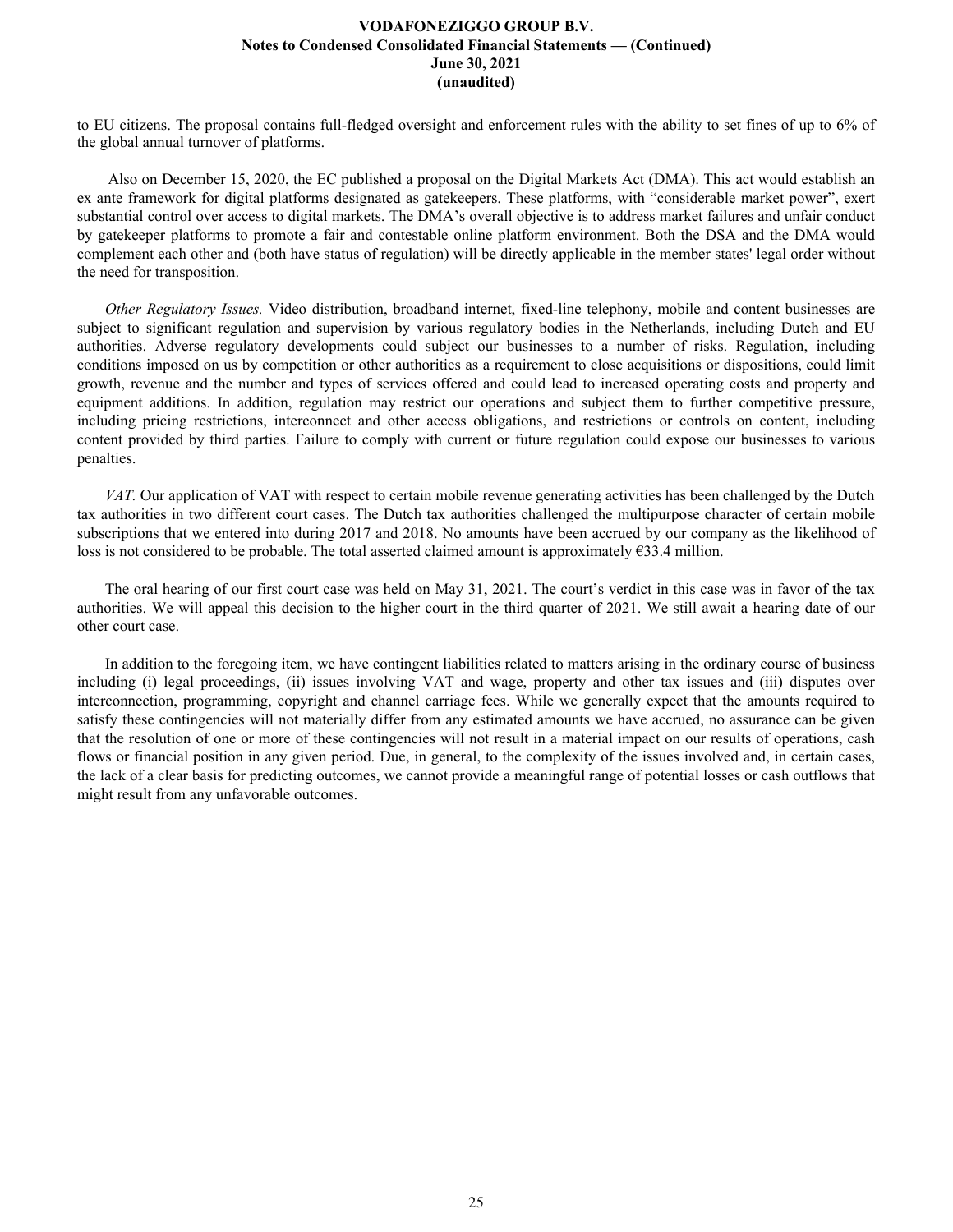# **(12) Segment Reporting**

 $\mathcal{L}_\text{max}$  , where  $\mathcal{L}_\text{max}$  and  $\mathcal{L}_\text{max}$ 

We have one reportable segment that provides video, broadband internet, fixed-line telephony and mobile services to residential and business customers in the Netherlands.

Our revenue by major category is set forth below:

|                              | Three months ended<br><b>June 30,</b> |         |      |             | <b>Six months ended</b><br><b>June 30,</b> |         |   |         |
|------------------------------|---------------------------------------|---------|------|-------------|--------------------------------------------|---------|---|---------|
|                              |                                       | 2021    | 2020 |             | 2021                                       |         |   | 2020    |
|                              |                                       |         |      | in millions |                                            |         |   |         |
| Consumer cable revenue (a):  |                                       |         |      |             |                                            |         |   |         |
|                              |                                       | 516.4   | €    | 515.3       | €                                          | 1,037.9 | € | 1,027.7 |
|                              |                                       | 7.1     |      | 3.5         |                                            | 15.3    |   | 8.1     |
|                              |                                       | 523.5   |      | 518.8       |                                            | 1,053.2 |   | 1,035.8 |
| Consumer mobile revenue (b): |                                       |         |      |             |                                            |         |   |         |
| Service revenue              |                                       | 159.7   |      | 153.5       |                                            | 316.4   |   | 310.6   |
|                              |                                       | 59.3    |      | 56.4        |                                            | 119.4   |   | 116.9   |
|                              |                                       | 219.0   |      | 209.9       |                                            | 435.8   |   | 427.5   |
| Total consumer revenue       |                                       | 742.5   |      | 728.7       |                                            | 1,489.0 |   | 1,463.3 |
| B2B cable revenue (c):       |                                       |         |      |             |                                            |         |   |         |
|                              |                                       | 128.0   |      | 118.3       |                                            | 256.5   |   | 233.6   |
|                              |                                       | 3.6     |      | 4.3         |                                            | 7.3     |   | 8.2     |
| Total B2B cable revenue      |                                       | 131.6   |      | 122.6       |                                            | 263.8   |   | 241.8   |
| B2B mobile revenue (d):      |                                       |         |      |             |                                            |         |   |         |
|                              |                                       | 90.4    |      | 95.8        |                                            | 181.3   |   | 193.9   |
|                              |                                       | 29.7    |      | 23.5        |                                            | 59.4    |   | 54.6    |
|                              |                                       | 120.1   |      | 119.3       |                                            | 240.7   |   | 248.5   |
|                              |                                       | 251.7   |      | 241.9       |                                            | 504.5   |   | 490.3   |
|                              |                                       | 14.0    |      | 8.5         |                                            | 24.2    |   | 17.4    |
| Total.                       | €                                     | 1,008.2 | €    | 979.1       | €                                          | 2,017.7 | € | 1,971.0 |

<sup>(</sup>a) Consumer cable revenue is classified as either subscription revenue or non-subscription revenue. Consumer cable subscription revenue includes revenue from subscribers for ongoing broadband internet, video, and voice services offered to residential customers and the amortization of installation fee. Consumer cable non-subscription revenue includes, among other items, interconnect, channel carriage fees and late fees. Subscription revenue from subscribers who purchase bundled services at a discounted rate is generally allocated proportionally to each service based on the stand-alone price for each individual service. As a result, changes in the stand-alone pricing of our cable and mobile products or the composition of bundles can contribute to changes in our product revenue categories from period to period.

<sup>(</sup>b) Consumer mobile revenue is classified as either service revenue or non-service revenue. Consumer mobile service revenue includes revenue from ongoing mobile and data services offered under postpaid and prepaid arrangements to residential customers. Consumer mobile non-service revenue includes, among other items, interconnect revenue, mobile handset and accessories sales, and late fees.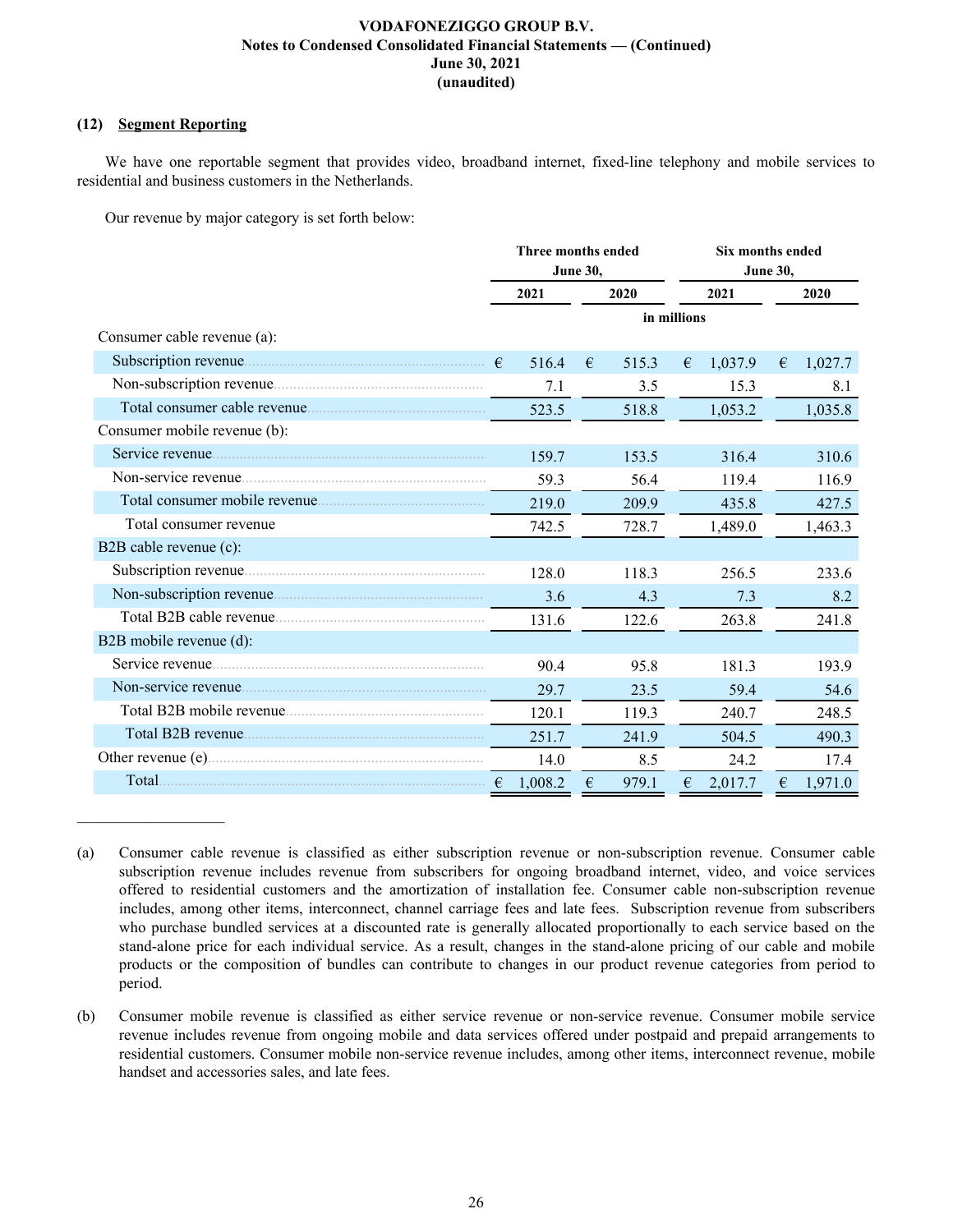- (c) B2B cable revenue is classified as either subscription revenue or non-subscription revenue. B2B cable subscription revenue includes revenue from business broadband internet, video, voice, and data services, offered to small or home office (**SOHO**) customers and small and medium to large enterprises. B2B cable non-subscription revenue includes, among other items, revenue from hosting services, installation fees, carriage fees and interconnect.
- (d) B2B mobile revenue is classified as either service revenue or non-service revenue. B2B mobile service revenue includes revenue from ongoing mobile and data services offered to SOHO, small and medium to large enterprise customers as well as wholesale customers. B2B mobile non-service revenue includes, among other items, interconnect (including visitor) revenue, mobile handset and accessories sales, and late fees.
- (e) Other revenue includes, among other items, programming, advertising and site sharing revenue.

# **(13) Subsequent Event**

In July 2020, during the multi-band spectrum auction, VodafoneZiggo acquired and renewed licenses in the 700 Mhz, 1400 Mhz and 2100 Mhz bands. In July 2021, VodafoneZiggo paid €207.9 million, the second installment of the total spectrum license fee of €415.8 million, which was payable to the Dutch government over two equal installments in 2020 and 2021. In relation to these spectrum licenses, VodafoneZiggo entered into new shareholder loans for a maximum amount of €415.8 million in July 2020. In July 2021, VodafoneZiggo drew the remaining €207.9 million of principal amount under these loan agreements.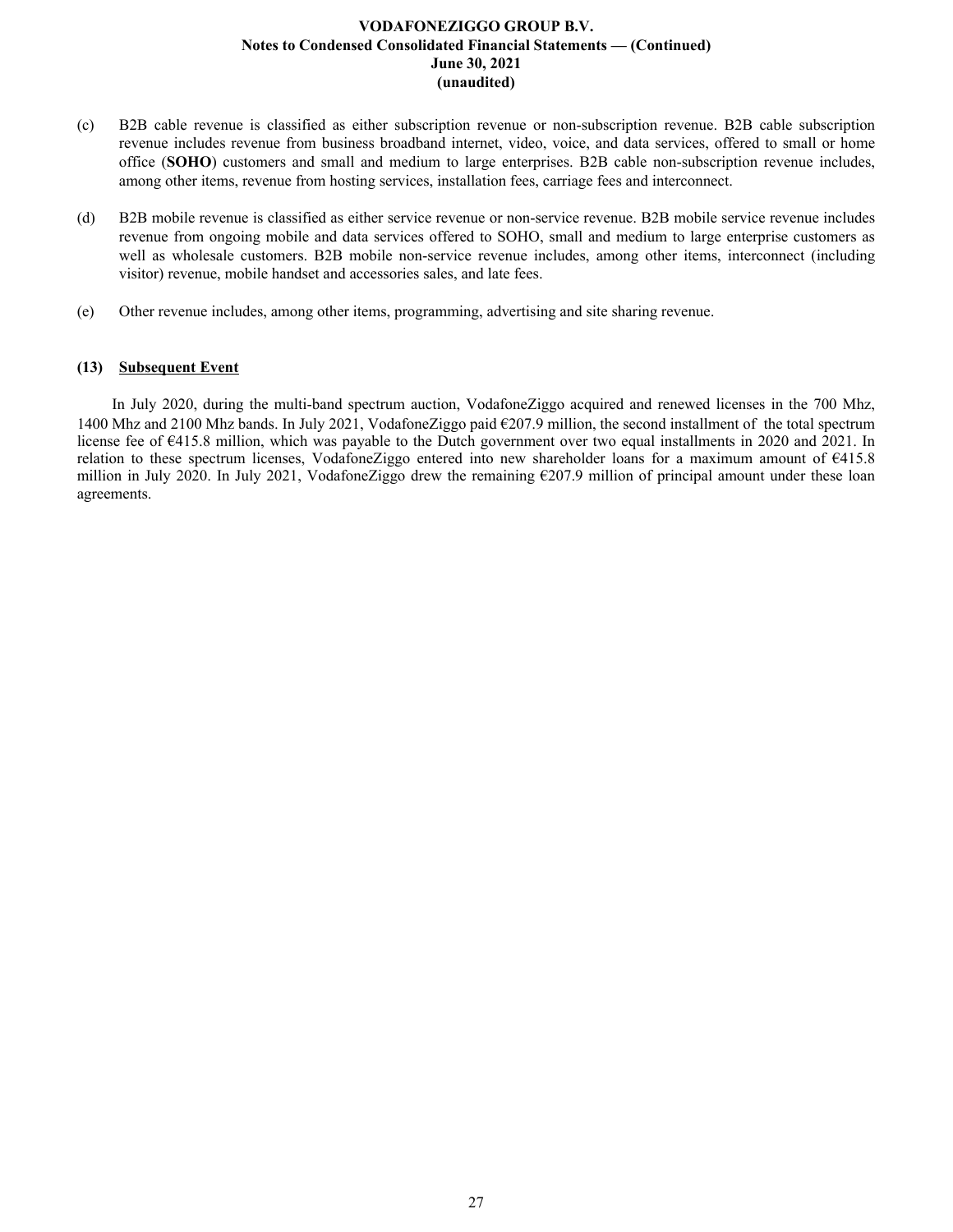# <span id="page-28-0"></span>**MANAGEMENT'S DISCUSSION AND ANALYSIS OF FINANCIAL CONDITION AND RESULTS OF OPERATIONS**

The following discussion and analysis, which should be read in conjunction with our condensed consolidated financial statements and the discussion and analysis included in our 2020 annual report, is intended to assist in providing an understanding of our results of operations and financial condition and is organized as follows:

- *• Forward-looking Statements.* This section provides a description of certain factors that could cause actual results or events to differ materially from anticipated results or events.
- *• Overview.* This section provides a general description of our business and recent events.
- *Material Changes in Results of Operations.* This section provides an analysis of our results of operations for the three and six months ended June 30, 2021 and 2020.
- *Material Changes in Financial Condition.* This section provides an analysis of our corporate and subsidiary liquidity, condensed consolidated statements of cash flows and contractual commitments.

The capitalized terms used below have been defined in the notes to our condensed consolidated financial statements. In the following text, the terms "we", "our", "our company" and "us" may refer, as the context requires, to VodafoneZiggo or collectively to VodafoneZiggo and its subsidiaries.

Unless otherwise indicated, convenience translations into euros are calculated, and operational data (including subscriber statistics) is presented, as of June 30, 2021.

### **Forward-looking Statements**

Certain statements in this quarterly report constitute forward-looking statements. To the extent that statements in this quarterly report are not recitations of historical fact, such statements constitute forward-looking statements, which, by definition, involve risks and uncertainties that could cause actual results to differ materially from those expressed or implied by such statements. In particular, statements under *Management's Discussion and Analysis of Financial Condition and Results of Operations* may contain forward-looking statements, including statements regarding our business, product, foreign currency and finance strategies, subscriber growth and retention rates, competitive, regulatory and economic factors, the timing and impacts of proposed transactions, the maturity of our market, the potential impact of COVID-19 on our company, the anticipated impacts of new legislation (or changes to existing rules and regulations), anticipated changes in our revenue, costs or growth rates, our liquidity, credit risks, foreign currency risks, target leverage levels, our future projected contractual commitments and cash flows and other information and statements that are not historical fact. Where, in any forward-looking statement, we express an expectation or belief as to future results or events, such expectation or belief is expressed in good faith and believed to have a reasonable basis, but there can be no assurance that the expectation or belief will result or be achieved or accomplished. In evaluating these statements, you should consider the risks and uncertainties in the following list, and those described herein, as some but not all of the factors that could cause actual results or events to differ materially from anticipated results or events:

- economic and business conditions and industry trends in the Netherlands;
- the competitive environment in the Netherlands for both the fixed and mobile markets, including competitor responses to our products and services for our residential and business customers;
- fluctuations in currency exchange rates and interest rates;
- instability in global financial markets, including sovereign debt issues and related fiscal reforms;
- consumer disposable income and spending levels, including the availability and amount of individual consumer debt;
- changes in consumer television viewing preferences and habits;
- changes in consumer mobile usage behavior;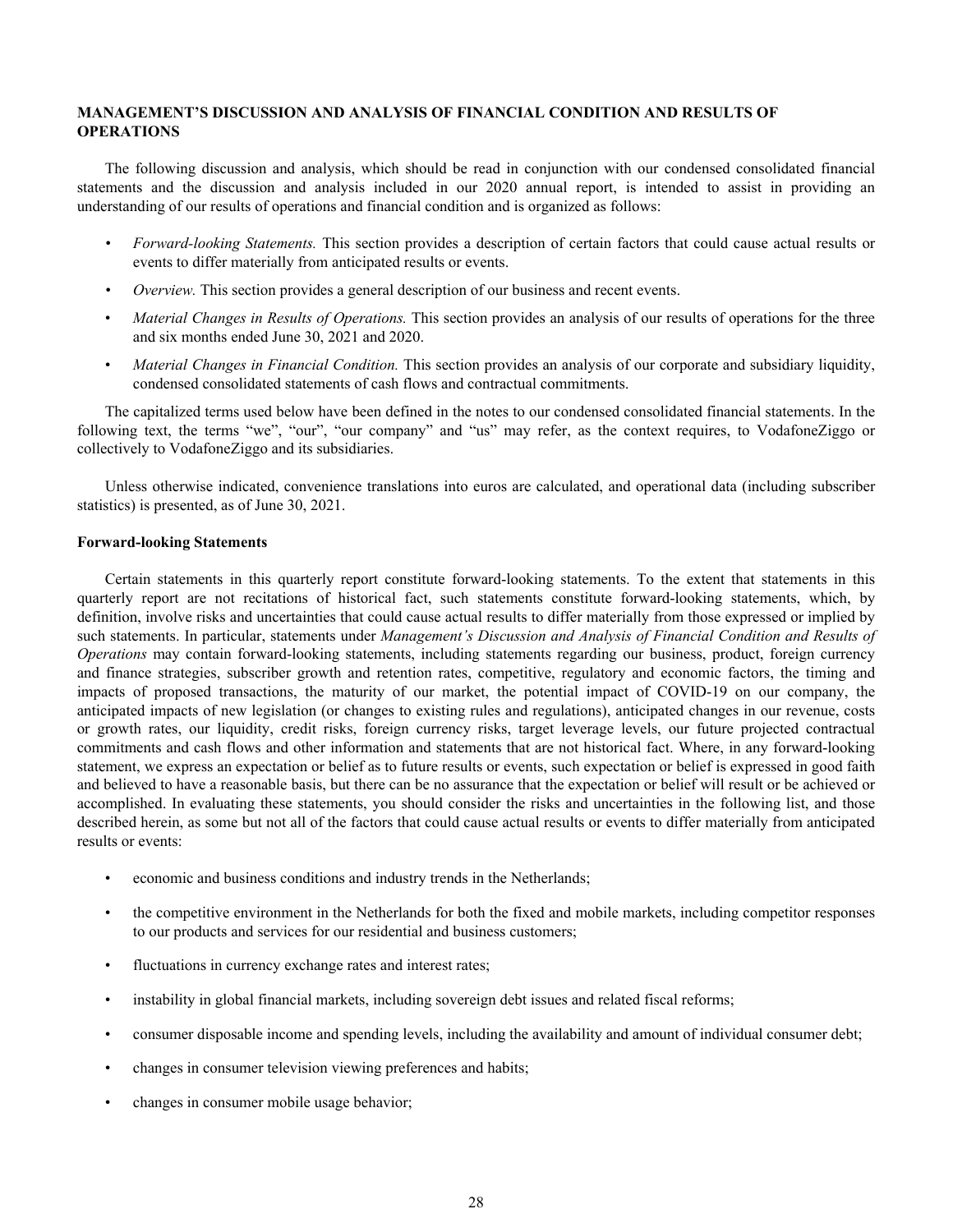- customer acceptance of our existing service offerings, including our cable television, broadband internet, fixed-line telephony, mobile and business service offerings, and of new technology, programming alternatives and other products and service offerings in the future;
- the outcome of governmental requests for proposals related to contracts for B2B communication services;
- our ability to manage rapid technological changes;
- our ability to maintain or increase the number of subscriptions to our cable television, broadband internet, fixed-line telephony and mobile service offerings and our average revenue per household;
- our ability to provide satisfactory customer service, including support for new and evolving products and services;
- our ability to maintain or increase rates to our subscribers or to pass through increased costs to our subscribers;
- the impact of our future financial performance, or market conditions generally, on the availability, terms and deployment of capital;
- changes in, or failure or inability to comply with, applicable laws and/or government regulations in the Netherlands and adverse outcomes from regulatory proceedings, including regulation related to interconnect rates;
- government and/or regulatory intervention that requires opening our broadband distribution network to competitors, and/or other regulatory interventions;
- our ability to obtain regulatory approval and satisfy other conditions necessary to close acquisitions and dispositions and the impact of conditions imposed by competition and other regulatory authorities in connection with acquisitions;
- our ability to successfully acquire new businesses and, if acquired, to integrate, realize anticipated efficiencies from, and implement our business plan with respect to the businesses we have acquired;
- changes in laws or treaties relating to taxation, or the interpretation thereof, in the Netherlands;
- changes in laws and government regulations that may impact the availability and cost of capital and the derivative instruments that hedge certain of our financial risks;
- the ability of suppliers and vendors to timely deliver quality products, equipment, software, services and access;
- the availability of attractive programming for our video services and the costs associated with such programming, including retransmission and copyright fees payable to public and private broadcasters;
- uncertainties inherent in the development and integration of new business lines and business strategies;
- our ability to adequately forecast and plan future network requirements, including the costs and benefits associated with our planned network extensions;
- the availability of capital for the acquisition and/or development of telecommunications networks and services;
- problems we may discover post-closing with the operations, including the internal controls and financial reporting process, of businesses we acquire;
- the leakage of sensitive customer data;
- the outcome of any pending or threatened litigation;
- the loss of key employees and the availability of qualified personnel;
- changes in the nature of key strategic relationships with partners and joint ventures; and
- events that are outside of our control, such as political unrest in international markets, terrorist attacks, malicious human acts, natural disasters, pandemics or epidemics (such as COVID-19) and other similar events.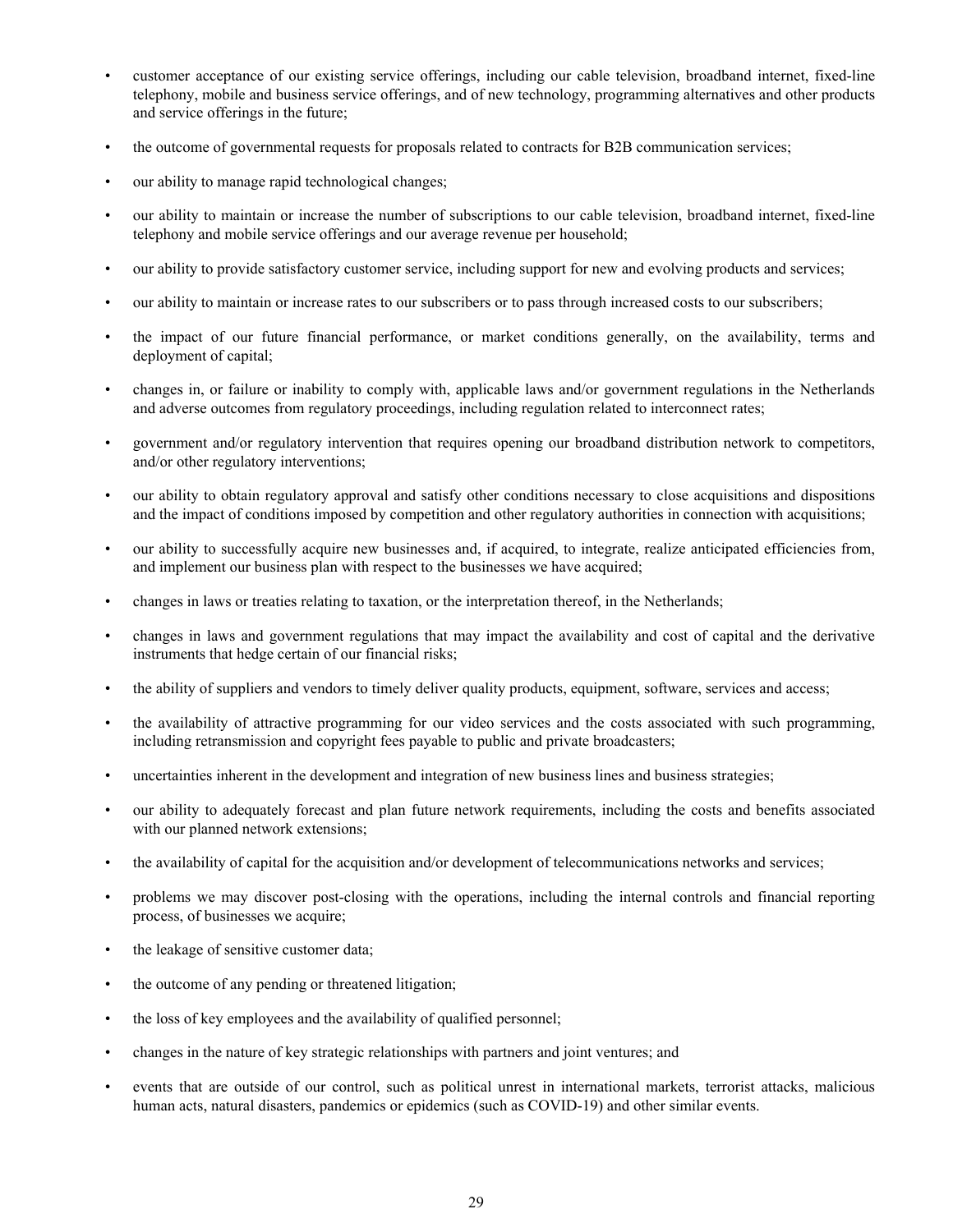The broadband distribution and mobile service industries are changing rapidly and, therefore, the forward-looking statements of expectations, plans and intent in this quarterly report are subject to a significant degree of risk. These forwardlooking statements and the above-described risks, uncertainties and other factors speak only as of the date of this quarterly report, and we expressly disclaim any obligation or undertaking to disseminate any updates or revisions to any forward-looking statement contained herein, to reflect any change in our expectations with regard thereto, or any other change in events, conditions or circumstances on which any such statement is based. Readers are cautioned not to place undue reliance on any forward-looking statement.

#### **Overview**

#### *General*

VodafoneZiggo is a provider of video, broadband internet, fixed-line telephony and mobile services to residential and business customers in the Netherlands.

#### *Operations*

At June 30, 2021, we owned and operated networks that passed 7,311,900 homes and served 9,312,400 revenue generating units (**RGUs**), consisting of 3,787,600 video subscribers (including 3,276,600 enhanced video subscribers), 3,347,800 broadband internet subscribers and 2,177,000 fixed-line telephony subscribers. In addition, at June 30, 2021, we served 5,270,000 mobile subscribers, which includes 4,873,700 postpaid subscribers.

The following table provides details of our organic RGU and mobile subscriber changes for the periods indicated. Organic RGU and mobile subscriber changes exclude the effect of acquisitions (RGUs and mobile subscribers added on the acquisition date) and other non-organic adjustments, but includes post-acquisition date RGU and mobile subscriber additions or losses.

|                                               | Three months ended |           | Six months ended |          |
|-----------------------------------------------|--------------------|-----------|------------------|----------|
|                                               | <b>June 30,</b>    |           | <b>June 30,</b>  |          |
|                                               | 2020<br>2021       |           | 2021             | 2020     |
| Organic RGU additions (losses):               |                    |           |                  |          |
| Video:                                        |                    |           |                  |          |
| Basic.                                        | (400)              | 12,100    | 6,000            | 8,600    |
| Enhanced.                                     | (23,200)           | (10,200)  | (49, 800)        | (12,900) |
| Total video.                                  | (23,600)           | 1,900     | (43,800)         | (4,300)  |
| Broadband internet.                           | (6,400)            | 6,000     | (15,600)         | 15,800   |
| Fixed-line telephony.                         | (45,800)           | (28, 500) | (95,700)         | (55,200) |
|                                               | (75,800)           | (20, 600) | (155, 100)       | (43,700) |
|                                               |                    |           |                  |          |
| Organic mobile subscriber additions (losses): |                    |           |                  |          |
| Postpaid net additions.                       | 55,900             | 58,400    | 116,600          | 130,600  |
| Prepaid net losses.                           | (18,700)           | (55,500)  | (36, 400)        | (91,200) |
| Total organic mobile subscriber additions.    | 37,200             | 2,900     | 80,200           | 39,400   |

#### *Impact of COVID-19*

The global COVID-19 pandemic continues to adversely impact the economy of the Netherlands. However, during the second quarter of 2021, the adverse impact on our company continued to be relatively minimal as demand for our products and services remained strong. It is not currently possible to estimate the duration and severity of the COVID-19 pandemic or the adverse economic impact resulting from the preventative measures taken to contain or mitigate its outbreak, therefore no assurance can be given that an extended period of global economic disruption would not have a material adverse impact on our business, financial condition and results of operations in future periods. For additional information regarding the impact of COVID-19 on our results of operations for the three and six months ended June 30, 2021, see *Material Changes in Results of Operations* below.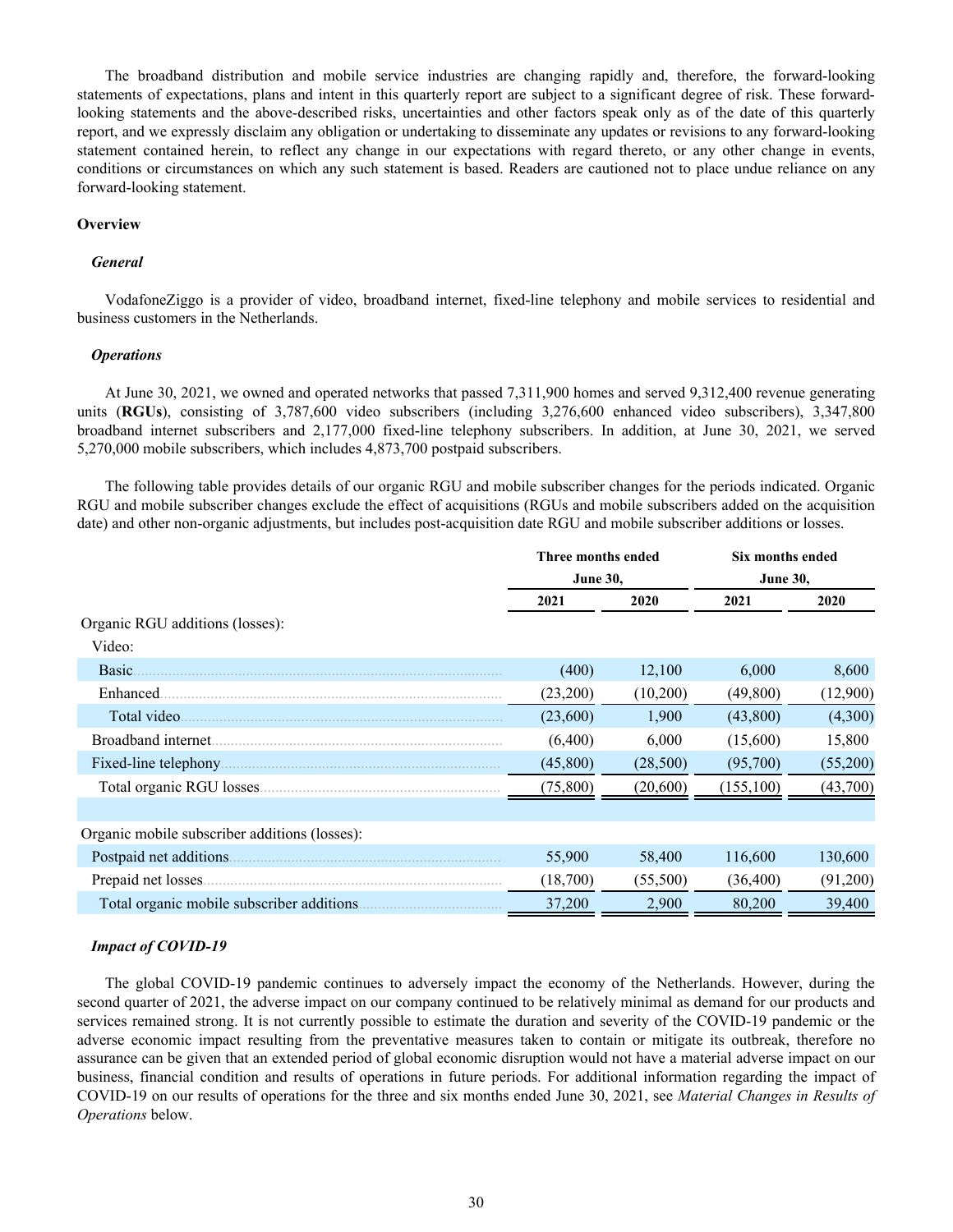#### *Competition and Other External Factors*

The Dutch market for mobile and fixed services is highly competitive and rapidly evolving. Within our mobile operations we continue to experience pressure on pricing, characterized by aggressive promotion campaigns, heavy marketing spend and increasing or unlimited data bundles. Furthermore, there is growing competition from MVNOs that focus on certain niche segments such as no frill, youth or ethnic markets. Within our fixed operations we experience increased competition, mainly as a result of competitors' emphasis on accelerating the rollout of their fiber footprint. This significant competition, together with the macroeconomic factors, has adversely impacted our revenue, RGU and average monthly subscription revenue per average cable RGU or mobile subscriber, as applicable (**ARPU**). For additional information regarding the revenue impact of changes in the RGUs and ARPU, see *Results of Operations* below.

#### **Material Changes in Results of Operations**

This section provides an analysis of our results of operations for the three and six months ended June 30, 2021 and 2020.

#### *General*

Our revenue is earned in the Netherlands and is subject to applicable VAT. Any increases in these taxes could have an adverse impact on our ability to maintain or increase our revenue to the extent that we are unable to pass such tax increases onto our customers.

We pay interconnection fees to other telephony providers when calls or text messages from our subscribers terminate on another network, and we receive similar fees from such providers when calls or text messages from their customers terminate on our network. The amounts we charge and incur with respect to fixed-line telephony and mobile interconnection fees are subject to regulatory oversight. To the extent that regulatory authorities introduce fixed-line or mobile termination rate changes, we would experience prospective changes in our interconnect revenue and costs. The ultimate impact of any such changes in termination rates on our interconnect revenue and costs would be dependent on the call or text messaging patterns that are subject to the changed termination rates.

We are subject to inflationary pressures with respect to certain costs and foreign currency exchange risk. Any cost increases that we are not able to pass on to our subscribers through rate increases would result in increased pressure on our operating margins.

#### *Adjusted EBITDA*

Adjusted EBITDA, which is a non-GAAP measure, is the primary measure used by our management to evaluate the operating performance of our businesses. It is also a key factor that is used by our management and our Supervisory Board to evaluate the effectiveness of our management for purposes of annual and other incentive compensation plans. As we use the term, "**Adjusted EBITDA**" is defined as operating income before depreciation and amortization, share-based compensation, provisions, and provision releases related to significant litigation and impairment, restructuring and other operating items. Other operating items include (i) gains and losses on the disposition of long-lived assets, (ii) third-party costs directly associated with successful and unsuccessful acquisitions and dispositions, including legal, advisory and due diligence fees, as applicable, and (iii) other acquisition-related items, such as gains and losses on the settlement of contingent consideration. Investors should view Adjusted EBITDA as a supplement to, and not a substitute for, GAAP measures of performance included in our condensed consolidated statements of operations.

#### *Revenue*

We earn revenue from (i) subscribers to our consumer broadband communications and mobile services and (ii) B2B services, interconnect fees, channel carriage fees, installation fees and late fees. Consistent with the presentation of our revenue categories in note 12 to our condensed consolidated financial statements, we use the term "subscription revenue" and "service revenue" in the following discussion to refer to amounts received from subscribers for ongoing services. In the below tables, mobile service revenue excludes the related interconnect revenue.

Variances in the subscription and/or service revenue from our customers are a function of (i) changes in the number of RGUs or mobile subscribers outstanding during the period and (ii) changes in ARPU. Changes in ARPU can be attributable to (a) changes in prices, (b) changes in bundling or promotional discounts, (c) changes in the tier of services selected, (d) variances in subscriber usage patterns, and (e) the overall mix of cable and mobile products during the period. In the following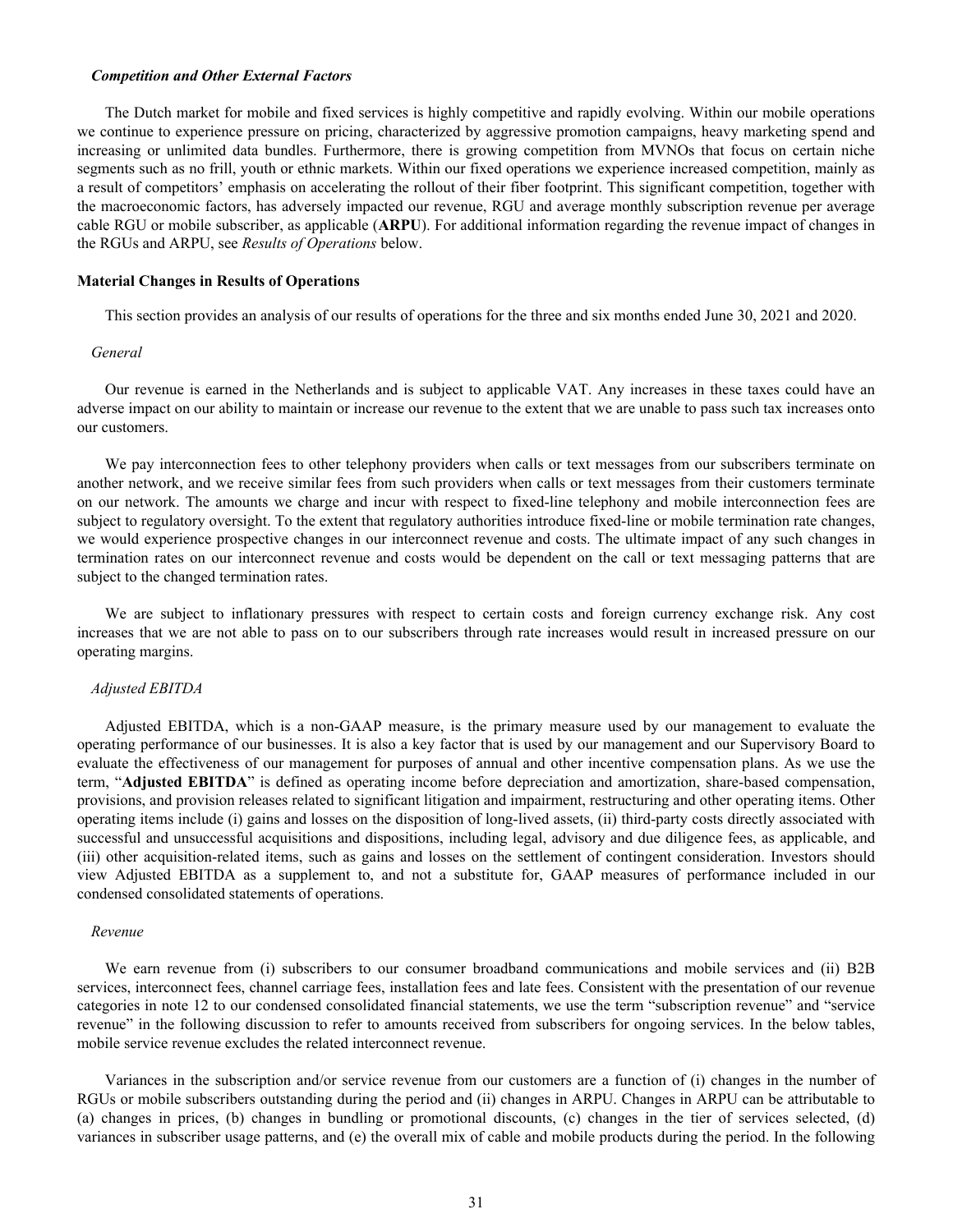discussion, we provide the net impact of the above factors on the ARPU that is derived from our video, broadband internet, fixed-line telephony, and mobile products.

Our revenue by major category is set forth below:

|                              |         | Three months ended               |                               |               |  |  |
|------------------------------|---------|----------------------------------|-------------------------------|---------------|--|--|
|                              |         | <b>June 30,</b>                  | Increase (decrease)           |               |  |  |
|                              | 2021    | 2020                             | €                             | $\frac{0}{0}$ |  |  |
|                              |         |                                  | in millions, except % amounts |               |  |  |
| Consumer cable revenue (a):  |         |                                  |                               |               |  |  |
|                              | 516.4   | 515.3<br>€                       | $\epsilon$<br>1.1             | $0.2 \%$      |  |  |
|                              | 7.1     | 3.5                              | 3.6                           | 102.9 %       |  |  |
|                              | 523.5   | 518.8                            | 4.7                           | $0.9 \%$      |  |  |
| Consumer mobile revenue (b): |         |                                  |                               |               |  |  |
|                              | 159.7   | 153.5                            | 6.2                           | 4.0 $%$       |  |  |
|                              | 59.3    | 56.4                             | 2.9                           | 5.1 $%$       |  |  |
|                              | 219.0   | 209.9                            | 9.1                           | 4.3 $%$       |  |  |
|                              | 742.5   | 728.7                            | 13.8                          | $1.9\%$       |  |  |
| B2B cable revenue (c):       |         |                                  |                               |               |  |  |
|                              | 128.0   | 118.3                            | 9.7                           | 8.2 %         |  |  |
|                              | 3.6     | 4.3                              | (0.7)                         | $(16.3)\%$    |  |  |
|                              | 131.6   | 122.6                            | 9.0                           | $7.3\%$       |  |  |
| B2B mobile revenue (d):      |         |                                  |                               |               |  |  |
|                              | 90.4    | 95.8                             | (5.4)                         | $(5.6)\%$     |  |  |
| Non-service revenue          | 29.7    | 23.5                             | 6.2                           | 26.4 %        |  |  |
|                              | 120.1   | 119.3                            | 0.8                           | $0.7 \%$      |  |  |
|                              | 251.7   | 241.9                            | 9.8                           | 4.1 $%$       |  |  |
|                              | 14.0    | 8.5                              | 5.5                           | 64.7 %        |  |  |
| Total                        | 1,008.2 | $\boldsymbol{\epsilon}$<br>979.1 | 29.1<br>€                     | 3.0%          |  |  |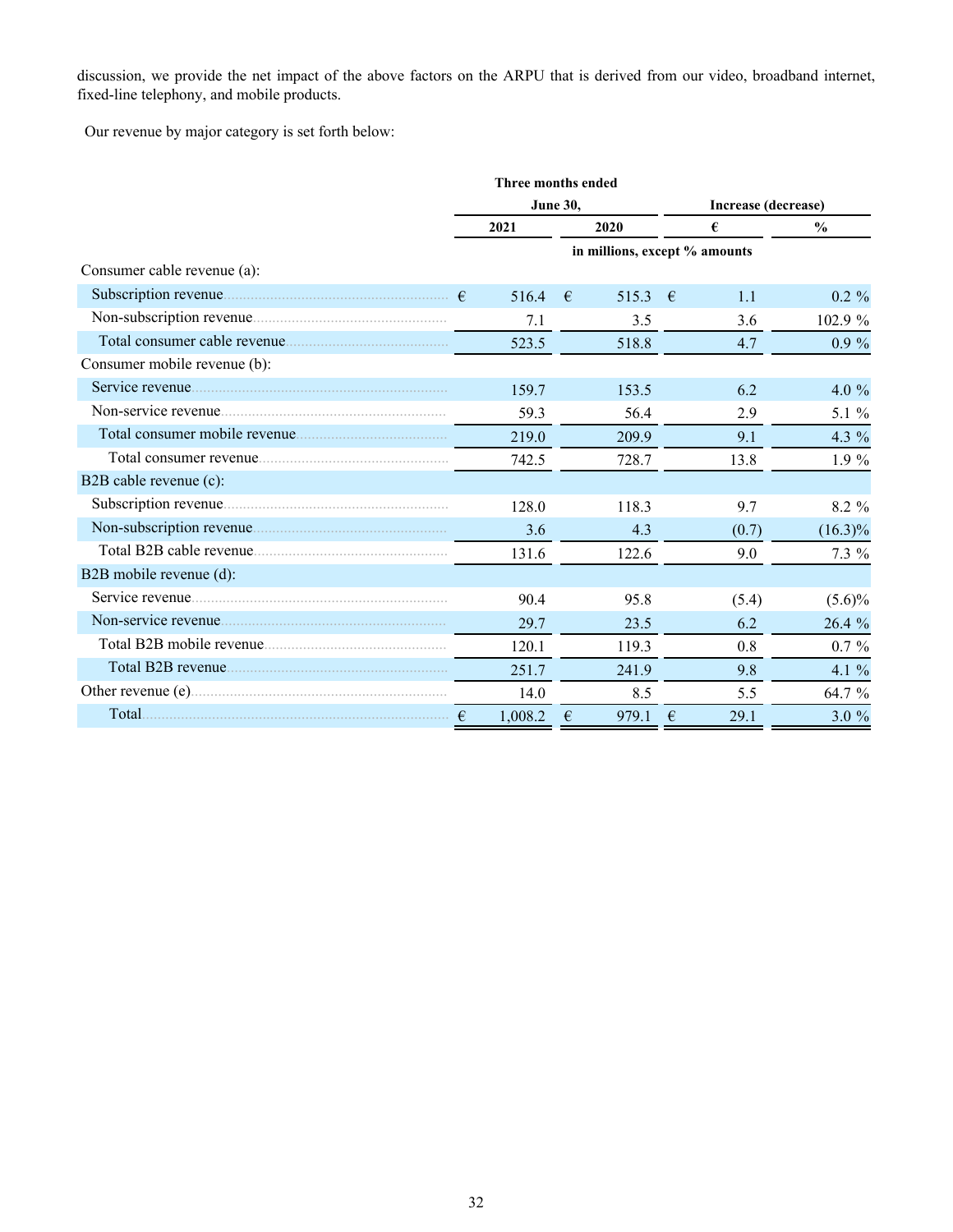|                              |                                        | Six months ended |   |                               |   |        |               |
|------------------------------|----------------------------------------|------------------|---|-------------------------------|---|--------|---------------|
|                              | <b>June 30,</b><br>Increase (decrease) |                  |   |                               |   |        |               |
|                              |                                        | 2021             |   | 2020                          |   | €      | $\frac{0}{0}$ |
|                              |                                        |                  |   | in millions, except % amounts |   |        |               |
| Consumer cable revenue (a):  |                                        |                  |   |                               |   |        |               |
|                              |                                        | 1,037.9          | € | 1,027.7                       | € | 10.2   | $1.0 \%$      |
|                              |                                        | 15.3             |   | 8.1                           |   | 7.2    | 88.9%         |
|                              |                                        | 1,053.2          |   | 1,035.8                       |   | 17.4   | $1.7\%$       |
| Consumer mobile revenue (b): |                                        |                  |   |                               |   |        |               |
| Service revenue              |                                        | 316.4            |   | 310.6                         |   | 5.8    | $1.9\%$       |
|                              |                                        | 119.4            |   | 116.9                         |   | 2.5    | 2.1%          |
|                              |                                        | 435.8            |   | 427.5                         |   | 8.3    | $1.9\%$       |
|                              |                                        | 1,489.0          |   | 1,463.3                       |   | 25.7   | 1.8 %         |
| B2B cable revenue (c):       |                                        |                  |   |                               |   |        |               |
|                              |                                        | 256.5            |   | 233.6                         |   | 22.9   | 9.8 %         |
|                              |                                        | 7.3              |   | 8.2                           |   | (0.9)  | $(11.0)\%$    |
|                              |                                        | 263.8            |   | 241.8                         |   | 22.0   | 9.1%          |
| B2B mobile revenue (d):      |                                        |                  |   |                               |   |        |               |
|                              |                                        | 181.3            |   | 193.9                         |   | (12.6) | $(6.5)\%$     |
| Non-service revenue          |                                        | 59.4             |   | 54.6                          |   | 4.8    | 8.8 %         |
|                              |                                        | 240.7            |   | 248.5                         |   | (7.8)  | $(3.1)\%$     |
|                              |                                        | 504.5            |   | 490.3                         |   | 14.2   | 2.9 %         |
|                              |                                        | 24.2             |   | 17.4                          |   | 6.8    | 39.1 %        |
|                              |                                        | 2,017.7          | € | 1,971.0                       | € | 46.7   | 2.4 %         |

<sup>(</sup>a) Consumer cable revenue is classified as either subscription revenue or non-subscription revenue. Consumer cable subscription revenue includes revenue from subscribers for ongoing broadband internet, video, and voice services offered to residential customers and the amortization of installation fee. Consumer cable non-subscription revenue includes, among other items, interconnect, channel carriage fees, late fees and revenue from the sale of equipment. Subscription revenue from subscribers who purchase bundled services at a discounted rate is generally allocated proportionally to each service based on the stand-alone price for each individual service. As a result, changes in the stand-alone pricing of our cable and mobile products or the composition of bundles can contribute to changes in our product revenue categories from period to period.

- (c) B2B cable revenue is classified as either subscription revenue or non-subscription revenue. B2B cable subscription revenue includes revenue from business broadband internet, video, voice, and data services offered to SOHO, small and medium to large enterprises. B2B cable non-subscription revenue includes, among other items, revenue from hosting services, installation fees, carriage fees and interconnect.
- (d) B2B mobile revenue is classified as either service revenue or non-service revenue. B2B mobile service revenue includes revenue from ongoing mobile and data services offered to SOHO, small and medium to large enterprise customers. B2B mobile non-service revenue includes, among other items, interconnect revenue, mobile handset and accessories sales, and late fees.
- (e) Other revenue includes, among other items, programming, advertising and site sharing revenue.

 $\frac{1}{2}$ 

<sup>(</sup>b) Consumer mobile revenue is classified as either service revenue or non-service revenue. Consumer mobile service revenue includes revenue from ongoing mobile and data services offered under postpaid and prepaid arrangements to residential customers. Consumer mobile non-service revenue includes, among other items, interconnect revenue, mobile handset and accessories sales, and late fees.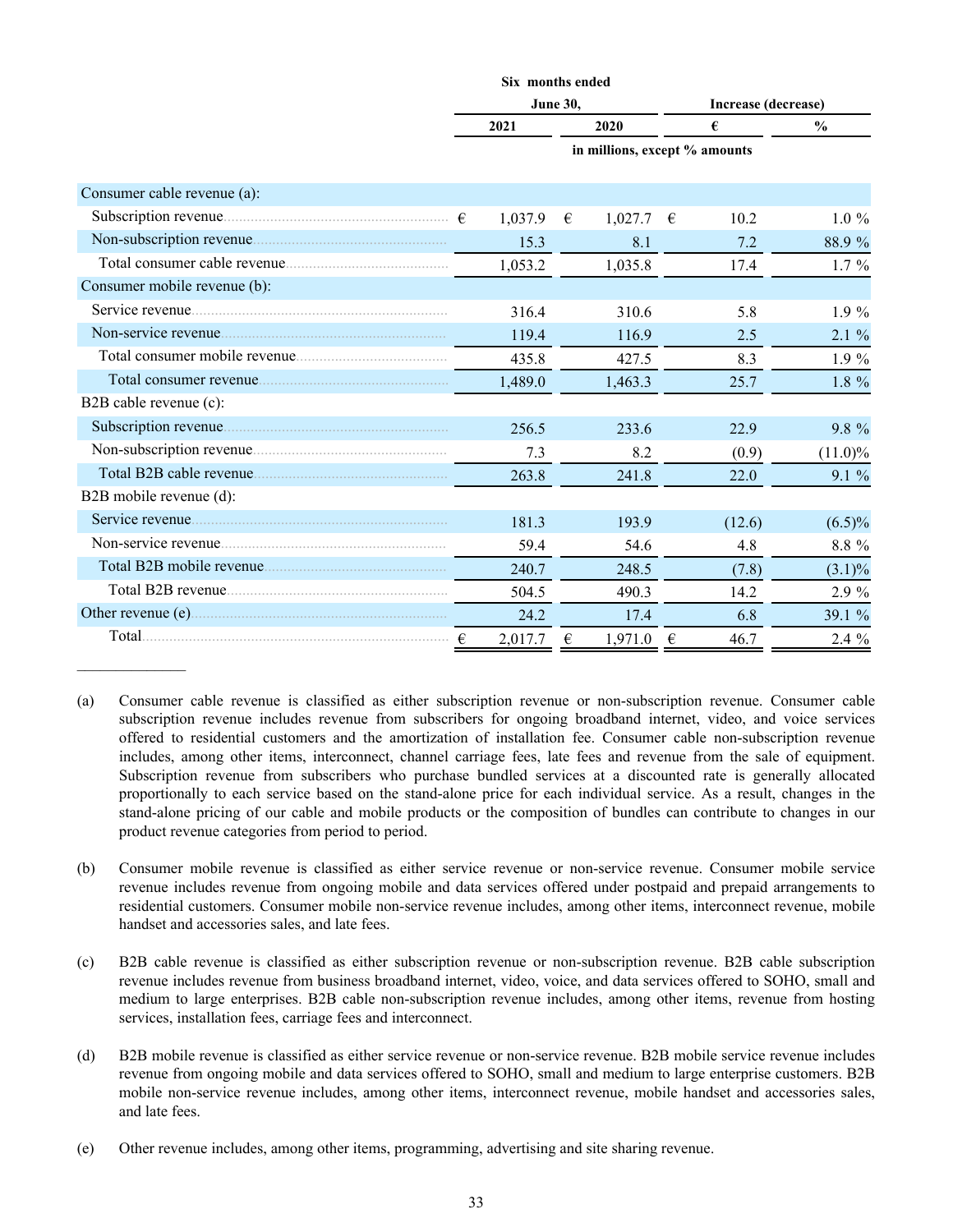The details of the increase in our revenue during the three and six months ended June 30, 2021, as compared to the corresponding period in 2020, are set forth below:

|                                                        |                                            | Three-month period                              |              | Six-month period                                          |                                                 |            |  |  |  |  |
|--------------------------------------------------------|--------------------------------------------|-------------------------------------------------|--------------|-----------------------------------------------------------|-------------------------------------------------|------------|--|--|--|--|
| Increase (decrease) in consumer cable                  | <b>Subscription</b><br>/Service<br>revenue | Non-<br>subscription<br>/Non-service<br>revenue | Total        | <b>Subscription</b><br>/Service<br>revenue<br>in millions | Non-<br>subscription<br>/Non-service<br>revenue | Total      |  |  |  |  |
| subscription revenue due to change in:                 |                                            |                                                 |              |                                                           |                                                 |            |  |  |  |  |
| Average number of RGUs (a) $\epsilon$                  | $(19.2) \in$                               |                                                 | € (19.2) $∈$ | $(34.7) \in$                                              |                                                 | € $(34.7)$ |  |  |  |  |
|                                                        | 20.3                                       |                                                 | 20.3         | 44.9                                                      |                                                 | 44.9       |  |  |  |  |
| Increase in consumer cable non-subscription<br>revenue |                                            | 3.6                                             | 3.6          |                                                           | 7.2                                             | 7.2        |  |  |  |  |
| Total increase in consumer cable revenue               | 1.1                                        | 3.6                                             | 4.7          | 10.2                                                      | 7.2                                             | 17.4       |  |  |  |  |
| Increase in consumer mobile revenue (c)                | 6.2                                        | 2.9                                             | 9.1          | 5.8                                                       | 2.5                                             | 8.3        |  |  |  |  |
| Increase (decrease) in B2B cable revenue (d)           | 9.7                                        | (0.7)                                           | 9.0          | 22.9                                                      | (0.9)                                           | 22.0       |  |  |  |  |
| Increase (decrease) in B2B mobile revenue (e)          | (5.4)                                      | 6.2                                             | 0.8          | (12.6)                                                    | 4.8                                             | (7.8)      |  |  |  |  |
| Increase in other revenue (f)                          |                                            | 5.5                                             | 5.5          |                                                           | 6.8                                             | 6.8        |  |  |  |  |
| Total.                                                 | 11.6                                       | 17.5<br>€                                       | 29.1<br>€    | 26.3<br>€                                                 | 20.4<br>€                                       | €<br>46.7  |  |  |  |  |

- (a) The decreases in cable subscription revenue related to a change in the average number of RGUs are attributable to decreases in the average number of fixed-line telephony, video and internet RGUs.
- (b) The increases in cable subscription revenue related to a change in ARPU are primarily attributable to the net effect of (i) the annual price increase implemented on July 1, 2020, (ii) increases in sales volumes of other equipment and (iii) lower volumes of fixed calls.
- (c) The increases in consumer mobile service revenue are primarily attributable to strong customer base growth and the launch of new price plans, partially offset by higher converged discounts. The increases in consumer mobile non-service revenue are largely attributable to increases in revenue from mobile handset sales.
- (d) The increases in B2B cable subscription revenue are primarily attributable to higher volumes of national calls, higher average numbers of SOHO Business RGUs and increases in revenue from integrated business communication services.
- (e) The decreases in B2B mobile subscription revenue are primarily attributable to the net effect of (i) lower ARPU related to pricing pressure in the large corporate segment, (ii) lower national out-of-bundle revenue, (iii) an increase for the three-month comparison and a decrease for the six-month comparison in roaming out-of-bundle revenue, associated with the easing of COVID-19 travel restrictions during the second quarter of 2021, and (iv) customer base growth. The increases in B2B mobile non-service revenue are largely attributable to increases in revenue from mobile handset sales.
- (f) The increases in other revenue are largely attributable to increases in revenue from our sports content channel Ziggo Sport.

### *Programming and other direct costs of services*

Programming and other direct costs of services include programming and copyright costs, mobile access and interconnect costs, mobile handset and other equipment cost of goods sold and other direct costs related to our operations. Programming and copyright costs, which represent a significant portion of our operating costs, are subject to increase in future periods as a result of (i) higher costs associated with the expansion of our digital video content, including rights associated with ancillary product offerings and rights that provide for the broadcast of live sporting events, and (ii) rate increases. In addition we are subject to inflationary pressures with respect to our labor and other costs. Any cost increases that we are not able to pass on to our subscribers through rate increases would result in increased pressure on our operating margins.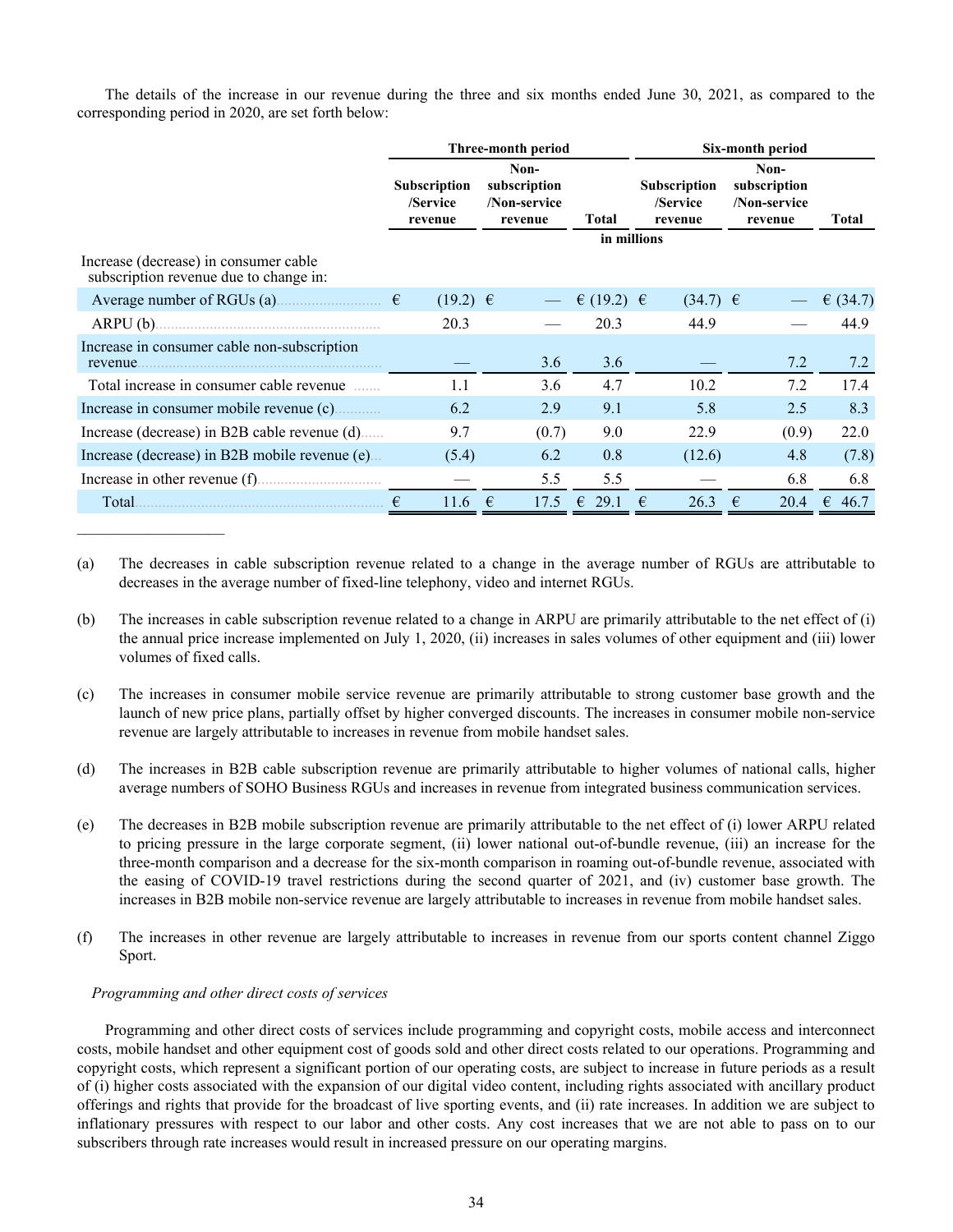Our programming and other direct costs of service increased by  $\epsilon$ 29.3 million or 16.2% and  $\epsilon$ 32.7 million or 8.4% during the three and six months ended June 30, 2021, respectively, as compared to the corresponding periods in 2020. These increases include the following factors:

- Increases in equipment costs of  $\epsilon$ 13.2 million or 15.4% and 17.2 million or 10.8%, respectively, primarily attributable to (i) higher average costs per mobile handset sold and (ii) increased sales volumes of mobile handsets and other equipment;
- Increases in programming costs of €11.2 million or 16.1% and €13.0 million or 8.9%, respectively, primarily attributable to the net effect of (i) contract renewals in 2020 and 2021, resulting in higher costs for certain premium sport content and lower costs for basic content, (ii) higher production and rights costs, resulting from the impact of temporary broadcasting suspensions of certain sporting events during 2020 following the COVID-19 pandemic, and (iii) decreases in costs of video on demand services due to lower content volumes; and
- Increases in interconnect costs of  $64.9$  million or 12.2% and  $62.5$  million or 3.0%, respectively, primarily attributable to (i) increases in costs as a result of higher volumes of national calls, (ii) an increase for the three-month comparison and a decrease for the six-month comparison in roaming costs, associated with the easing of COVID-19 travel restrictions during the second quarter of 2021 and (iii) increases due to the impact of a network usage settlement that was recorded during the second quarter of 2020.

### *Other operating expenses*

Other operating expenses include network operations, customer operations, customer care and other costs related to our operations.

Our other operating expenses increased by  $63.4$  million or  $2.9\%$  and  $62.0$  million or 0.9% during the three and six months ended June 30, 2021, respectively, as compared to the corresponding periods in 2020. These increases include the following factors:

- Increases in access costs of  $\epsilon$ 2.5 million or 82.4% and  $\epsilon$ 4.0 million or 53.1%, respectively, primarily due to higher maintenance costs;
- Increases in customer service costs of  $E2.1$  million or 11.7% and  $E3.1$  million and 8.2%, respectively, mainly due to more inbound traffic;
- An increase (decrease) in business service costs of  $\epsilon$ 1.5 million or 14.0% and ( $\epsilon$ 0.2 million) or (1.1%), respectively. These changes are primarily due to an increase for the three-month comparison and a decrease for the six-month comparison in facility costs; and
- Decreases in bad debt expense of  $\epsilon$ 5.3 million and  $\epsilon$ 5.5 million, respectively.

### *SG&A expenses*

SG&A expenses include human resources, information technology, general services, management, finance, legal, external sales and marketing costs, share-based compensation and other general expenses.

Our SG&A expenses increased by  $68.5$  million or 5.8% and  $610.5$  million or 3.6% during the three and six months ended June 30, 2021, respectively, as compared to the corresponding periods in 2020. Our SG&A expenses include share-based compensation expense, which increased and decreased by  $60.4$  million and  $60.3$  million, respectively. Excluding the effects of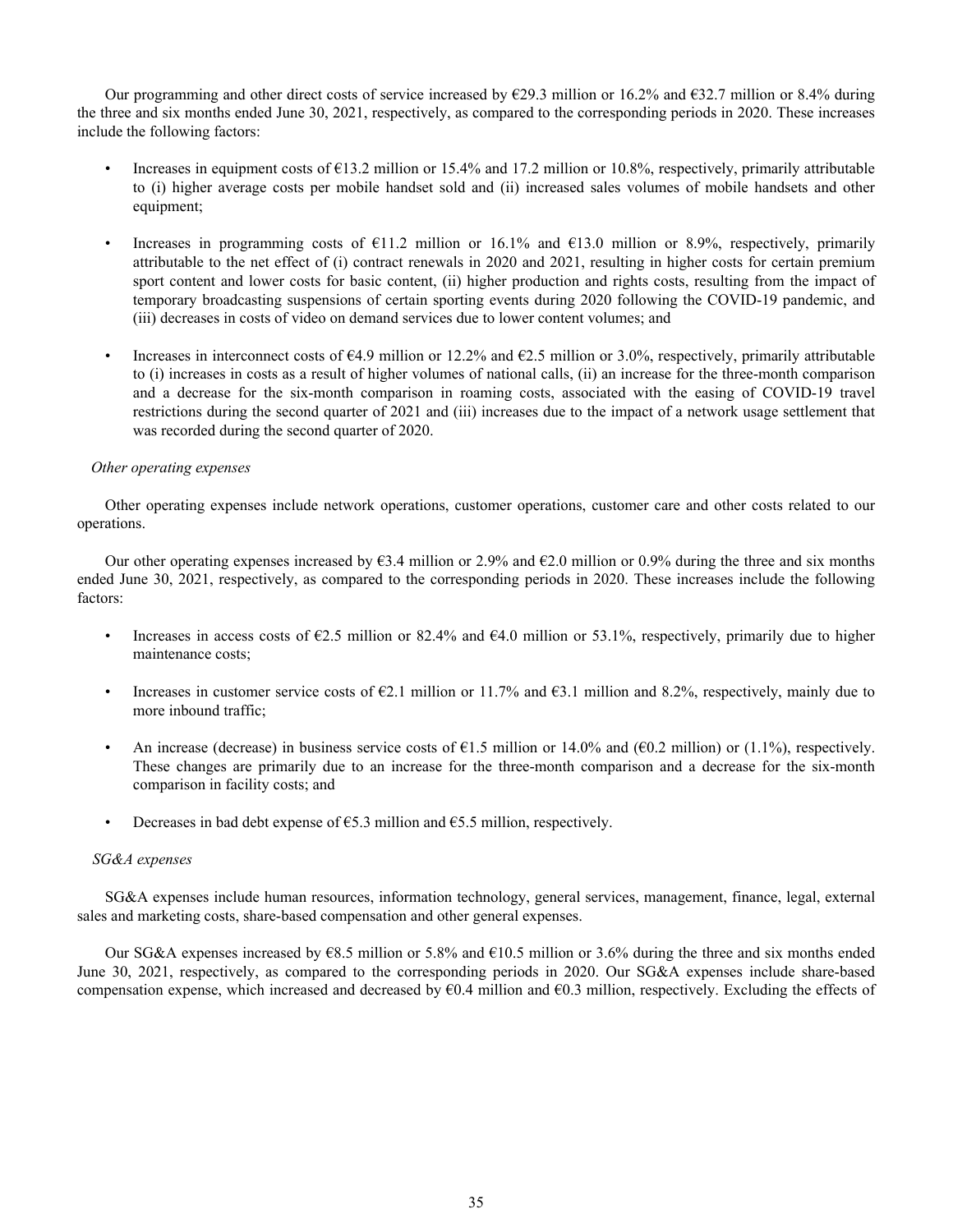share-based compensation expense, our SG&A expenses increased by €8.1 million or 5.6% and €10.3 million or 3.7%, respectively. These increases include the following factors:

- Increases in sales and marketing costs of  $64.5$  million or 9.2% and  $63.5$  million or 3.7%, respectively, primarily driven by higher expenditures on marketing campaigns;
- Increases in core network and IT costs of  $E1.9$  million or 24.5% and  $E3.6$  million or 23.5%, respectively, primarily driven by increases in IT maintenance cost;
- Increases in business services costs of  $\epsilon$ 1.3 million or 8.4% and  $\epsilon$ 2.9 million or 9.6%, respectively, primarily due to the net effect of (i) higher consultancy costs and (ii) decreases in facility costs;
- Increases in customer service costs of  $\epsilon$ 1.0 million or 32.0% and  $\epsilon$ 1.7 million or 26.5%, respectively, primarily due to more outbound traffic; and
- Decreases in other costs of  $\epsilon$ 1.5 million or 16.9% and  $\epsilon$ 1.9 million or 12.0%, respectively, primarily due to lower property costs.

#### *Charges for JV Services*

We recorded charges for JV Services of  $\epsilon$ 52.4 million and  $\epsilon$ 112.7 million during the three and six months ended June 30, 2021, respectively, as compared to  $\epsilon$ 54.2 million and  $\epsilon$ 113.8 million during the three and six months ended June 30, 2020, respectively. For additional information regarding charges for JV Services, see note 10 to our condensed consolidated financial statements.

#### *Depreciation and amortization expense*

Our depreciation and amortization expenses decreased by  $\epsilon$ 26.9 million or 6.4% and  $\epsilon$ 26.9 million or 3.4% during the three and six months ended June 30, 2021, respectively, as compared to the corresponding periods in 2020. These decreases are primarily attributable to the impact of the accelerated depreciation on certain mobile network assets during 2020.

#### *Impairment, restructuring and other operating items, net*

We recognized impairment, restructuring and other operating items, net, of  $\epsilon$ 13.0 million and  $\epsilon$ 15.3 million during the three and six months ended June 30, 2021, respectively, including (i) restructuring charges of  $\epsilon$ 11.5 million and  $\epsilon$ 13.7 million, respectively, (ii) acquisition and disposition costs of  $\epsilon$ 2.0 million for each of the periods, (iii) gains from the disposition of assets of  $\epsilon$ 0.8 million for each of the periods and (iv) impairment charges related to tangible assets of  $\epsilon$ 0.3 million and  $\epsilon$ 0.4 million, respectively.

We recognized impairment, restructuring and other operating items, net, of  $\epsilon$ 1.1 million and  $\epsilon$ 3.3 million during the three and six months ended June 30, 2020, respectively, including (i) restructuring charges of  $\epsilon$ 1.3 million and  $\epsilon$ 3.1 million, respectively, (ii) impairment charges related to tangible assets of  $\epsilon$ 1.2 million and  $\epsilon$ 2.0 million, respectively, and (iii) gains from the disposition of assets of  $\epsilon$ 1.4 million and  $\epsilon$ 1.3 million, respectively.

#### *Interest expense–third-party*

Our third-party interest expense decreased by  $6.3$  million or 5.7% and  $620.6$  million or 9.0% during the three and six months ended June 30, 2021, respectively, as compared to the corresponding period in 2020, primarily due to lower weighted average interest rates.

For additional information regarding our third-party debt, see note 7 to our condensed consolidated financial statements.

It is possible that the interest rates on (i) any new borrowings could be higher than the current interest rates on our existing indebtedness and (ii) our variable-rate indebtedness could increase in future periods. As further discussed in note 4 to our condensed consolidated financial statements, we use derivative instruments to manage our interest rate risks.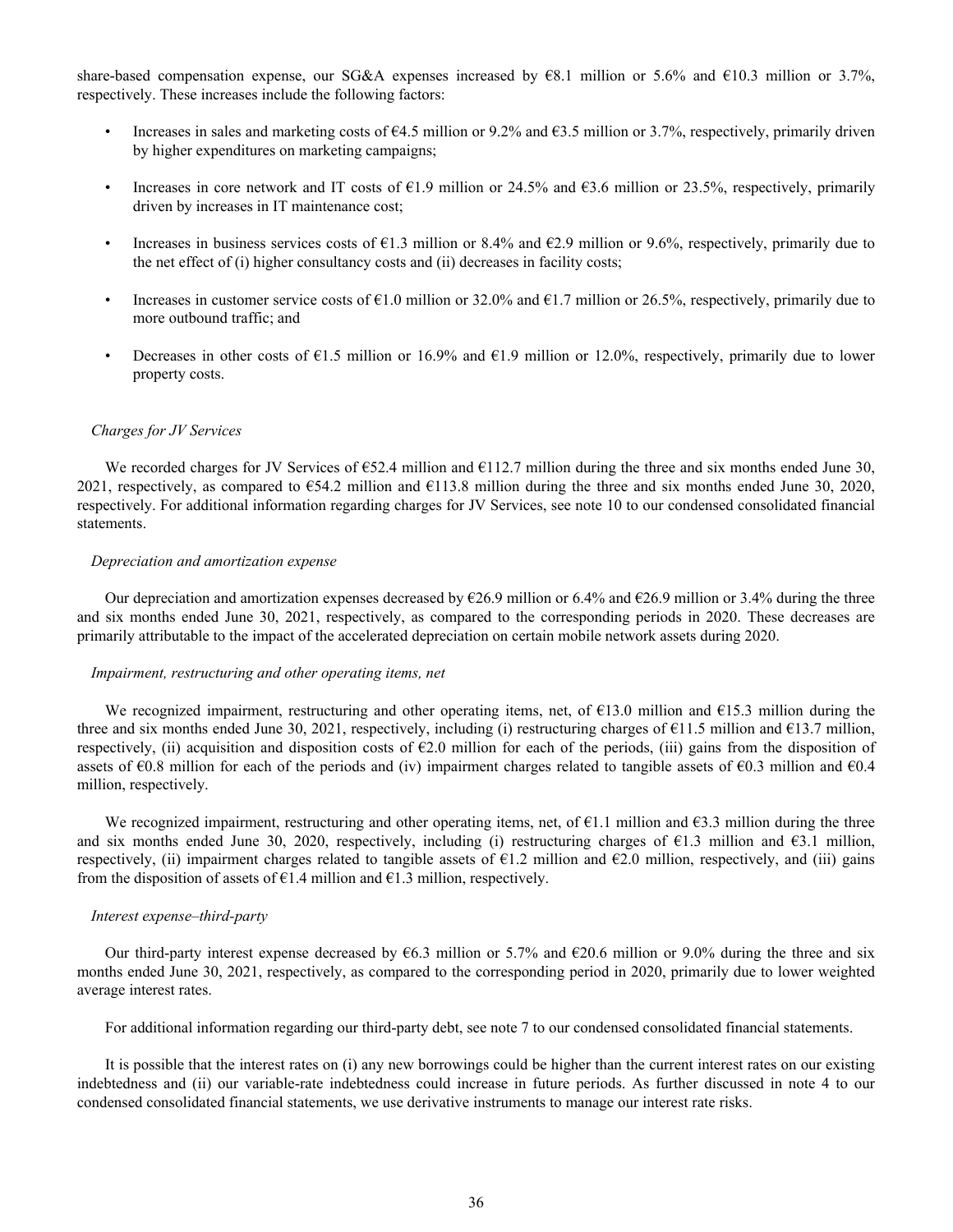In July 2017, the U.K. Financial Conduct Authority (the authority that regulates LIBOR) announced that it intends to stop compelling banks to submit rates for the calculation of LIBOR after 2021. Additionally, the European Money Markets Institute (the authority that administers EURIBOR) has announced that measures will need to be undertaken by the end of 2021 to reform EURIBOR to ensure compliance with E.U. Benchmarks Regulation. In November 2020, ICE Benchmark administration (the entity that administers LIBOR) announced its intention to continue publishing USD LIBOR rates until June 30, 2023, with the exception of the one-week and two-month rates which, along with all GBP LIBOR rates, it intends to cease publishing after December 31, 2021. While this extension allows additional runway on existing contracts using USD LIBOR rates, companies are still encouraged to transition away from using USD LIBOR as soon as practicable and should not enter into new contracts that use USD LIBOR after 2021. The methodology for EURIBOR has been reformed and EURIBOR has been granted regulatory approval to continue to be used. Currently, it is not possible to predict the exact transitional arrangements for calculating applicable reference rates that may be made in the U.K., the U.S., the Eurozone or elsewhere given that a number of outcomes are possible, including the cessation of the publication of one or more reference rates.

In October 2020, the International Swaps and Derivatives Association (the ISDA) launched a new supplement (the Fallback Supplement), which effective January 25, 2021, amends the standard definitions for interest rate derivatives to incorporate fallbacks for derivatives linked to certain key interbank offered rates (IBORs). The ISDA also launched a new protocol (the Fallback Protocol), also effective January 25, 2021, that enables market participants to incorporate these revisions into their legacy non-cleared derivatives with other counterparties that choose to adhere to the protocol. The fallbacks for a particular currency will apply following a permanent cessation of the IBOR in that currency and will be adjusted versions of the risk-free rates identified in each currency. Our loan documents contain provisions that contemplate alternative calculations of the base rate applicable to our LIBOR-indexed and EURIBOR-indexed debt to the extent LIBOR or EURIBOR (as applicable) are not available, which alternative calculations we do not anticipate will be materially different from what would have been calculated under LIBOR or EURIBOR (as applicable). Additionally, no mandatory prepayment or redemption provisions would be triggered under our loan documents in the event that either the LIBOR rate or the EURIBOR rate is not available. It is possible, however, that any new reference rate that applies to our LIBOR-indexed or EURIBOR-indexed debt could be different than any new reference rate that applies to our LIBOR-indexed or EURIBOR-indexed derivative instruments. We anticipate managing this difference and any resulting increased variable-rate exposure through modifications to our debt and/or derivative instruments, however future market conditions may not allow immediate implementation of desired modifications and the company may incur significant associated costs.

#### *Interest expense–related-party*

Our related-party interest expense increased by  $\epsilon$ 2.9 million or 14.7% and  $\epsilon$ 5.6 million and 14.2% during the three and six months ended June 30, 2021, respectively, as compared to the corresponding period in 2020. These increases are primarily due to a higher average outstanding loan balances. For additional information regarding our related-party debt, see note 10 to our condensed consolidated financial statements.

#### *Realized and unrealized gains (losses) on derivative instruments, net*

Our realized and unrealized gains or losses on derivative instruments include (i) unrealized changes in the fair values of our derivative instruments that are non-cash in nature until such time as the derivative contracts are fully or partially settled and (ii) realized gains upon the full or partial settlement of the derivative contracts.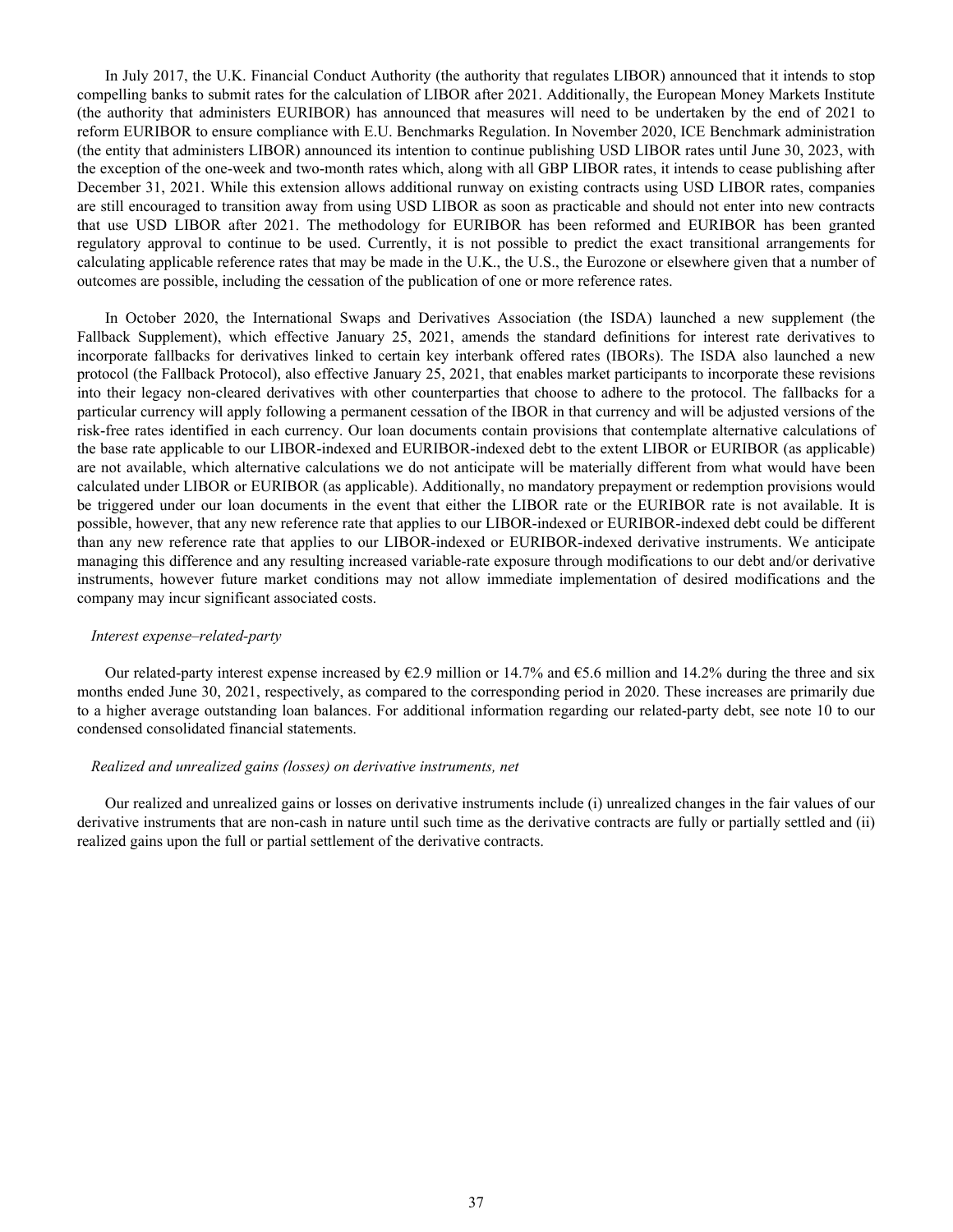The details of our realized and unrealized gains (losses) on derivative instruments, net, are as follows:

|                                                                      | Three months ended |                    |                 | Six months ended |            |       |  |  |
|----------------------------------------------------------------------|--------------------|--------------------|-----------------|------------------|------------|-------|--|--|
|                                                                      | <b>June 30,</b>    |                    | <b>June 30,</b> |                  |            |       |  |  |
|                                                                      | 2021               | 2020               | 2021            |                  |            | 2020  |  |  |
|                                                                      |                    | in millions        |                 |                  |            |       |  |  |
| Cross-currency and interest rate derivative contracts (a) $\epsilon$ | $(2.3) \in$        | $(207.5) \in$      |                 | 235.1            | $\epsilon$ | 125.1 |  |  |
| Foreign currency forward contracts.                                  |                    | (0.5)              |                 | 0.2              |            | (0.1) |  |  |
| Total.<br>€                                                          | (2.3)              | €<br>$(208.0) \in$ |                 | 235.3            | €          | 125.0 |  |  |

(a) The results for 2021 periods are primarily attributable to (i) a net loss for the three-month period and a net gain for the six-month period associated with changes in the relative value of euro to the U.S. dollar and (ii) net gains associated with changes in certain market interest rates. The results for 2020 periods are primarily attributable to (a) a net loss for the three-month period and a net gain for the six-month period associated with changes in the relative value of euro to the U.S. dollar and (b) net losses associated with changes in certain market interest rates. In addition, the results include a net gain (loss) of ( $E10.2$  million) and  $E16.3$  million during the three months ended June 30, 2021 and 2020, respectively, and a net gain (loss) of ( $630.2$  million) and  $622.2$  million during the six months ended June 30, 2021 and 2020, respectively resulting from changes in credit risk valuation adjustment.

For additional information regarding our derivative instruments, see notes 4 and 5 to our condensed consolidated financial statements.

# *Foreign currency transaction gains (losses), net*

Our foreign currency transaction gains or losses primarily result from the remeasurement of monetary assets and liabilities that are denominated in currencies other than our functional currency. Unrealized foreign currency transaction gains or losses are computed based on period-end exchange rates and are non-cash in nature until such time as the amounts are settled. The details of our foreign currency transaction gains (losses), net, are as follows:

|                              | Three months ended |              |   | Six months ended |             |                 |  |      |
|------------------------------|--------------------|--------------|---|------------------|-------------|-----------------|--|------|
|                              | <b>June 30,</b>    |              |   |                  |             | <b>June 30,</b> |  |      |
|                              |                    | 2021<br>2020 |   |                  | 2021        |                 |  | 2020 |
|                              |                    |              |   |                  | in millions |                 |  |      |
| U.S. dollar-denominated debt | €                  | 44.2 $\in$   |   | 136.7 $\epsilon$ |             | $(163.6) \in$   |  | 8.1  |
| Other.                       |                    |              |   | 0.3              |             | (0.2)           |  | 2.7  |
| Total                        |                    | 44.2         | € | 137              | €           | (163.8)         |  | 10.8 |

### *Losses on debt extinguishment, net*

We recognized a net loss on debt extinguishment of nil and  $\epsilon$ 7.6 million during the three and six months ended June 30, 2021, respectively, attributable to (i) the payment of  $\epsilon$ 5.0 million of redemption premiums and (ii) the write-off of  $\epsilon$ 2.6 million of fair value adjustments and unamortized deferred financing costs.

We recognized a net loss on debt extinguishment of nil and  $\epsilon$ 29.6 million during the three and six months ended June 30, 2020, respectively, attributable to (i) the payment of  $\epsilon 40.7$  million of redemption premiums and (ii) a gain associated with the write off of  $E11.1$  million of net unamortized deferred financing costs, discounts and premiums.

For additional information concerning our losses on debt extinguishment, net, see note 7 to our condensed consolidated financial statements.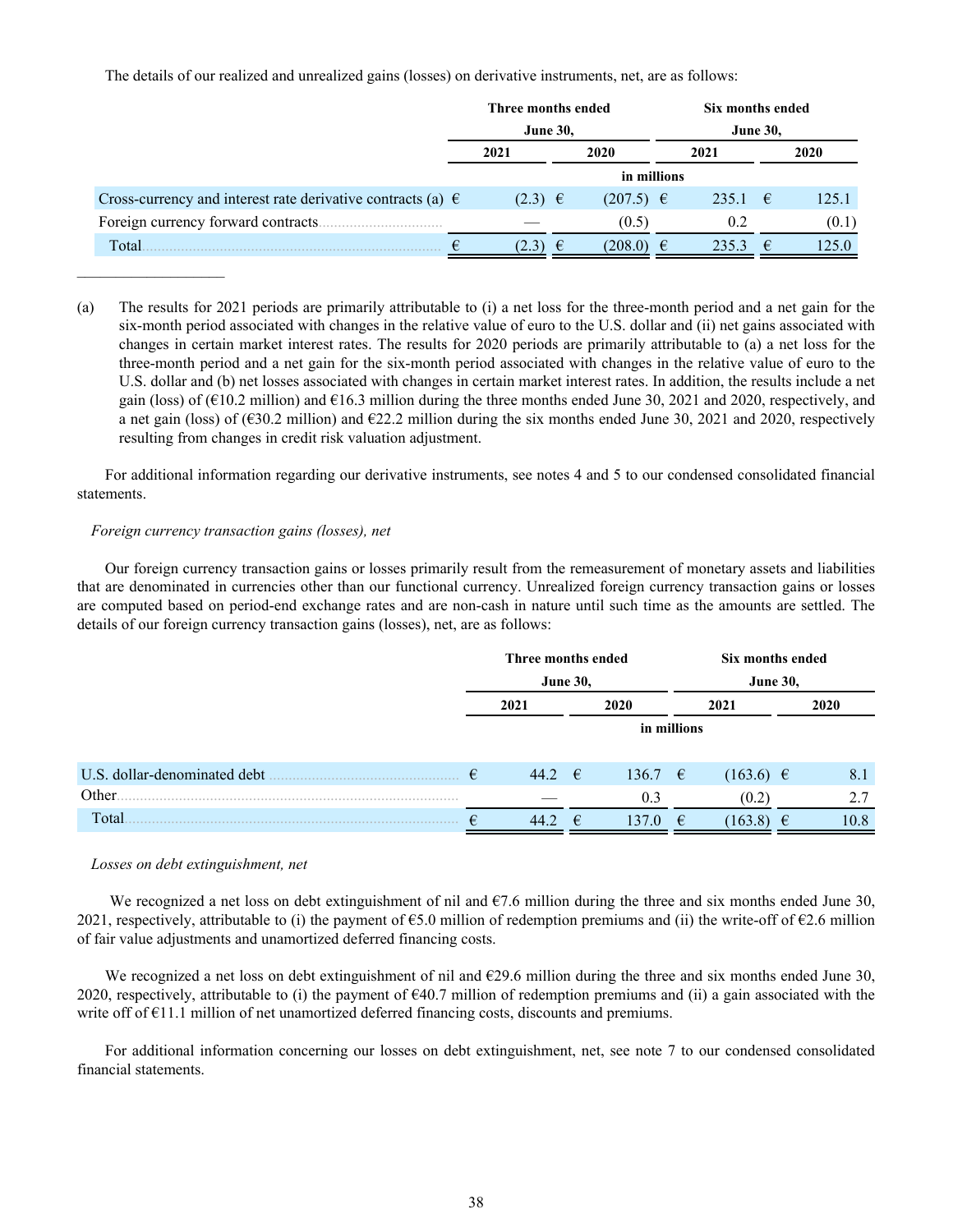#### *Income tax benefit (expense)*

We recognized an income tax benefit (expense) of €3.4 million and (€30.5 million) during the three months ended June 30, 2021, and 2020, respectively, and income tax benefit (expense) of  $\epsilon$ 7.8 million and ( $\epsilon$ 53.4 million) during the six months ended June 30, 2021 and 2020, respectively.

The income tax benefit recognized during the three months ended June 30, 2021 and 2020, differs from the expected income tax benefit of  $\epsilon$ 4.1 million and  $\epsilon$ 34.3 million, respectively, and the income tax benefit recognized during the six months ended June 30, 2021 and 2020, differs from the expected income tax benefit of  $68.5$  million and  $66.0$  million, respectively (based on the Dutch income tax rate of 25.0%). The differences during the 2021 periods are primarily attributable to nondeductible expenses. The differences during the 2020 periods are primarily attributable to a change in estimate relating to the deductibility of depreciation of certain intangible assets included in our prior year tax returns as well as future deductibility of those assets.

For additional information regarding our income taxes, see note 9 to our condensed consolidated financial statements.

#### *Net loss*

During the three months ended June 30, 2021 and 2020, we reported net losses of  $\epsilon$ 13.0 million and  $\epsilon$ 168.1 million, respectively, including (i) operating income of €68.3 million and €63.5 million, respectively, (ii) net non-operating expense of €84.7 million and €201.1 million, respectively, and (iii) income tax benefit (expense) of €3.4 million and (€30.5 million), respectively.

During the six months ended June 30, 2021 and 2020, we reported net losses of  $\epsilon$ 26.2 million and  $\epsilon$ 77.8 million, respectively, including (i) operating income of  $\epsilon$ 154.9 million and  $\epsilon$ 137.3 million, respectively, (ii) net non-operating expense of €188.9 million and €161.7 million, respectively, and (iii) income tax benefit (expense) of €7.8 million and (€53.4 million), respectively.

Gains or losses associated with (i) changes in the fair values of derivative instruments, (ii) movements in foreign currency exchange rates and (iii) the disposition of assets are subject to a high degree of volatility and, as such, any gains from these sources do not represent a reliable source of income. In the absence of significant gains in the future from these sources or from other non-operating items, our ability to achieve earnings from operations is largely dependent on our ability to increase our Adjusted EBITDA to a level that more than offsets the aggregate amount of our (a) depreciation and amortization, (b) impairment, restructuring and other operating items, net, (c) interest expense, (d) other income and (e) income tax benefits and/ or expenses.

Subject to the limitations included in our various debt instruments, we expect to maintain our debt at current levels relative to our Covenant EBITDA. As a result, we expect that we will continue to report significant levels of interest expense for the foreseeable future. For information concerning our expectations with respect to trends that may affect our operating results in future periods, see the discussion under *Overview* above.

#### **Material Changes in Financial Condition**

#### *Sources and Uses of Cash*

As a holding company, VodafoneZiggo's primary assets are its investments in consolidated subsidiaries. As further described in note 7 to our condensed consolidated financial statements, the terms of the instruments governing the indebtedness of certain of these subsidiaries may restrict our ability to access the assets of these subsidiaries. The ability to access the liquidity of our subsidiaries may also be limited by tax and legal considerations and other factors. At June 30, 2021, most of our €178.0 million of consolidated cash was held by our subsidiaries.

#### *Liquidity of VodafoneZiggo*

Our sources of liquidity at the parent level include, subject to the restrictions noted above, proceeds in the form of distributions or loans from our subsidiaries. It is the intention of the Shareholders of the VodafoneZiggo JV, that VodafoneZiggo will be a self-funding company capable of financing its activities on a stand-alone basis without recourse to either Shareholder. No assurance can be given that funding from our subsidiaries or external sources would be available on favorable terms, or at all.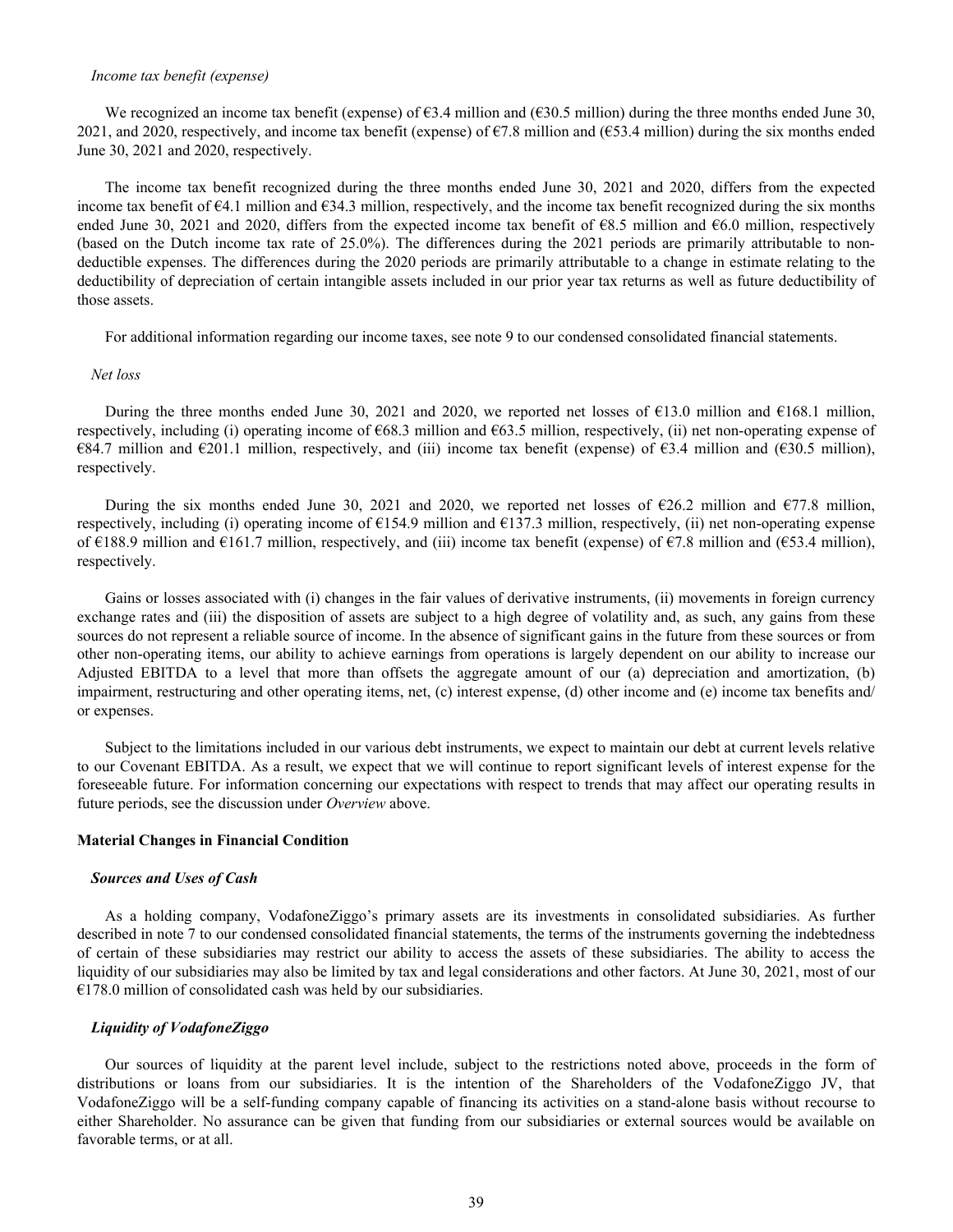VodafoneZiggo's corporate liquidity requirements include corporate general and administrative expenses and fees associated with the JV Service Agreements. From time to time, VodafoneZiggo may also require cash in connection with (i) the repayment of its related-party debt and interest, (ii) the funding of dividends or distributions pursuant to the Shareholders Agreement, which requires VodafoneZiggo to distribute all unrestricted cash (as defined in the Shareholders Agreement) to the Shareholders every two months (subject to VodafoneZiggo maintaining a minimum amount of cash and complying with the terms of its financing arrangements), (iii) the satisfaction of contingent liabilities, (iv) acquisitions and other investment opportunities or (v) income tax payments.

#### *Liquidity of our Subsidiaries*

In addition to cash, the primary sources of liquidity of our operating subsidiaries are cash provided by operations and, in the case of Ziggo B.V. and certain of its subsidiaries, any borrowing availability under the Revolving Facilities.

The liquidity of our operating subsidiaries generally is used to fund property and equipment additions, debt service requirements and other liquidity requirements that may arise from time to time. For additional information regarding our condensed consolidated cash flows, see the discussion under *Condensed Consolidated Statements of Cash Flows* below. Our subsidiaries may also require funding in connection with (i) the repayment of amounts due under the third-party and relatedparty debt instruments of our subsidiaries, (ii) acquisitions and other investment opportunities, including the acquisition of spectrum licenses, (iii) distributions or loans to VodafoneZiggo (and ultimately to the Shareholders of the VodafoneZiggo JV) or (iv) the satisfaction of contingencies. No assurance can be given that any external funding would be available to our subsidiaries on favorable terms, or at all.

#### *Capitalization*

At June 30, 2021, the outstanding principal amount of our third-party debt and finance lease obligations aggregated  $\epsilon$ 10.8 billion, including  $\epsilon$ 1.0 billion that is classified as current in our condensed consolidated balance sheet and  $\epsilon$ 9.5 billion that is not due until 2027 or thereafter*.* For additional information regarding our debt and finance lease maturities, see notes 7 and 8, respectively, to our condensed consolidated financial statements.

As further discussed in note 4 to our condensed consolidated financial statements, we use derivative instruments to mitigate foreign currency and interest rate risk associated with our debt instruments.

Our ability to service or refinance our debt and to maintain compliance with the leverage covenants in our credit agreements and indentures is dependent primarily on our ability to maintain or increase our Covenant EBITDA and to achieve adequate returns on our property and equipment additions and acquisitions. Pursuant to the Shareholders Agreement, we expect to maintain a leverage ratio between 4.5 and 5.0 times Covenant EBITDA. In addition, our ability to obtain additional debt financing is limited by the leverage covenants contained in the various debt instruments of our subsidiaries. In this regard, if our Covenant EBITDA were to decline, we could be required to repay or limit our borrowings under the Credit Facility in order to maintain compliance with applicable covenants. No assurance can be given that we would have sufficient sources of liquidity, or that any external funding would be available on favorable terms, or at all, to fund any such required repayment. We do not anticipate any instances of non-compliance with respect to any of our subsidiaries' debt covenants that would have a material adverse impact on our liquidity during the next 12 months.

Notwithstanding our negative working capital position at June 30, 2021, we believe that we have sufficient resources to repay or refinance the current portion of our debt and finance lease obligations and to fund our foreseeable liquidity requirements during the next 12 months. However, as our maturing debt grows in later years, we anticipate that we will seek to refinance or otherwise extend our debt maturities. No assurance can be given that we will be able to complete these refinancing transactions or otherwise extend our debt maturities. In this regard, it is not possible to predict how political and economic conditions (including with respect to the COVID-19 pandemic), sovereign debt concerns or any adverse regulatory developments could impact the credit markets we access and, accordingly, our future liquidity and financial position. Our ability to access debt financing at favorable terms, or at all, could be adversely impacted by (i) the financial failure of any of our counterparties, which could (a) reduce amounts available under committed credit facilities and (b) adversely impact our ability to access cash deposited with any failed financial institution and (ii) tightening of the credit markets. In addition, sustained or increased competition, particularly in combination with adverse economic or regulatory developments, could have an unfavorable impact on our cash flows and liquidity.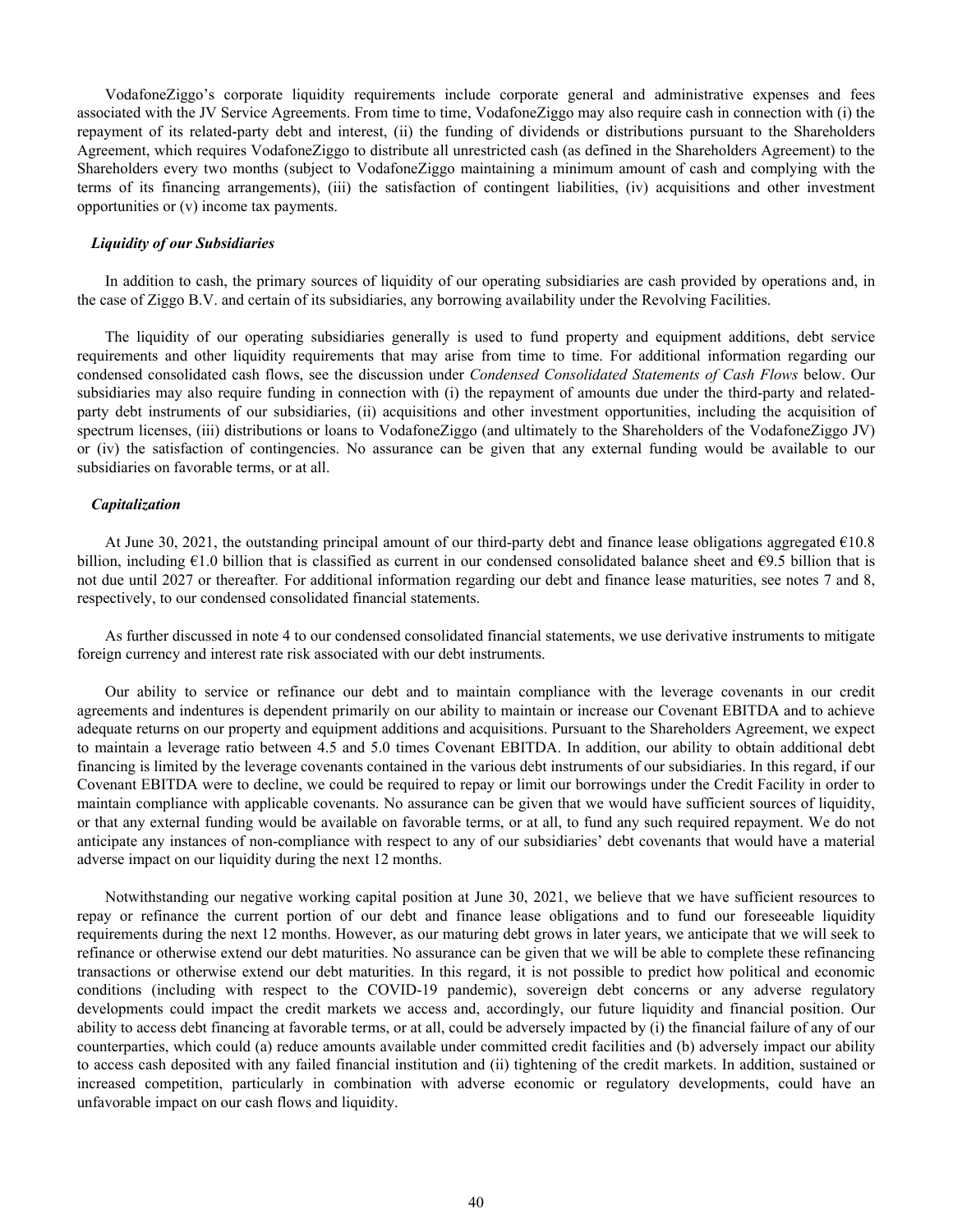All of our third-party debt and finance lease obligations at June 30, 2021, have been borrowed or incurred by our subsidiaries.

 For additional information regarding our debt and finance lease obligations, see notes 7 and 8, respectively, to our condensed consolidated financial statements.

#### *Condensed Consolidated Statements of Cash Flows*

Our condensed consolidated statements of cash flows for the six months ended June 30, 2021 and 2020 are summarized as follows:

|                                                                                   | Six months ended |                             |  |           |   |         |  |
|-----------------------------------------------------------------------------------|------------------|-----------------------------|--|-----------|---|---------|--|
|                                                                                   |                  | <b>June 30,</b>             |  |           |   |         |  |
|                                                                                   |                  | 2020<br>2021<br>in millions |  |           |   | Change  |  |
|                                                                                   |                  |                             |  |           |   |         |  |
|                                                                                   |                  |                             |  |           |   |         |  |
| Net cash provided by operating activities                                         | €                | $675.8$ €                   |  | $642.4$ € |   | 33.4    |  |
| Net cash used by investing activities                                             |                  | (157.6)                     |  | (196.5)   |   | 38.9    |  |
| Net cash used by financing activities.                                            |                  | (640.6)                     |  | (410.2)   |   | (230.4) |  |
| Effect of exchange rate changes on cash and cash equivalents and restricted cash. |                  | 0.1                         |  | 2.6       |   | (2.5)   |  |
| Net increase (decrease) in cash and cash equivalents and restricted cash.         |                  | $(122.3) \in$               |  | 38.3      | € | (160.6) |  |

*Operating Activities.* The increase in net cash provided by our operating activities is primarily attributable to an increase in the cash provided by our Adjusted EBITDA and related working capital changes. Adjusted EBITDA is a non-GAAP measure, which investors should view as a supplement to, and not a substitute for, GAAP measures of performance included in our condensed consolidated statements of operations.

*Investing Activities.* The decrease in net cash used by our investing activities is primarily attributable to the net effect of (i) lower property and equipment additions and (ii) changes in current liabilities related to capital expenditures.

The capital expenditures that we report in our condensed consolidated statements of cash flows do not include amounts that our company has financed under vendor financing or finance lease arrangements. Instead, these expenditures are reflected as non-cash additions to our property and equipment when the underlying assets are delivered, and as repayments of debt when the principal is repaid. In this discussion, we refer to (i) our capital expenditures as reported in our condensed consolidated statements of cash flows, which exclude amounts financed under vendor financing or finance lease arrangements, and (ii) our total property and equipment additions, which include our capital expenditures on an accrual basis and amounts financed under capital-related vendor financing or finance lease arrangements. For further details regarding our property and equipment additions and our debt, see notes 6 and 7, respectively, to our condensed consolidated financial statements. Spectrum license additions include capital expenditures for spectrum licenses on an accrual basis.

A reconciliation of our property and equipment additions to our capital expenditures as reported in our condensed consolidated statements of cash flows is set forth below:

|                                                                      |   | Six months ended |      |         |  |  |
|----------------------------------------------------------------------|---|------------------|------|---------|--|--|
|                                                                      |   | <b>June 30,</b>  |      |         |  |  |
|                                                                      |   | 2021             | 2020 |         |  |  |
|                                                                      |   | in millions      |      |         |  |  |
|                                                                      |   |                  |      |         |  |  |
| Property and equipment additions.                                    | € | 423.4 $\epsilon$ |      | 428.9   |  |  |
| Assets acquired under capital-related vendor financing arrangements. |   | (252.0)          |      | (230.8) |  |  |
| Assets acquired under related-party finance leases.                  |   | (3.1)            |      | (10.3)  |  |  |
| Changes in current liabilities related to capital expenditures.      |   | (10.5)           |      | 10.3    |  |  |
| Capital expenditures.                                                |   | 157.8            | €    | 198.1   |  |  |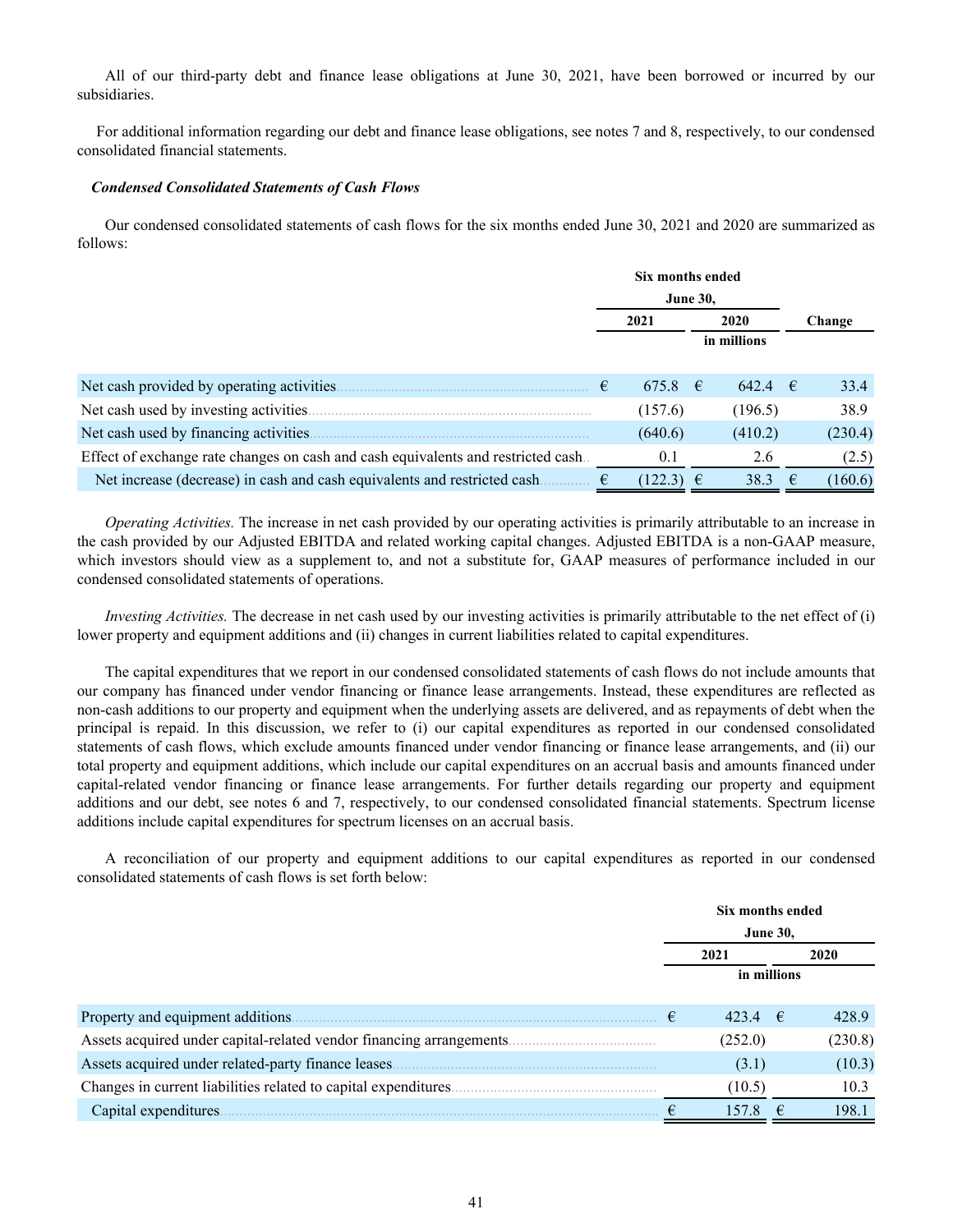The decrease in our property and equipment additions is primarily attributable to a decrease in our capacity, product and enablers, new build and capacity expenditure related to expansion of our fixed-line network, partially offset by an increase in customer premises equipment expenditure.

During the first quarter of 2021, we recorded spectrum license additions of  $\epsilon$ 163.3 million associated with the 2100 MHz band acquired during the multi-band spectrum auction in July 2020. As of June 30, 2021, the full amount has been accrued to be paid in July 2021.

*Financing Activities.* The increase in net cash used by our financing activities is primarily due to increase in distributions to shareholders as discussed in note 10 to our condensed consolidated financial statements.

#### *Contractual Commitments*

The following table sets forth the euro equivalents of our commitments as of June 30, 2021:

|                                                              | <b>Payments due during:</b> |          |                  |            |                  |                  |                   |                      |  |  |  |  |  |
|--------------------------------------------------------------|-----------------------------|----------|------------------|------------|------------------|------------------|-------------------|----------------------|--|--|--|--|--|
|                                                              | Remainder<br>of 2021        | 2022     | 2023             | 2024       |                  | 2026             | <b>Thereafter</b> | <b>Total</b>         |  |  |  |  |  |
|                                                              |                             |          |                  |            | in millions      |                  |                   |                      |  |  |  |  |  |
| Debt (excluding interest):                                   |                             |          |                  |            |                  |                  |                   |                      |  |  |  |  |  |
|                                                              | 629.1                       | € 559.2  | €                | $\epsilon$ | $\epsilon$       | €                | & 9,542.2         | € 10,730.5           |  |  |  |  |  |
|                                                              |                             |          |                  |            |                  |                  | 1,607.9           | 1,607.9              |  |  |  |  |  |
| Finance leases (including interest)                          | 4.3                         | 7.6      | 5.2              | 3.2        | 1.0              |                  |                   | 21.3                 |  |  |  |  |  |
|                                                              | 30.4                        | 76.6     | 72.1             | 69.5       | 41.2             | 34.2             | 111.5             | 435.5                |  |  |  |  |  |
| Programming commitments                                      | 83.0                        | 121.7    | 112.5            | 82.7       | 43.5             |                  |                   | 443.4                |  |  |  |  |  |
| Purchase commitments                                         | 208.0                       | 83.1     | 8.1              | 4.6        | 3.9              | 0.8              |                   | 308.5                |  |  |  |  |  |
| JV Service Agreements (a)                                    | 77.3                        | 132.3    | 32.8             | 30.6       | 30.4             |                  |                   | 303.4                |  |  |  |  |  |
| Network and connectivity<br>commitments.                     | 8.3                         | 8.5      | 0.2              |            |                  |                  |                   | 17.0                 |  |  |  |  |  |
|                                                              | 10.1                        | 16.4     | 8.9              | 1.8        | 1.8              | 1.6              | 1.8               | 42.4                 |  |  |  |  |  |
|                                                              |                             | €1,005.4 | € 239.8          | £ 192.4    | $\epsilon$ 121.8 | €<br>36.6        |                   | €11,263.4 € 13,909.9 |  |  |  |  |  |
| Projected cash interest payments<br>on debt obligations (c): |                             |          |                  |            |                  |                  |                   |                      |  |  |  |  |  |
|                                                              | 196.7                       | € 378.4  | $\epsilon$ 378.1 | € 378.0    | €<br>377.5       | 369.9<br>€       | €<br>696.7        | €<br>2,775.3         |  |  |  |  |  |
|                                                              | 45.6                        | 90.5     | 90.5             | 90.7       | 90.5             | 90.5             | 361.9             | 860.2                |  |  |  |  |  |
|                                                              | 242.3<br>€                  | € 468.9  | € 468.6          | € 468.7    | € 468.0          | $\epsilon$ 460.4 | € 1,058.6         | € 3,635.5            |  |  |  |  |  |

(a) Amounts represent fixed minimum charges from Liberty Global and Vodafone pursuant to the JV Service Agreements. In addition to the fixed minimum charges, the JV Service Agreements provide for certain JV Services to be charged to us based upon usage of the services received. The fixed minimum charges set forth in the table above exclude fees for the usage-based services as these fees will vary from period to period. Accordingly, we expect to incur charges in addition to those set forth in the table above for usage-based services. For additional information concerning the JV Service Agreements, see note 10 to our condensed consolidated financial statements.

- (b) The commitments included in this table do not reflect any liabilities that are included in our June 30, 2021, condensed consolidated balance sheet other than debt and finance and operating lease obligations.
- (c) Amounts include interest payments on third-party debt obligations, as well as interest payments on the Liberty Global Notes and the Vodafone Notes. Amounts related to third-party debt are based on interest rates, interest payment dates, commitment fees and contractual maturities in effect as of June 30, 2021. These amounts are presented for illustrative purposes only and will likely differ from the actual cash payments required in future periods. In addition, the amounts